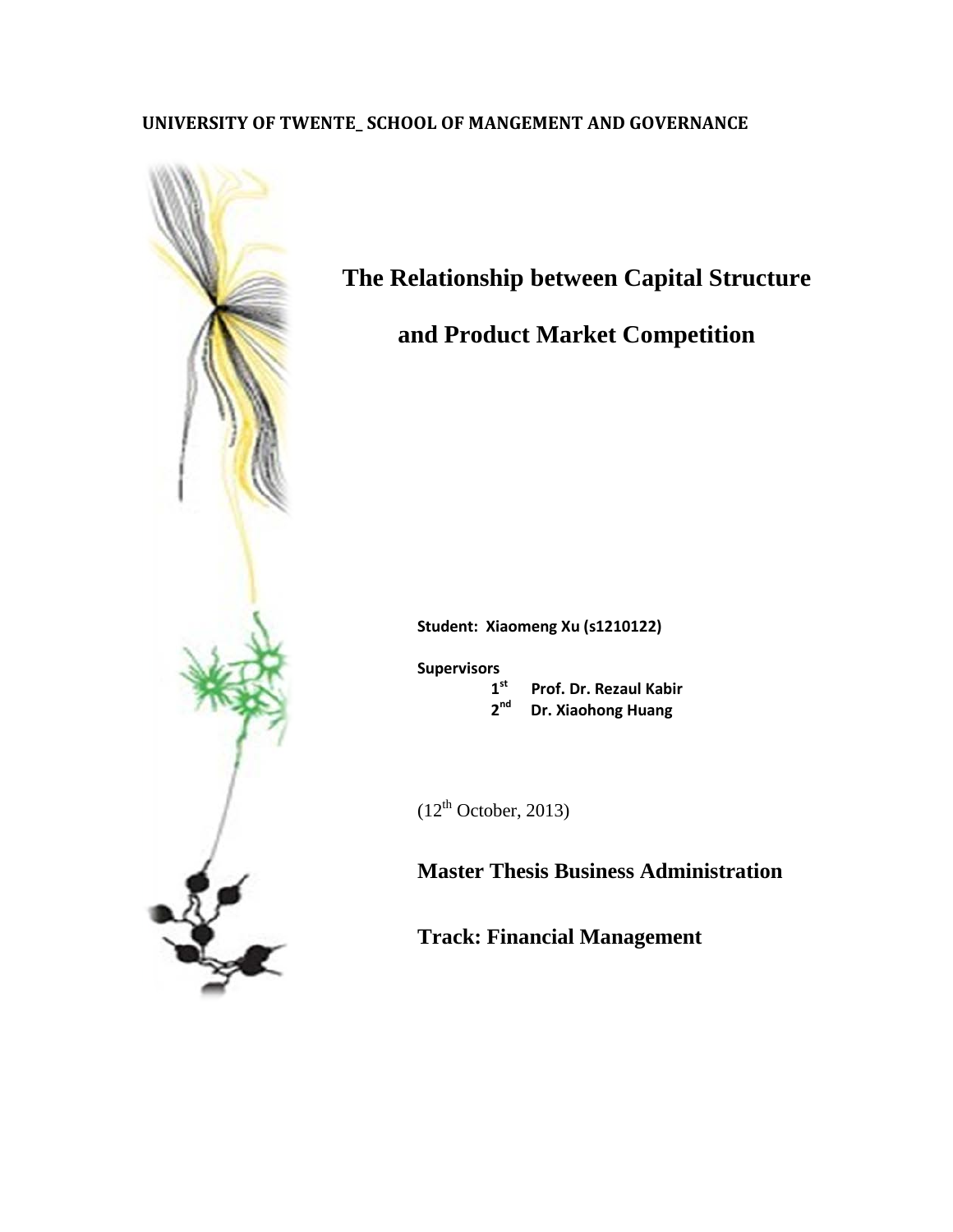## <span id="page-1-0"></span>**Abstract**

This thesis examines the impact of product market competition on capital structure of listed firms in the Netherlands during the period 2003-2011. Ordinary Least Squares (OLS) regression analysis is used to investigate this impact. The dependent variables used in the regressions are book leverage ratio and market leverage ratio whereas the independent variables include concentration ratio and R&D. We also control for firm size, growth opportunity, non-tax debt shield and tangibility. Industry types and years are two dummy variables.

Statistically significant positive relationships between concentration ratio and both book value of long term debt ratio and market value of long term debt ratio are observed respectively. The finding indicates that the product market competition negatively influences capital structure. We also find no evidence of a relationship between R&D and capital structure. In terms of R&D, we can't find the relationship between product market competition and capital structure.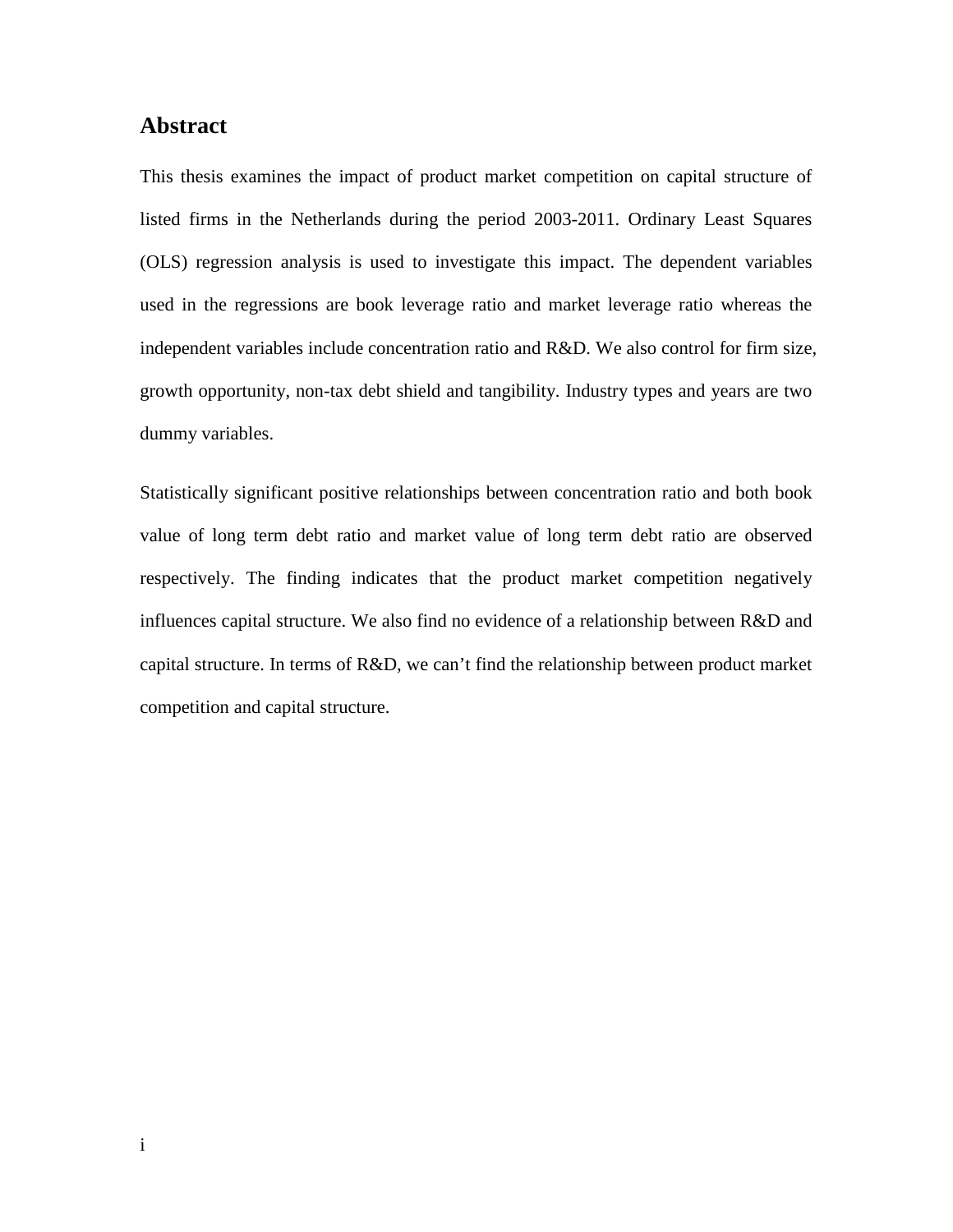# <span id="page-2-0"></span>**Acknowledgements**

First and for most, I would like to express my deepest gratitude to Prof. Dr. Rezaul Kabir, my first supervisor. He supports the topic of my thesis and encourages me to move forward. His timely critical comments and helpful guidance have been of great value for me. I am impressed by his wide knowledge and scientific way of thinking which have benefited me so much. I also appreciate Ms Xiaohong Huang's help, my second supervisor. Her way of critical thinking impresses me. Her valuable comments and suggestions improve the quality of my thesis.

I am grateful to my parents for their constant love and support. They are always thinking for me sharing my happiness and sorrow. I would like to thank my friends in University of Twente for their support. I really had a great time with them in the Netherlands. We are friends forever! Last but not least, I also would like to show my greatest appreciation to my manager Anabel Almagro who employs me while I am a student. She supports me to work on my thesis. Thanks to my best colleagues Tanvi and Joanna who support and inspire me to keep on working.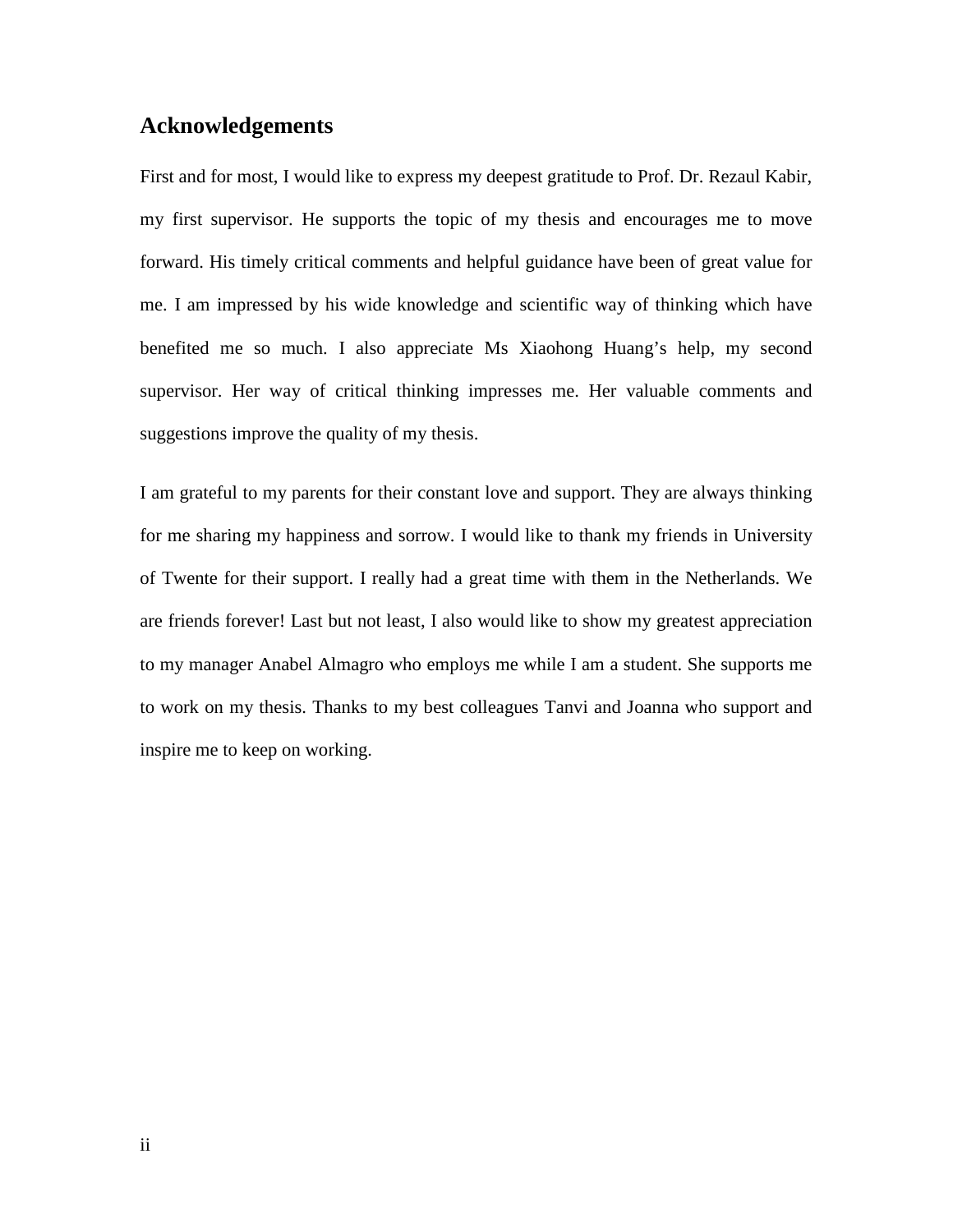# **Table of Content**

| 2.3 The Impact of Product Market Competition on Capital Structure 20                       |
|--------------------------------------------------------------------------------------------|
|                                                                                            |
|                                                                                            |
|                                                                                            |
|                                                                                            |
|                                                                                            |
|                                                                                            |
|                                                                                            |
| 4.1.1 Methodology for Testing the Impact of Industry Concentration on Capital Structure 32 |
| 4.1.2 Methodology for Testing the Impact of R&D on Capital Structure 35                    |
|                                                                                            |
|                                                                                            |
|                                                                                            |
|                                                                                            |
|                                                                                            |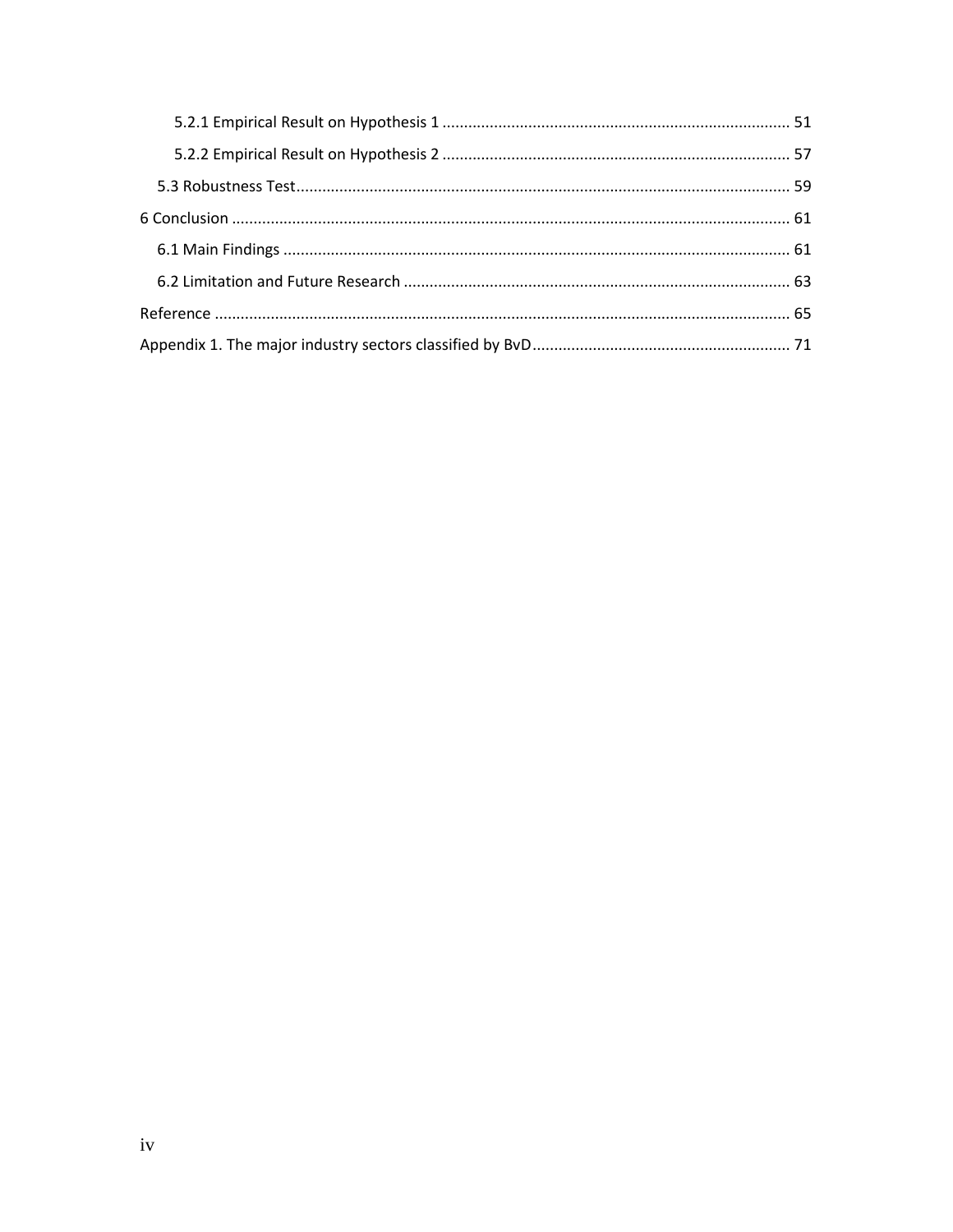# <span id="page-5-0"></span>**1 Introduction**

Although what are the determinants of capital structure is not a new question, optimal capital structure has been one of the concerned topics from last century till now. This master thesis is aiming to illustrate the relationship between product market competition and capital structure of the listed firms in the Netherlands over 2003-2011. A brief introduction is offered in this chapter which gives introduction to both capital structure and product market competition. What's more, before statement of the research question, the reason why this topic is interesting and the contribution of this thesis are provided as well. Last but not the least, the structure of this thesis is presented in the end.

## <span id="page-5-1"></span>**1.1 Introduction to Capital Structure**

The modern theory of capital structure is believed to start with the Miller and Modigliani theorem. Modigliani and Millers (1958) introduced the controversial topic whether capital structure is determined by cost and profits of financial leverage or by market opportunities. In their assumed perfect capital structure, regardless of transaction cost, information asymmetry, distortionary taxation and bankruptcy costs, firm value is irrelevant with capital structure. Due to the unrealistic assumption, the debates about the effect of capital structure were stimulated after introduction of Modigliani & Millers' capital structure irrelevance propositions. Afterwards, Modigliani and Miller (1963) relieved the perfect capital structure assumption and corrected their conclusion by introducing statement that capital structure impacts a firm's value.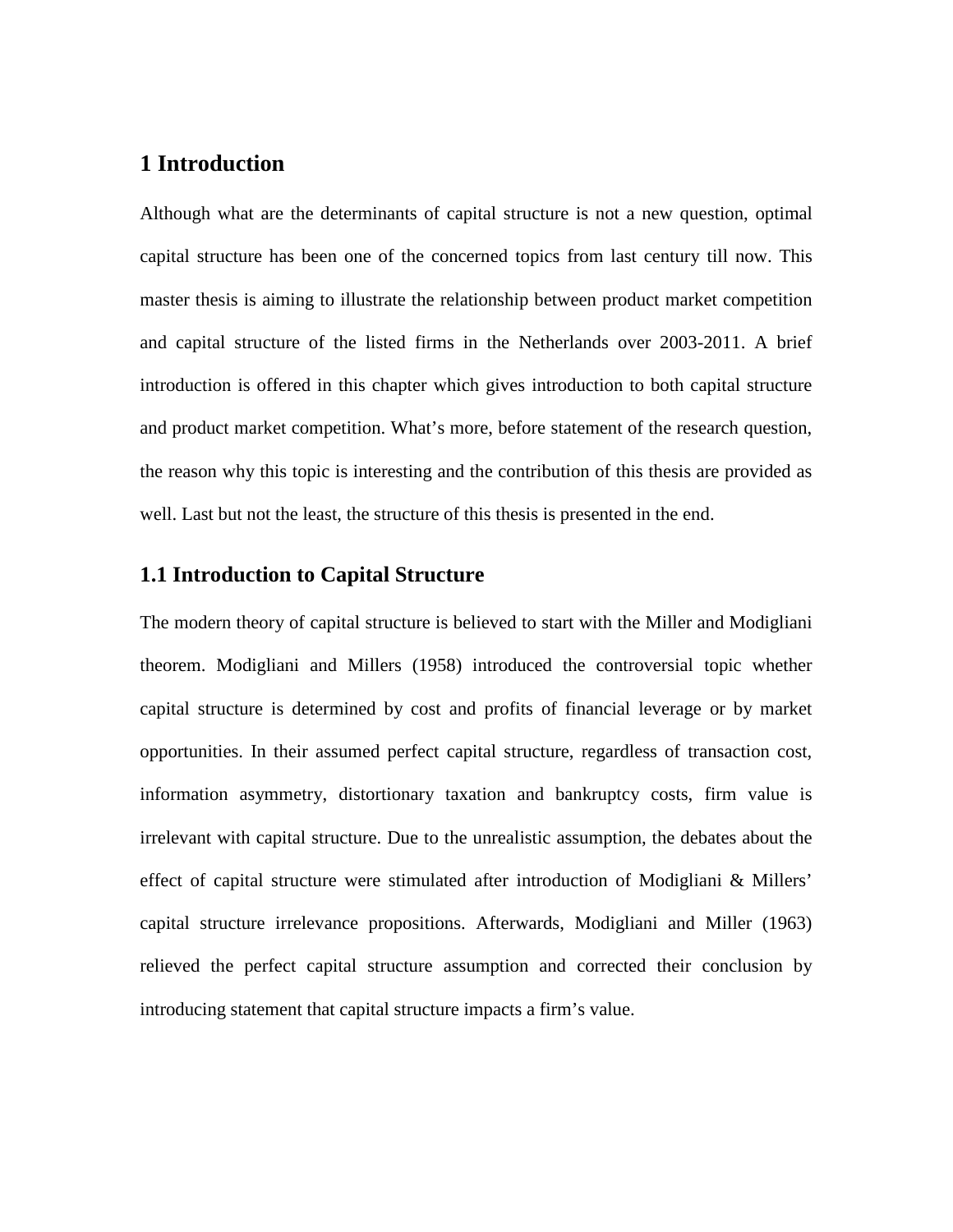Optimal capital structure matters to firms' value. Firms finance either through issuing debt to banking sectors or issuing equity on stock market. When debt is issued as a funding source, firms benefit from a tax-shield since income taxes are paid after obligatory interest. Thus, firms' value is added because of less payment cash in taxes. On the contrary, debt funding causes a financial distress which leads to a high probability of bankruptcy. Shareholders' residual claims can't get paid prior creditors. Firms' value is reduced as a result. A bunch of literatures focus on the factors influencing capital structure. The main theories which support to explain firm's capital structure decisions are trade-off theory, pecking order theory and time to market theory. Trade-off theory focuses on the trade-off between debt tax shield and risk of bankruptcy. The peckingorder theory favours internal financing to debt financing. The last resort is equity. Market timing theory argues that market performance determines when and how much to issue equity based on technical analysis and fundamental analysis (Antoniou et al., 2002; Frank & Goyal, 2008; Baker & Wurgler, 2002).

Since there is no conclusion what an optimal capital structure is, the determinants of capital structure have been examined by numbers of scholars. Certain key determinants of firms' debt financing decisions have been identified such as firm size, probability of bankruptcy, growth opportunity, non-debt tax shield and tangible assets, etc. (Rajan & Zingales, 1995; Antoniou et al., 2002; Booth et al., 2001).

## <span id="page-6-0"></span>**1.2 Introduction of Product Market Competition**

Many European countries have fallen behind US in productivity and growth rates due to lack of product market competition (Griffith, 2001). According to Roberts (1999), product market competition drives firms to high profitability as well as increases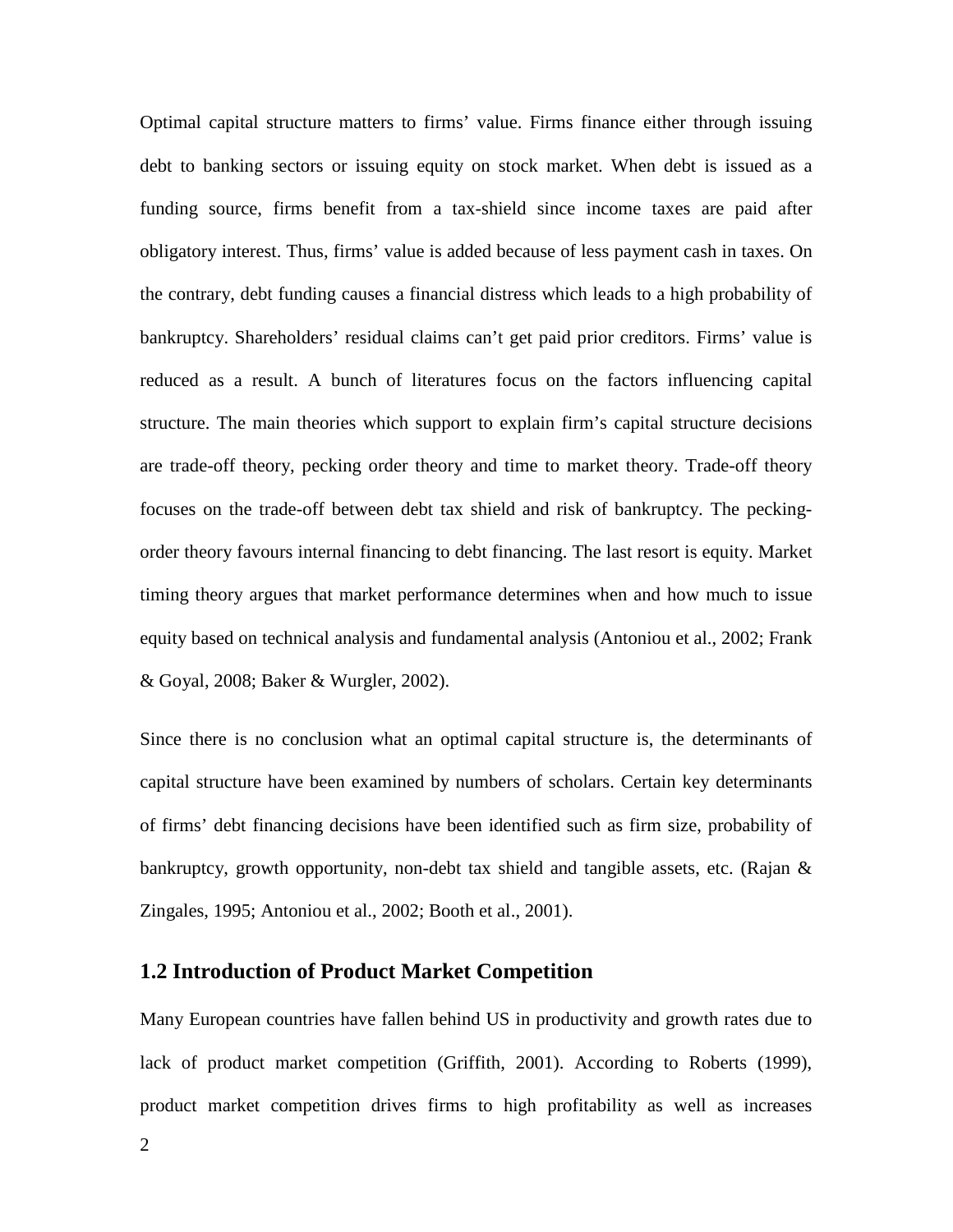efficiency by reducing agency costs (Griffith, 2001). Tracing back to the work of Stigler (1958) which proposes a theory called "Survivor Principle" where competition weeds weak firms out. And instead, more effective firms survive in the industry. Furthermore, a firm's expansion is affected by its competitors. Firms will have greater market power and pricing power when they dominate their industry under high industrial concentration.

Market Structure-Conduct-Performance (SCP) Paradigm identifies the interaction between product market competition and performance to a better understanding (Edwards, et. al., 2006). In this paradigm, structure and conduct of an industry affect its performance. Structure is expressed by market concentration which directly relates to the degree of competition. Less concentrated industry consists of numbers of peer firms. When a firm exists in a less concentrated industry, the firm faces a high degree of competition. Thus the firm has less bargaining power and pricing power (Shneyerov  $\&$ Wong, 2010). On the other hand, if the industry contains only one firm to an extreme extent, monopoly, the industry will be equipped by higher entry barriers. The Conduct of a firm, including price competition, advertising expenditure, research and development, is a way to build product differentiation from its peers (Bettignies, 2006). As mentioned in the work of Bandt and Davis (2000), firms are not only affected by its competitors within its industry, but also compete with other firms beyond their industry. The higher entry barriers and more product market differentiation make an industry show lower product market competition.

Higher degree of product market competition stimulates a firm to pay more efforts in innovation. What's more, firms tend to act more efficiently when they are located in an industry with higher degree of competition. As researched in the study of Bucci (2006), it

3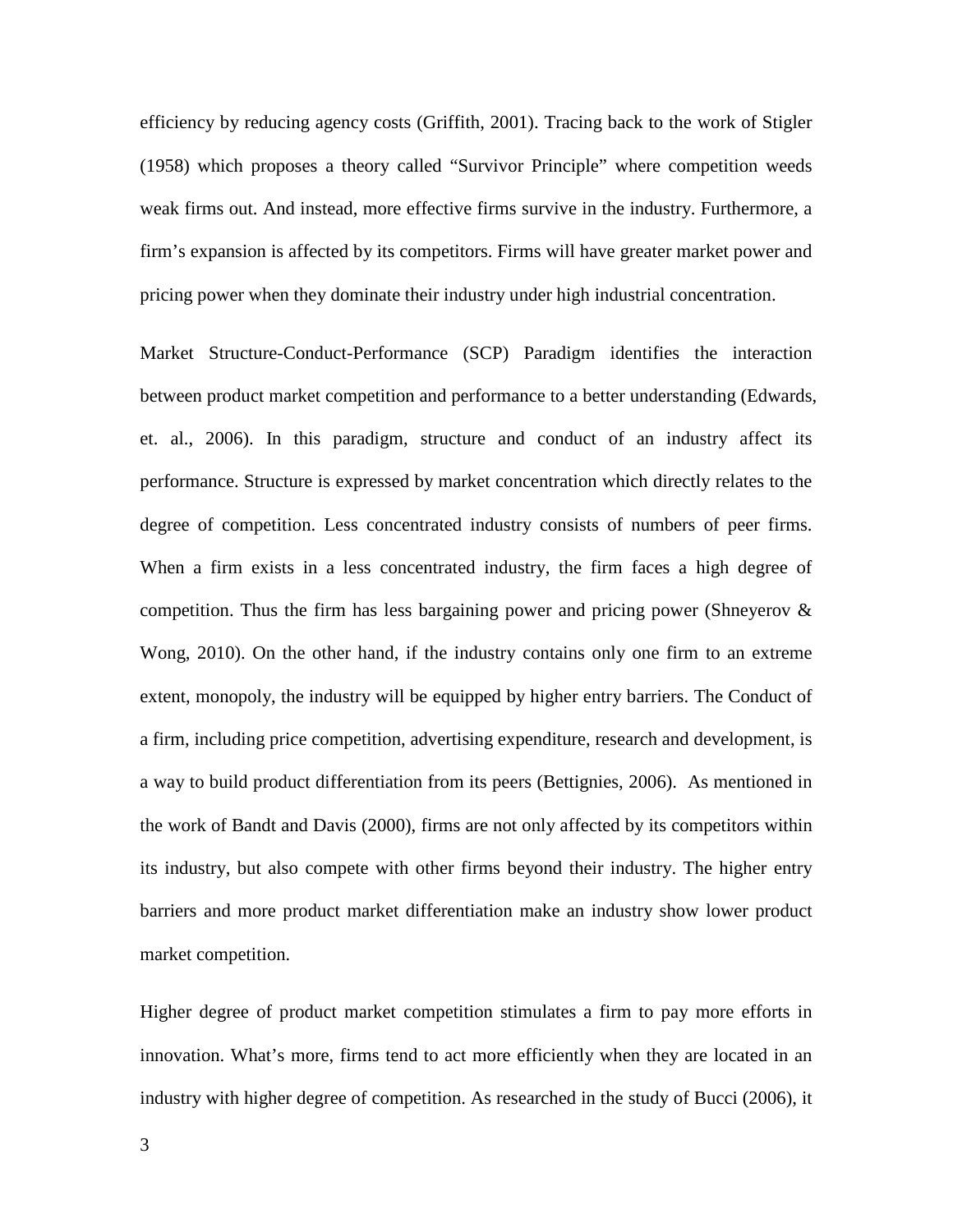is indicated that higher product market competition will lead to higher productivity and gain more profit.

### <span id="page-8-0"></span>**1.3 Problem Statement**

As stated above, product market competition in an industry impacts a firm's performance, and capital structure directly influences a firm's performance. Thus, it raises my curiosity whether the impact of product market competition on firm's performance is caused by product market competition among firms. Since firms which under different degrees of product market competition, have different capital structures. Determinants of choosing an optimal capital structure are still under research. Product market competition is assumed to be one of the determinants of capital structure. However, the majority of researches on determinants of capital structure study the characters in terms of firm level, such as firm size, profitability, growth opportunity and tangibility so on. Yet, to my best knowledge, only a couple of empirical researches study on the impact of product market competition on capital structure. Schargrodsky (2002) concludes that debt ratio positively relates to degree of product market competition. Nevertheless, the limitation of this paper is that the author only conducts the research in terms of oligopolies and monopolies rather than in overall product market. Chevalier (1995) investigates the relationship between capital structure and product market competition based on the evidence from American supermarket industry. An increase of leverage leads a firm to competing in the local market to add more market shares while its competitors tend to exit. It is indicated that the increase in financial leverage softens product market competition. However, what about the other way around is not researched by Chevalier (1995). Due to lacking of the empirical evidence on how product market competition influences capital structure, this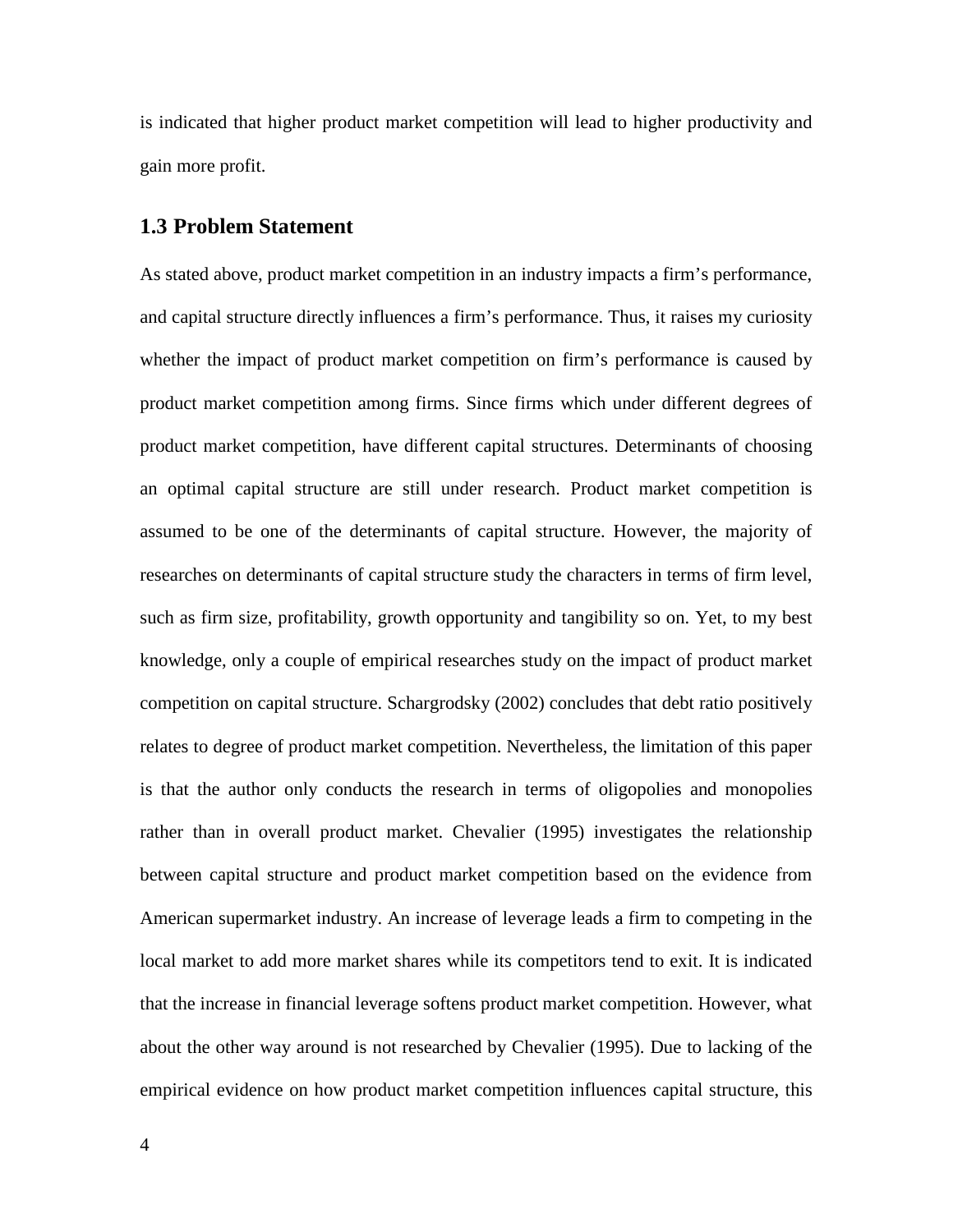thesis will contribute to enrich the literatures by investigating Dutch firms in terms of market level instead of firm characteristics.

The reason why the Netherlands is chosen to study is that even though the Netherlands is a small country with fewer firms than China or the USA, the firms within the Netherlands compete with each other to a variety of extent among industries. The concentration ratios of the firms within the Netherlands vary to a large extent. What's more, to my best knowledge, there is no literature as to this topic towards Dutch product market. Thus, the other contribution of this thesis is to fill in this empty cell as to the Netherlands.

Accordingly, the research question is formed as:

• "How does product market competition influence capital structure of the listed firms in the Netherlands?"

To answer the main research question, two sub research questions are formed as below:

- "How does concentration ratio influence capital structure of the listed firms in the Netherlands?"
- "How does conduct of R&D influence capital structure of the listed firms in the Netherlands?"

Both concentration and R&D influence the entry barriers and product differentiation which are two ways to interpret product market competition.

## <span id="page-9-0"></span>**1.4 Structure**

The remainder of the master thesis is organized in seven chapters. Chapter 2 provides a literature review which summarizes both theoretical and empirical articles regarding to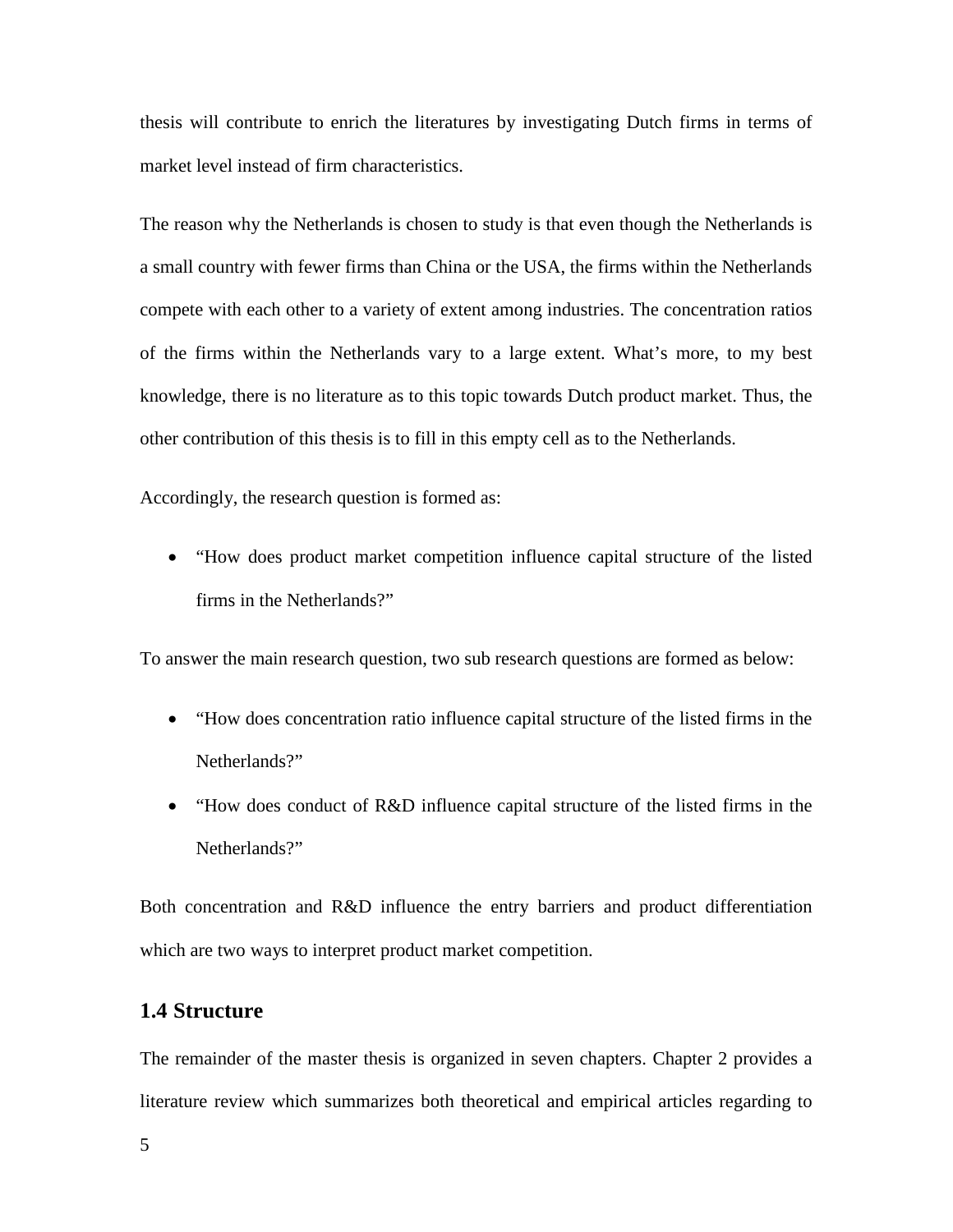this topic. Relevant hypotheses are formed in chapter 3. Chapter 4 explains the research methods and data collection. The methodology is selected after comparing the others from other empirical researches and data collection is from database Orbis. Thereafter, the empirical research and robustness test are analysed in chapter 5. Chapter 6 offers an overall conclusion and gives both limitations of the study and suggestions for future research.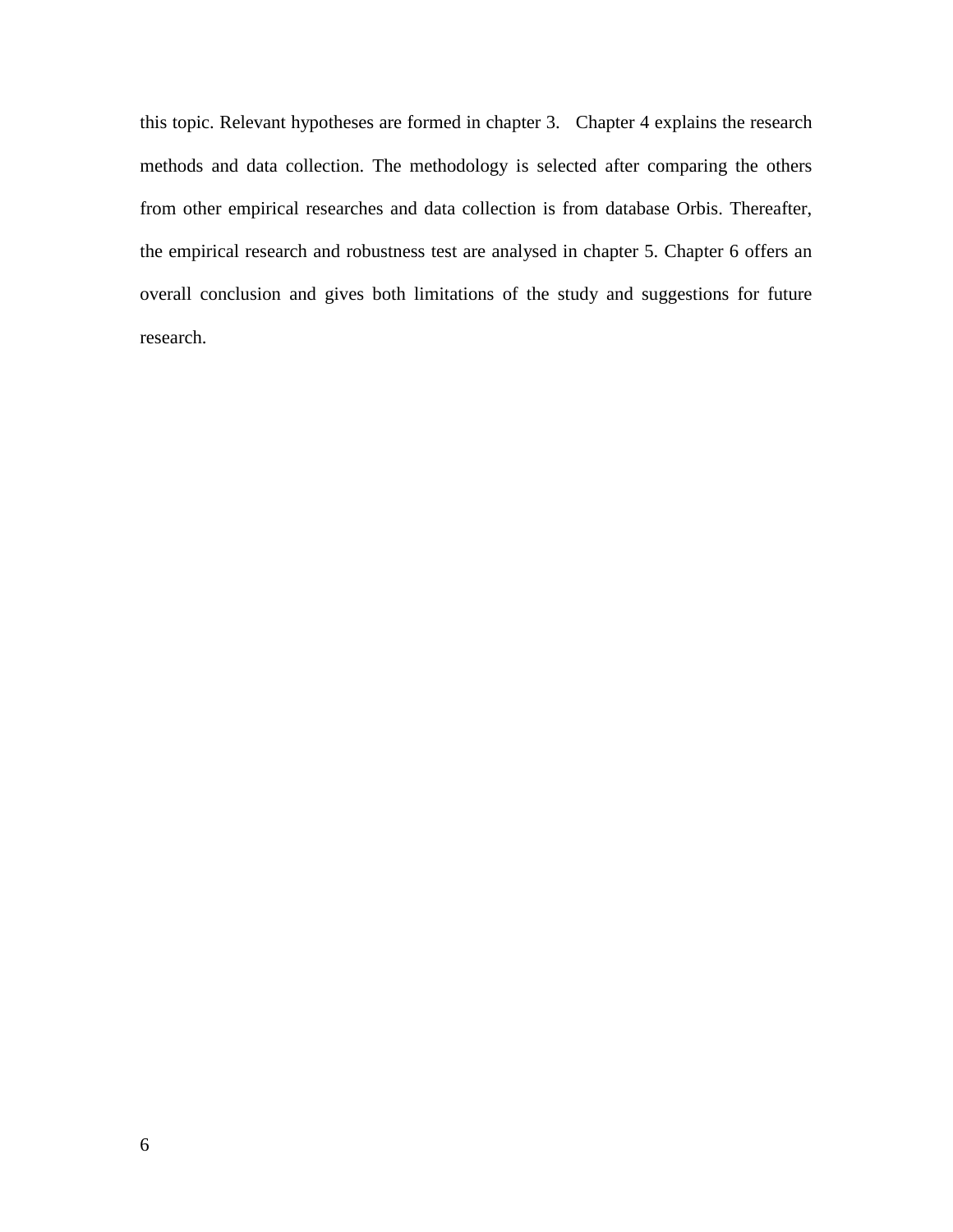## <span id="page-11-0"></span>**2 Literature Review**

This chapter outlines relevant literatures review towards product market competition and capital structure. Section 2.1 summarizes the literatures review of product market in four aspects which are Porter's five forces, industry concentration, R&D and impact of product market competition on performance. Section 2.2 provides the literatures review of capital structure through two layers which are theories of capital structure and determinants of capital structure. The last section, 2.3 illustrates the relationship between product market competition and capital structure.

## <span id="page-11-1"></span>**2.1 Product Market Competition**

Structure-Conduct-Performance (S-C-P) model was first proposed by Bain and Scherer in 1930's. They well have explained the mechanism of product market behaviours (Antoniou et.al., 2002). The S-C-P model supports market structure and conducts of firms can yield market performance. In this model, as shown in Figure 1, structure is expressed by concentration of an industry. Conduct can be expressed by R&D of a firm in this industry. Both structure and conduct can affect product market competition.



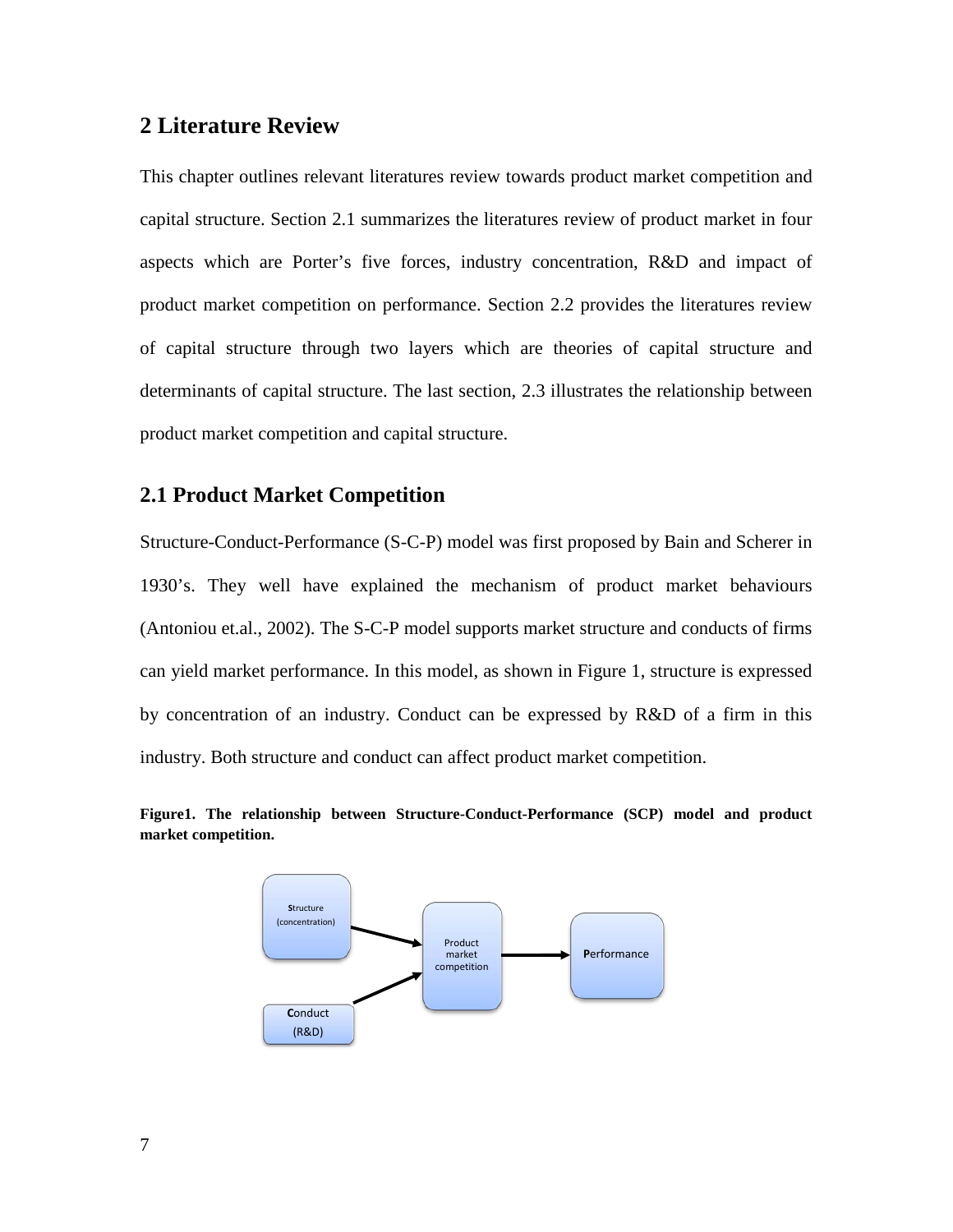#### <span id="page-12-0"></span>**2.1.1 Porter's Five Forces**

In this section, Porter's five forces explain the behaviours of product market competition. These five forces express two factors of product market competition, which are entry barriers and product differentiation. Both concentration and R&D which influence the entry barriers and product differentiation are two proxies of product market competition.

Product market competition used to be defined too narrowly by managers. Beyond existing firms in an industry, other four forces drive a firm to be competitive, including customer, suppliers, potential entrants and substitute products. Tracing back to 1979, Porter proposed five competitive forces which shape a firm's strategy. Understanding of five forces can help a firm to gain its power staking out a position. The firm will be profitable and less vulnerable to attack (Porter, 2008). Although types of industries differ, the five forces align among each industry.

According to Porter (2008), firstly, new entrants desire to gain market share by raising competition on prices and costs. Higher entry barriers enable a firm earn higher potential profits with less aggressive investments. Second, powerful suppliers charge higher price to capture more value. A firm in an industry acts as both a supplier and a customer to some extent. If suppliers are more concentrated near monopoly, they will be more powerful. Moreover, suppliers can invest more in Research and Development (R&D) to raise the degree of products differentiation. Differentiated products are more competitive than generic products. Thirdly, groups of customers are the flip side of suppliers. Customer will be more powerful when they have higher negotiating leverage especially for price-sensitive customers. On the contrary, if the products are differentiated and higher switching costs are for the customers, they will have less bargaining power. The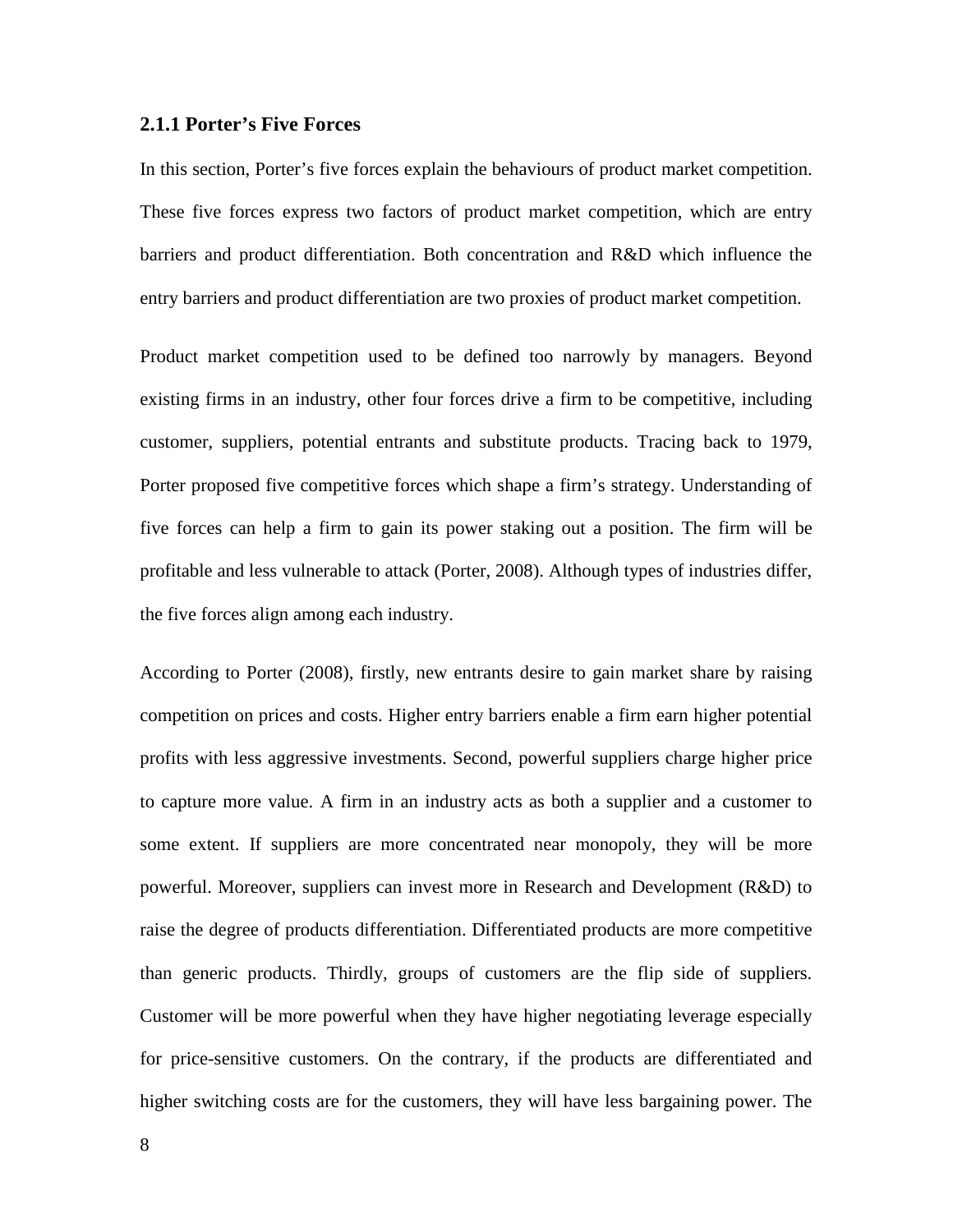next is the threat of substitutes which functions similarly as an industry's products. Although substitutes are usually overlooked, they threaten an industry's profitability by placing a ceiling on prices. Finally, existing companies in an industry are affected by four aforementioned forces. Simultaneously, existing firms compete with each other. This kind of rivalry takes many forms such as price discounting, advertisement campaigns, and new product introductions.

Accordingly, as shown in the figure 2, all these five forces are interacted with product market competition through two elements. One is barriers of entry and the other one is product differentiation. As explained in the first chapter, two proxies of product market competition, concentration ratio and R&D, can explain the two elements aforementioned.



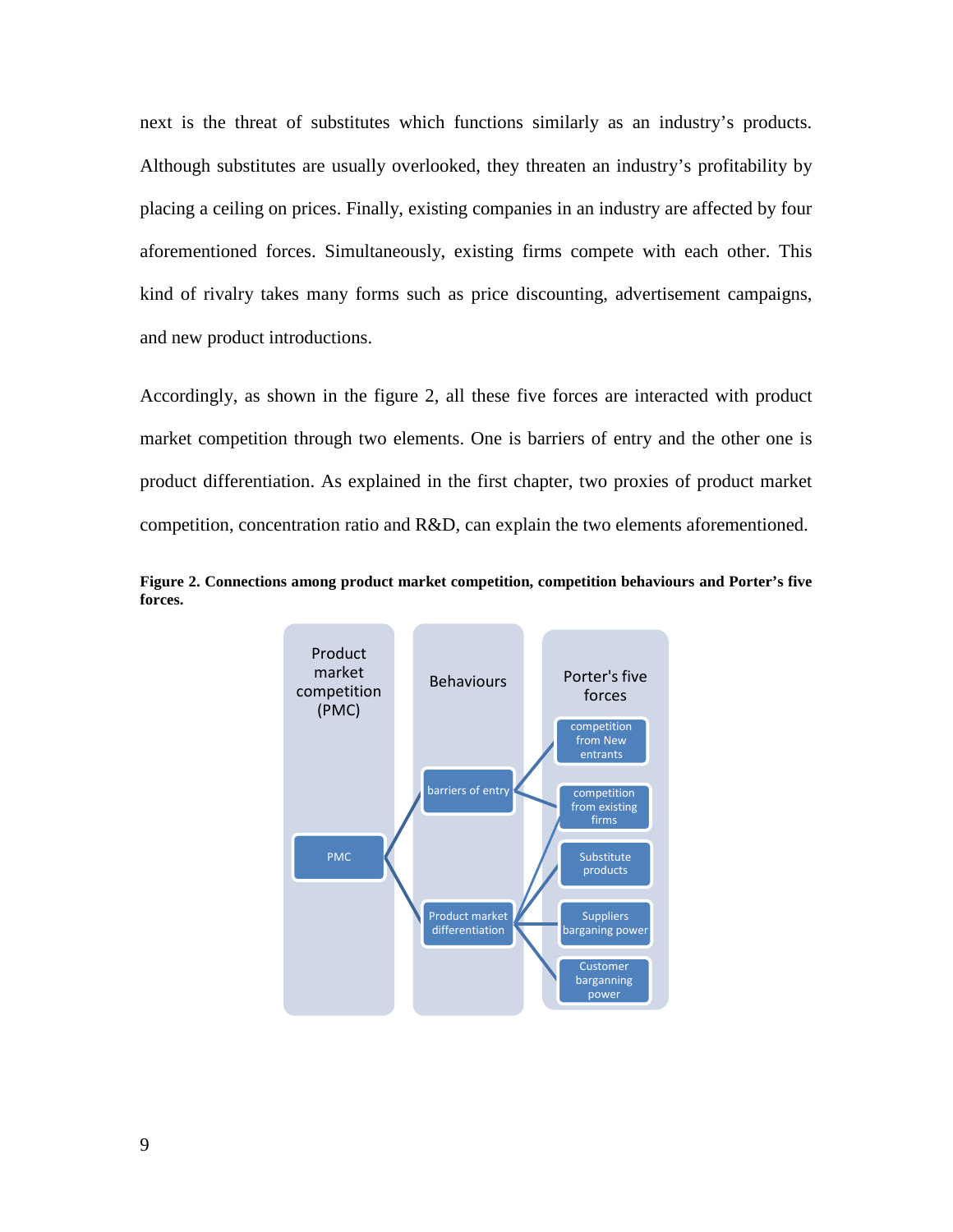#### <span id="page-14-0"></span>**2.1.2 Concentration**

In terms of an industry concentration, product market competition is measured by such factors as the number of competitors in an industry, the heterogeneity of products and the cost of entry and exit (Griffith, 2001). Edwards et al (2006) proposes a hypothesis that industry concentration encourages firms to collude. Therefore, degree of industry concentration is negatively related to degree of competition. Industry concentration generates from competition and the reason is that firms increase profits by reducing prices and expanding market share with low cost structure. Halbersma et al (2007) investigates hospital market in the Netherlands. The hospital market is divided into seller concentration (hospital) and buyer concentration (insurers). The gains of hospital industry are divided between sellers and buyers based on their bargaining power. Seller in a higher concentration market gets higher price-cost margins, vice versa. It is indicated that more concentrated market has less price competition. James et al (2011) suggests that market concentration affects the incentives. With the incentives, firms offer high quality products and maintain a high reputation. Thus, the firm will gain more market share from its competitors. Normally, monopolies gain higher margin facing less threat from rivalry.

A level concentration is an outcome of the profit maximizing decisions of existing and potential companies in an industry. Entry decision of a new entrant depends on the expected profit, demand and cost factors which is called post-entry competition determined by entry barriers (Manuszak, 2000). Market size favours different numbers of firms. Variation in market size breakeven offers the changing information of competition. If the size is enlarged, it means there enters new firms. Manuszak (2000) studies concentration ratio and product market competition in the American brewing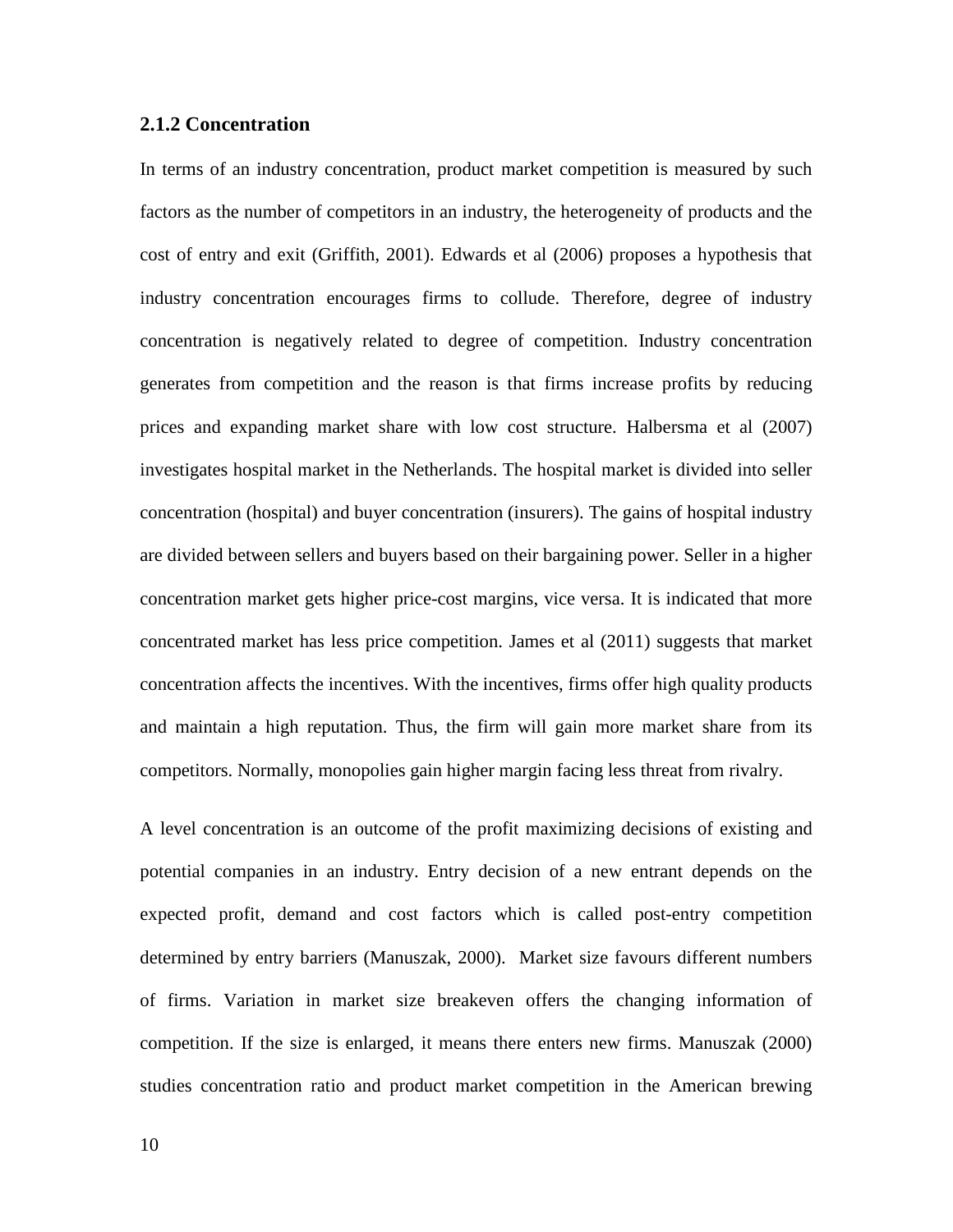industry. The research holds that prices competition tend to raise the competitive level since a number of firms are growing in an industry. New entrants will influence product market competition. As to another aspect, concentrated market structure favours technological progress and economic growth (Symeonidis, 1996). Symeonidis (1996) implies a trade-off between short run allocated gains under competitive structure and long run economic improvement under more concentrated structure. To an extreme point, monopoly power is caused by static allocated inefficiency. Concentration matters to regulators and to the degree of competition as well. Cohen (2004) does the research in small market banks and thrifts product market. The study indicates the information about unobserved firms' profitability reflecting competitiveness of different industries and the information is provided through product market concentration. Entry decision depends on couples of factors including fixed costs, post-entry competition and other simultaneous operating firms. Under the assumption that all existing firms earn positive profits, new entrants will earn negative profits in a short run due to limited profit room. Accordingly, new entrants influence an industry's concentration ratio and in turn affect the intensity of product market competition.

#### <span id="page-15-0"></span>**2.1.3 Research and Development**

A firm's conduct of Research and Development (R&D) influences product differentiation and thereafter barriers of entry are raised due to high degree of product differentiation. R&D plays a vital role for a firm to adapt quickly to changing market conditions (Maria & Wulf, 2010).

Relation between innovation and product market competition has been a long-standing question (Minniti, 2010). Classical Schumpeterian view indicates that high degree of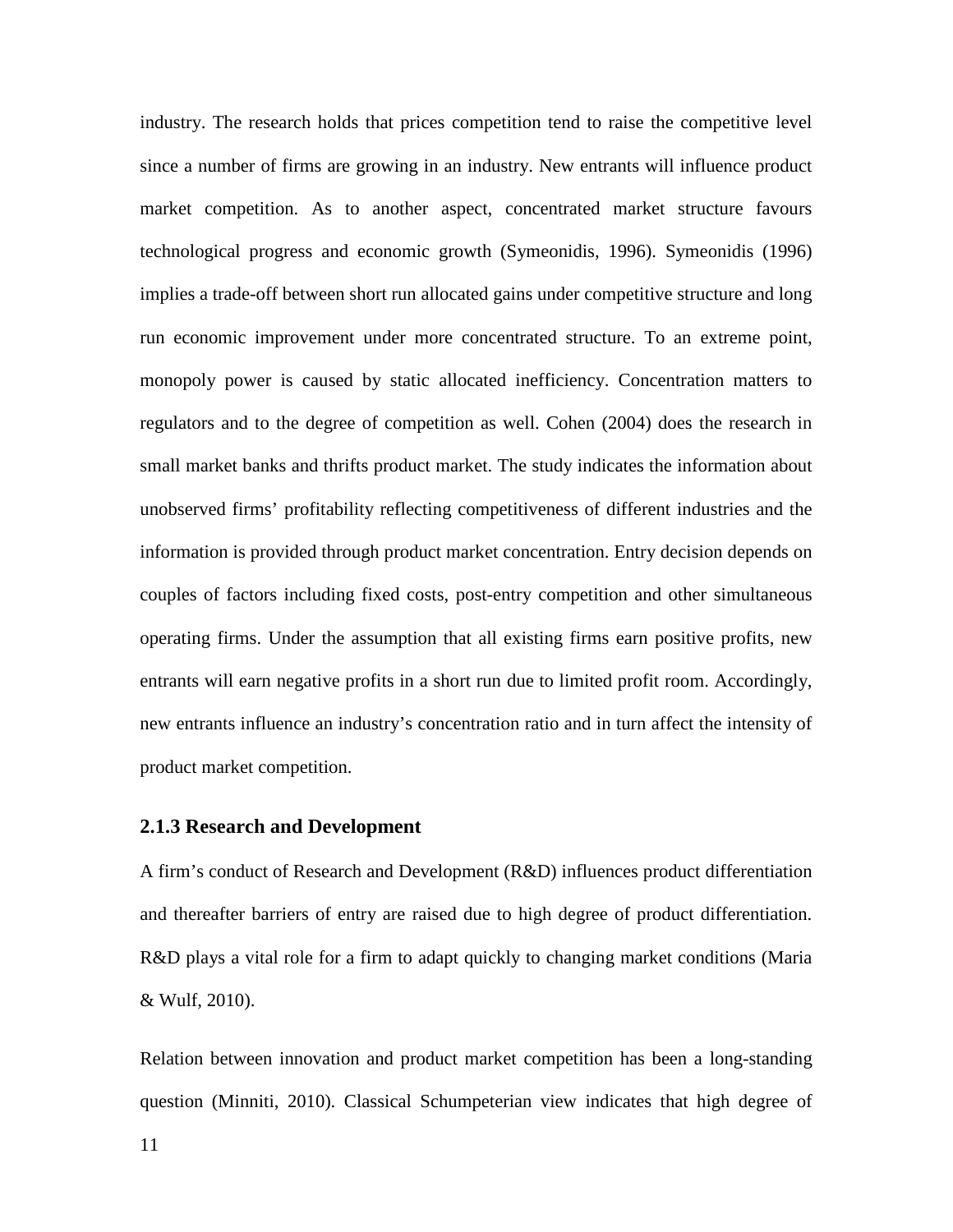competitive advantage is raised by innovation and technical progress which are affected by R&D. Purposive R&D is a source to motivate technical progress. According to five forces, product differentiation is one of the forces to raise the competitive advantage. And product differentiation is considered to be one of the main, largely exogenous, components of product market competition (Matraves & Rondi, 2005). Creation of new products or innovation of existing goods raise the degree of product differentiation which helps a firm attract new customers and maintain current customers gaining more market share (Bucci, 2006). Engaging in R&D activities contributes to produce products with high quality and generate products differentiation as well. It helps a firm to compete with its peers and in turn weaker firms fade away. Thus, fewer firms are existing in the industry, and the level of product market competition is reduced (Minniti, 2010). Accordingly, it is suggested that the intensity of R&D is inversely related to product market competition.

Fraja & Silipo (2002) does a research in four regimes of R&D competition among duopolists in different industries. The four regimes are full competition, coordination of strategies, joint venture and full collusion in R&D. One of the natures of R&D is that when one firm does R&D, other firms, acted as competitors, will be affected. Fraja  $\&$ Silipo (2002) suggest the extent of product market competition is one of the three forces to affect firms' interaction. R&D expenditure results in competition. Lee (2009) uses a discrete-choice model of demand to interpret competitive market pressure faced by each firm, indicating that both introduction of new products and change in product quality lift the competitive market pressure. Besides R&D intensity and expenditure, Lee (2009) introduces technical competence. R&D elasticity of technical regarded as technical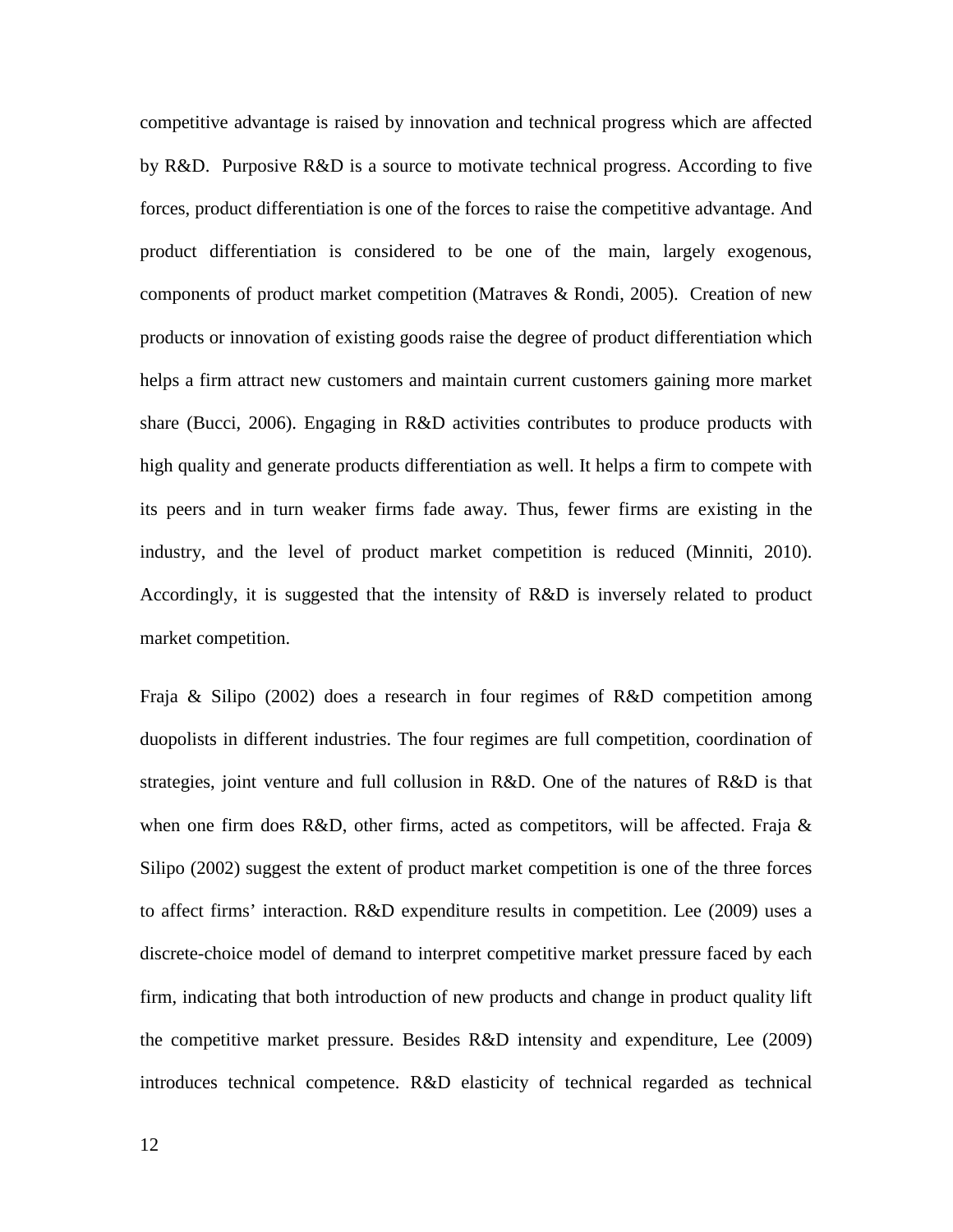competence represents for the degree of facility in production of quality. Responding to product market competition, firms invest in R&D to gain strong technical competence. It is indicated that competition favours innovation which in turn raises competition pressure. Firms with high level of technical competence are benefited from competitive market pressure.

Tang (2006) argues that the behaviour of firms investing in R&D programs to seek profitable opportunity is raised by product market competition. Even in the same industry, firms may produce different products. He defines constant arrivals of competing products an indicator to show product market competition. If the arrivals of competing products are general similar products, the market competition is high. The result of Statics Canada 1990 Survey of Innovation shows constant innovation make firms perceived product competition. It is critical for a firm to win product market competition by engaging in R&D. High degree of product differentiation helps a firm earn more market shares than its competitors. On the other hand, product differentiation raises the level of entry barriers. What's more, some firms are weeding out due to decrease of the market share exploited by their competitors. As a result, the degree of the competition of this industry reduces.

R&D is a way to interpret the degree of product market competition. Accordingly, similar concluding remarks of relevant literatures indicate that R&D inversely relates to product market competition.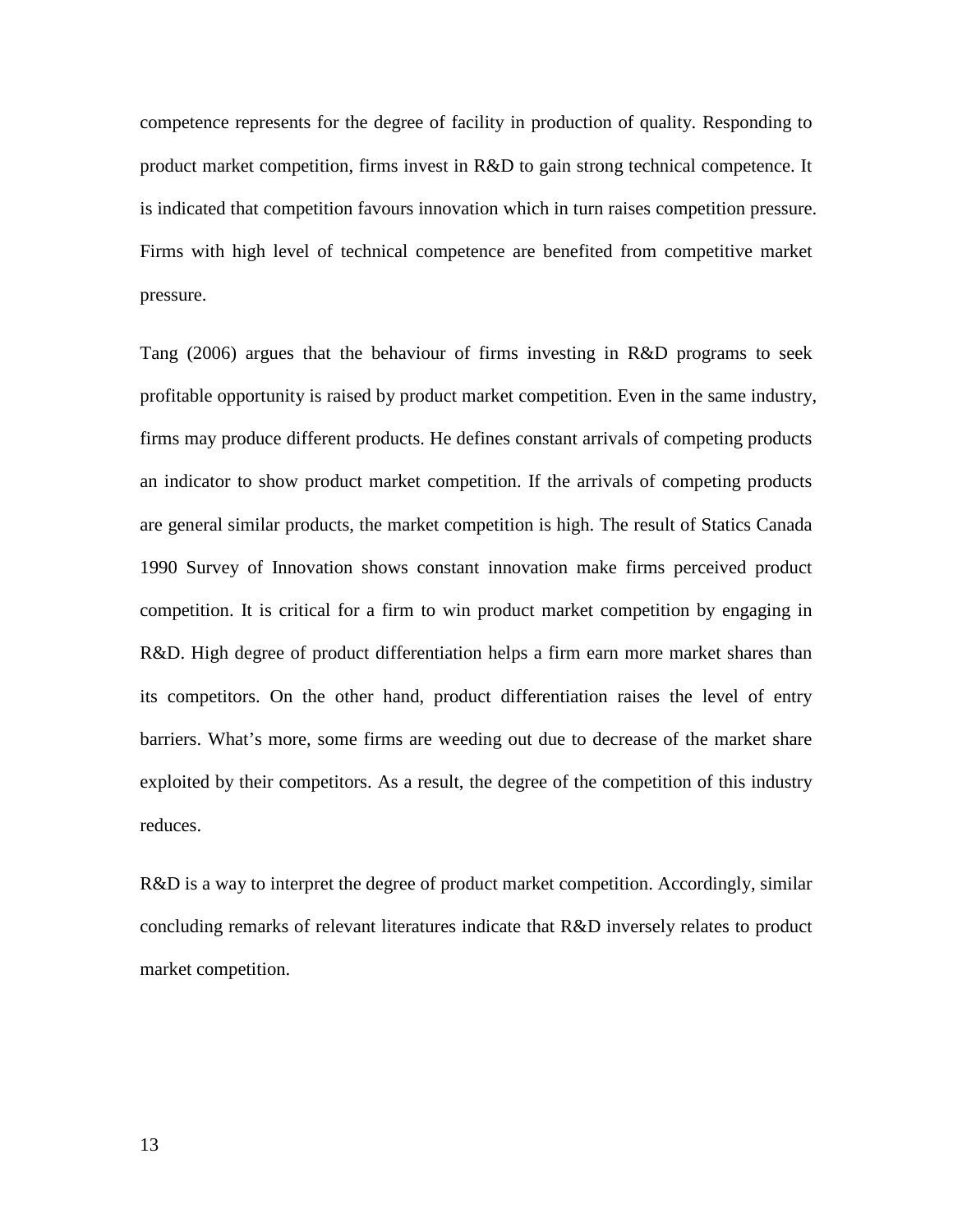#### <span id="page-18-0"></span>**2.1.4 Product Market Competition Impacts Firms' Performance**

Product market competition influences firms' performance. Both concentration of an industry and a firm's conduct of R&D contribute to product market competition. Beiner et. al. (2011) does an empirical research investigated 200 Swiss firms during 2002-2005 about relationship between the intensity of product market competition and firm values. Higher degree of competition intensity stimulates stronger incentive schemes for manager. Such conditions as entry and exit barriers, openness of economy and competitive environment influence the conduct of management. Business decision and conduct determines a firm's performance. Efficient and better managerial activities or strategies reduce marginal costs equip an advantage for the firm to take away business from its rival. As a conclusion, intense competition reduces agency cost and positively affects productivity growth. Similar empirical research done by Griffith (2001) on UK establishments over the period from 1980 to 1996 indicates that increasing in product market competition leads to an increase in efficiency and high growth rate. Agency costs are reduced due to product market competition. Griffith, (2001) takes Nash-Cournot competition into consideration. Nash-Cournot suggests that in homogeneous good market, availability of information is a key effect of competition. Product market competition positively effects productivity. However, the degree of impact on efficiency varies among different types of industries. Januszewski et al. (2002) examines the impact of product market competition on productivity growth based on the empirical evidence of 500 German firms during 1986 to 1994 on firm level. Fierce competition aligns managers' goals to aim to produce efficiently. Effective production will raise a firm's productivity growth. However, product market competition may add risk of bankruptcy for inefficient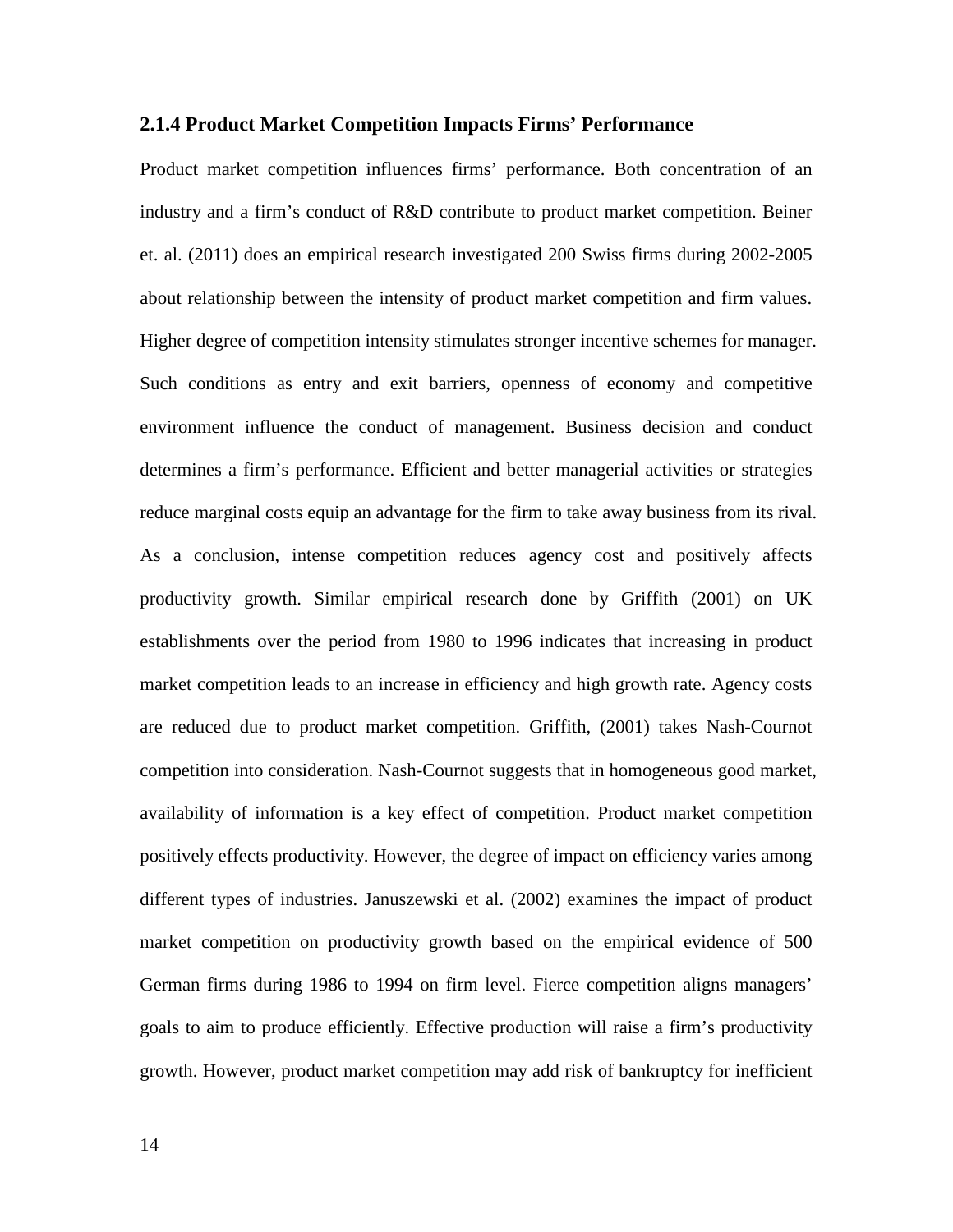firms. Nevertheless, product market competition weeds less efficient firms out of their industries. Higher degree of product market competition leads a firm to have higher level productivity and earn more profit with increasing its market share.

# <span id="page-19-0"></span>**2.2 Capital Structure**

This section firstly explains theories of capital structure. Theoretical ideas on how a firm to decide a financing method is provided. Secondly the literatures regarding determinants of capital structure are reviewed. The determinants are firm characteristics at firm level. These firm characteristics are regarded as control variables during the empirical stage.

#### <span id="page-19-1"></span>**2.2.1 Theories of Capital Structure**

The question "How do firms choose their capital structure?" is one of most controversial issues in modern corporate finance (Antoniou, et. al., 2002). Firms tend to finance new investment by raising debt capital only if the retained earnings are insufficient. There are several models to interpret capital structure which are static trade-off theory, dynamic trade-off theory, pecking order theory, the market timing theory and agency cost theory (Luigi & Sorin, 2009).

According to trade-off theory, a firm chooses the proportion of debt and equity by balancing the costs and benefits to have an optimum capital structure in a long term (Fama & French, 2002). Similarly argument is explained by tax shields theory which favours debt to a larger extent than equity. Interest is paid before tax payment so that firms benefit from a tax liability. Tax saving is one of the advantages as a result of using debt, while the disadvantage is the cost of potential financial distress (Ahmadinia et. al., 2012). Trade-off theory covers two types of trade-off which are static trade-off and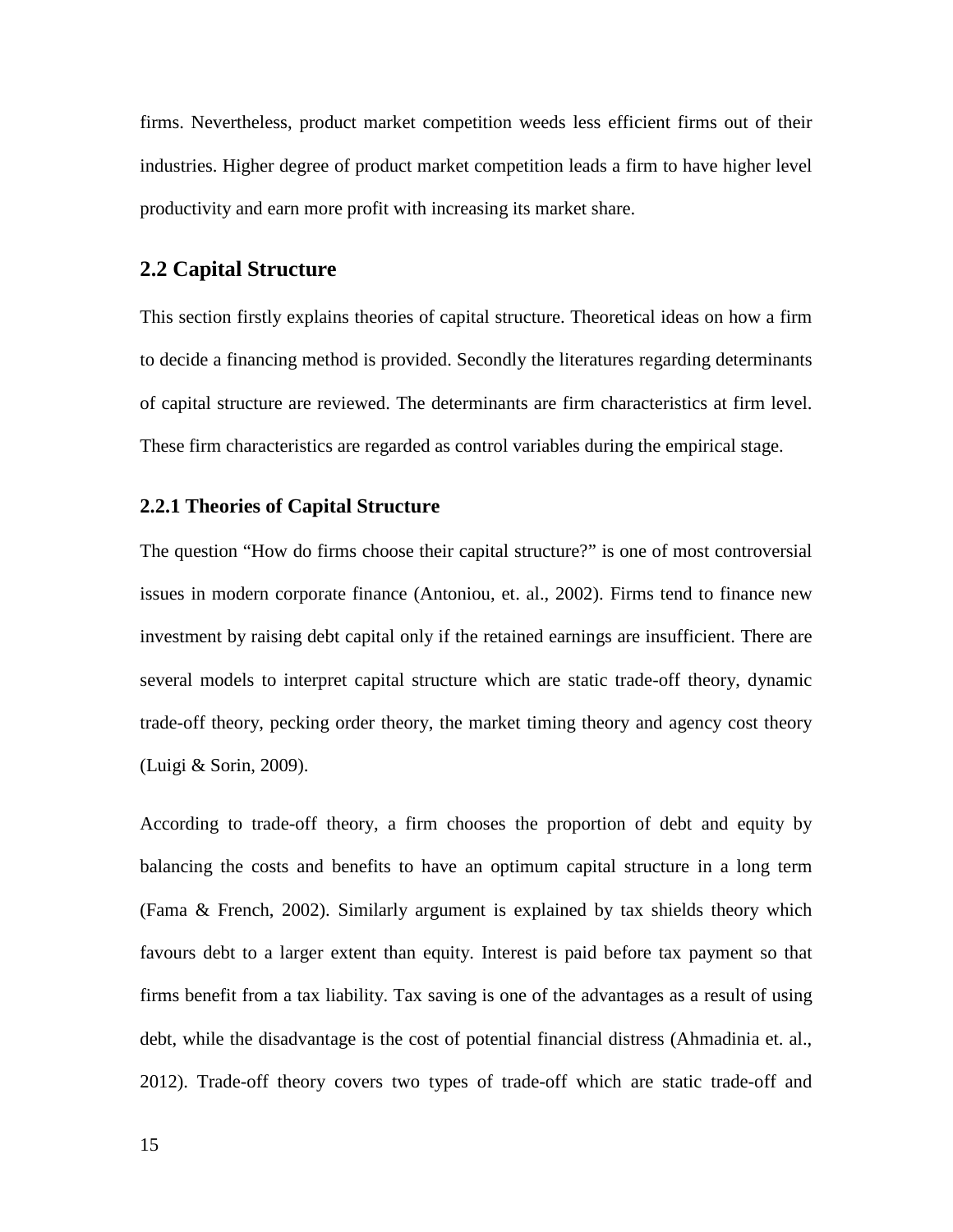dynamic trade-off. The static trade-off is a result of historical data. The benefit of issuing debt is earnings from tax shield. But the problem is that it is difficult to match the financial leverage ratio when a firm uses debt financing in order to limit tax payments. The reason is using debt financing can't be completely reflected by the taxes (Frank  $\&$ Goyal, 2008). Contradicted to static trade-off theory, the debt dynamic policy argued there is no target financial leverage ratio. Higher profits refer to more taxable incomes shielded by debt service (Hennessy  $& Whited$ , 2005). Firms tend to invest and finance under less uncertainty. These current investment and financing decisions are based on future financing needs with the firms' forecasting perspectives. Regarding the empirical findings of (Hennessy  $& Whited$ , 2005), there always exists a negative relationship between financial leverage and lagged measures of liquidity.

Pecking order theory argues that the asymmetric information increases the cost of financing. The three sources for the financing are internal funds, debt and equity. Firm prefers internal financing to external financing, and prefer to debt over equity when other elements are under control (Frank & Goyal, 2008). When firms focus on equity financing, the problem is that firms may issue too much equity at the wrong time resulted from asymmetric information problem. What's more, investors may overvalue or undervalue the share price due to asymmetric information problem. Similar situation is explained in the article of Halov  $\&$  Heider (2011) who suggest internal financing could avoid asymmetric information problem. Shareholders have information disadvantage compared to managers of the firm. Shareholders care more about cash flow, because with sustainable cash flow, they will be get paid with the retain earnings. External financing costs future cash flow so that managers prefer internal financing at the first place.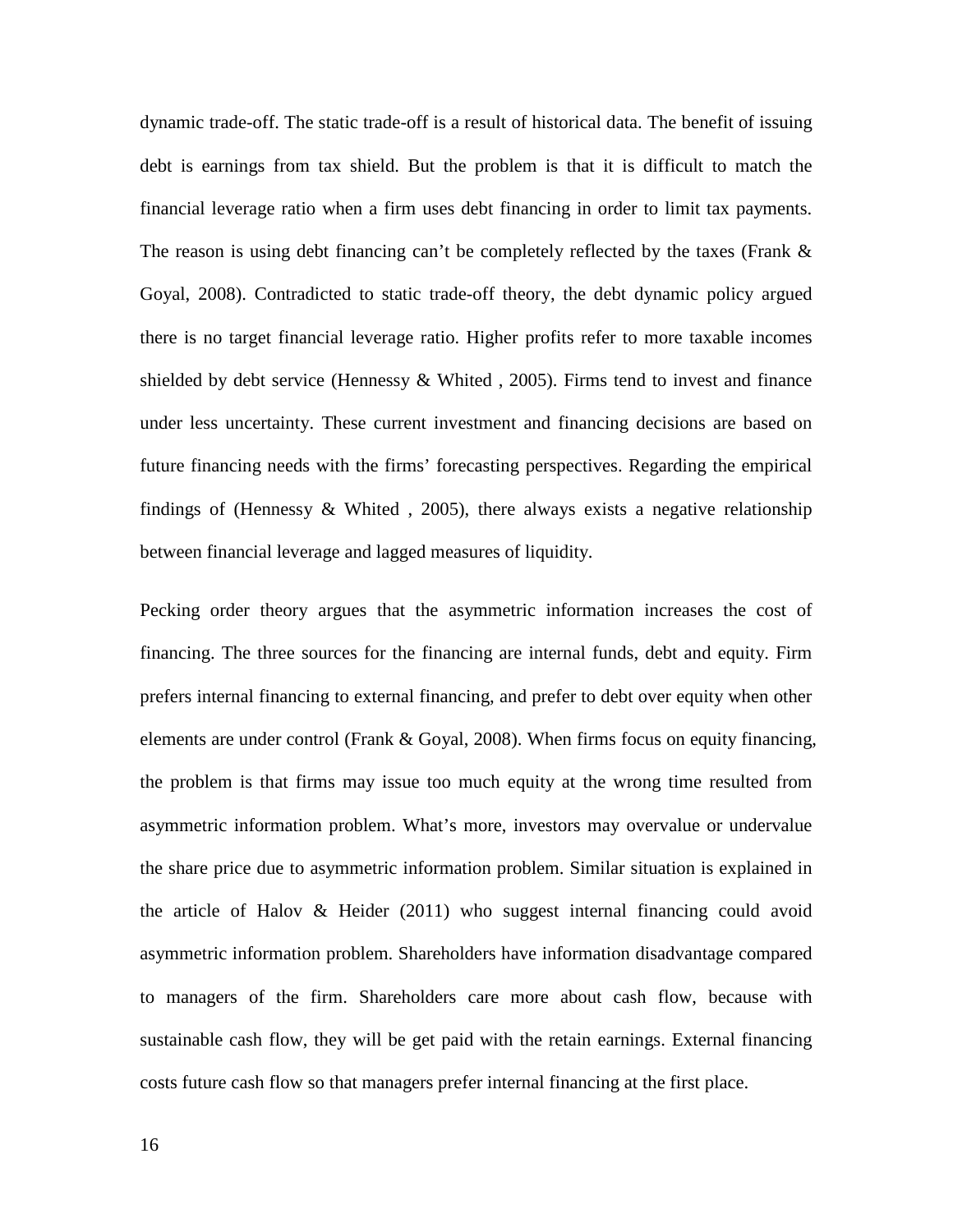The third theory is the market timing which argues that market performance based on technical or fundamental analysis determines when and how much to issue equity (Miglo, 2010). Past market valuation affects the capital structure persistently and the temporary fluctuations in market valuations will lead capital structure to permanent changes away from initial level (Baker  $& Wurgler, 2002$ ). Market timing theory states that the firms will issue new stocks when the price is overvalued and buy back when undervalued. And similar statement is that managers are able to time the market. Therefore managers tend to issue equity when they believe the cost is low and repurchase the equity when they expect the cost is irrationally high (Luigi  $\&$  Sorin, 2009). It seems that the capital structure of the firm is determined by managers' estimation towards market performance (Baker & Wurgler, 2002). Managers' estimation is not measured in this thesis, and neither is market timing theory taken into consideration.

Agency cost theory argues that a manager dilutes his ownership by issuing outside equity with the benefits from sharing the cost with the new owners. However, new owners are willing to pay for new equities since they realize the agency problem (Vilasuso  $\&$ Minkler, 2001). And the separation of ownership in a professionally managed firm may cause managers to have an insufficient work effort, to choose inputs or outputs as to their own preferences, in turn to minimize firm value (Berger  $&$  Patti, 2006). When leverage relatively high, further borrowings may produce significant agency costs of outside debt. Higher expected financial pressure or bankruptcy costs will happen (Tsuji, 2011).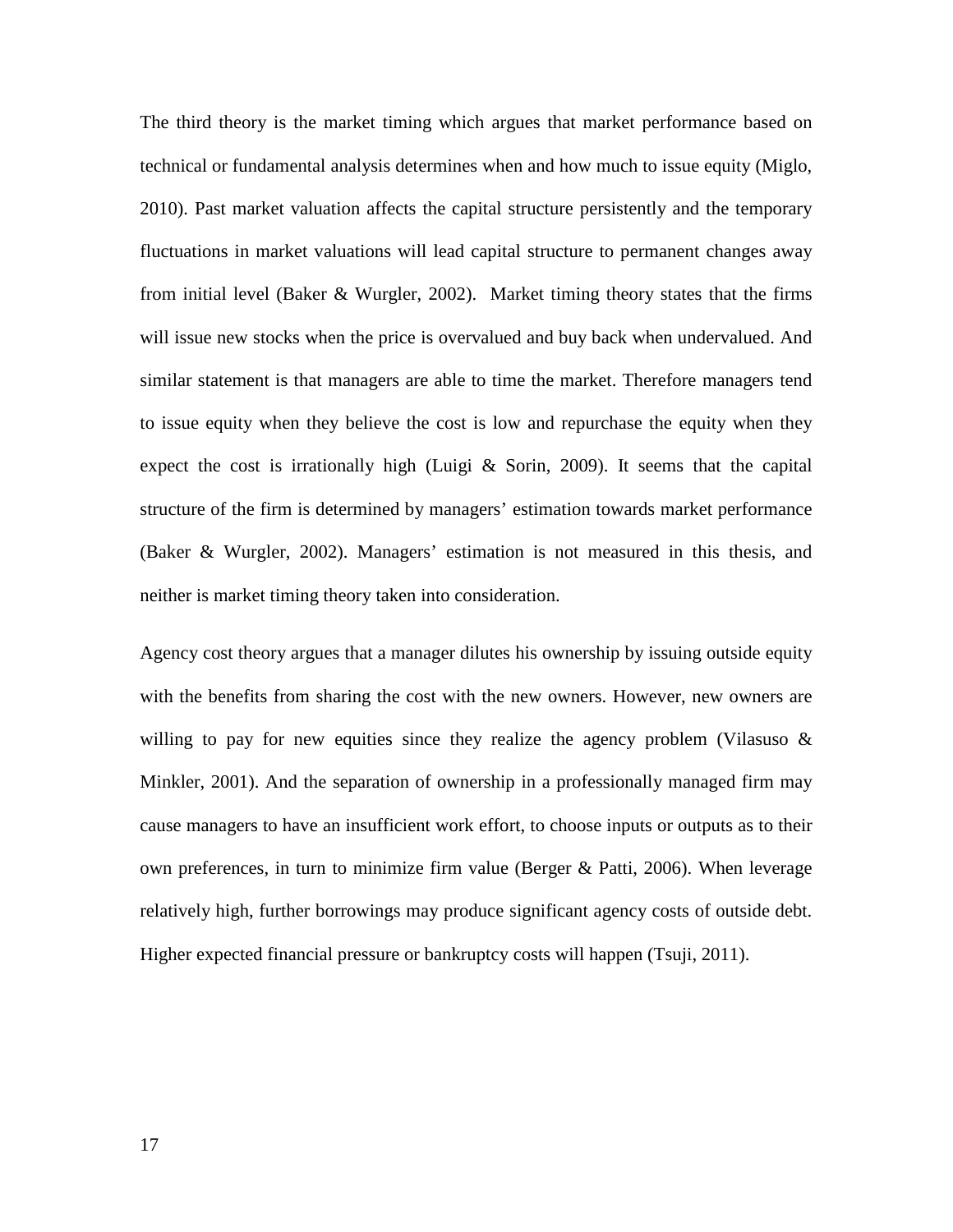#### <span id="page-22-0"></span>**2.2.2 Determinants of Capital Structure**

Capital structure refers to the constitution of debt and equity. Firms finance through debt or equity or combination securities seeking profit maximization. Researching on determinants of capital structure has been popular since last century.

**Size:** Larger firms show lower level of bankruptcy risk. Due to the stability of their cash flow, larger firms benefit from a high level of debt ratio. According to Antonious et al. (2002), larger firm has higher debt capacity and expected to generate more benefit. What's more, larger firms face a less degree of information asymmetry and therefore the larger firms are easy to raise debt at a lower cost. Besides, larger firms benefit from scale economies so that the cost of debt is expected to be lower. Due to high earnings volatility, firms will have a risk of dropping earnings level below the level of their debt service commitment. Both trade-off theory and pecking order theory support that firms of larger size tend to have a higher leverage. Therefore, the leverage positively relates to firm size.

**Probability of bankruptcy:** The probability of bankruptcy is one of the determinants of capital structure. In the article of Verwijmeren & Derwall, (2010), it is explained that bankruptcy is resulted from a costly losses of income and firm specific human capital. And the bankruptcy will happen to a firm when the firm failed to payback its debt. Accordingly, the way to reduce the change of bankruptcy is to reduce the firms leverage. Thus, we expect higher level of bankruptcy risk leads to lower leverage ratio.

**Profitability:** Firms with high profitability are likely to generate cash internally. Based on pecking order theory, firms tend to issue less debt when they have enough internal funding. The article of Rajan & Zingales (1995) concludes that the relationship between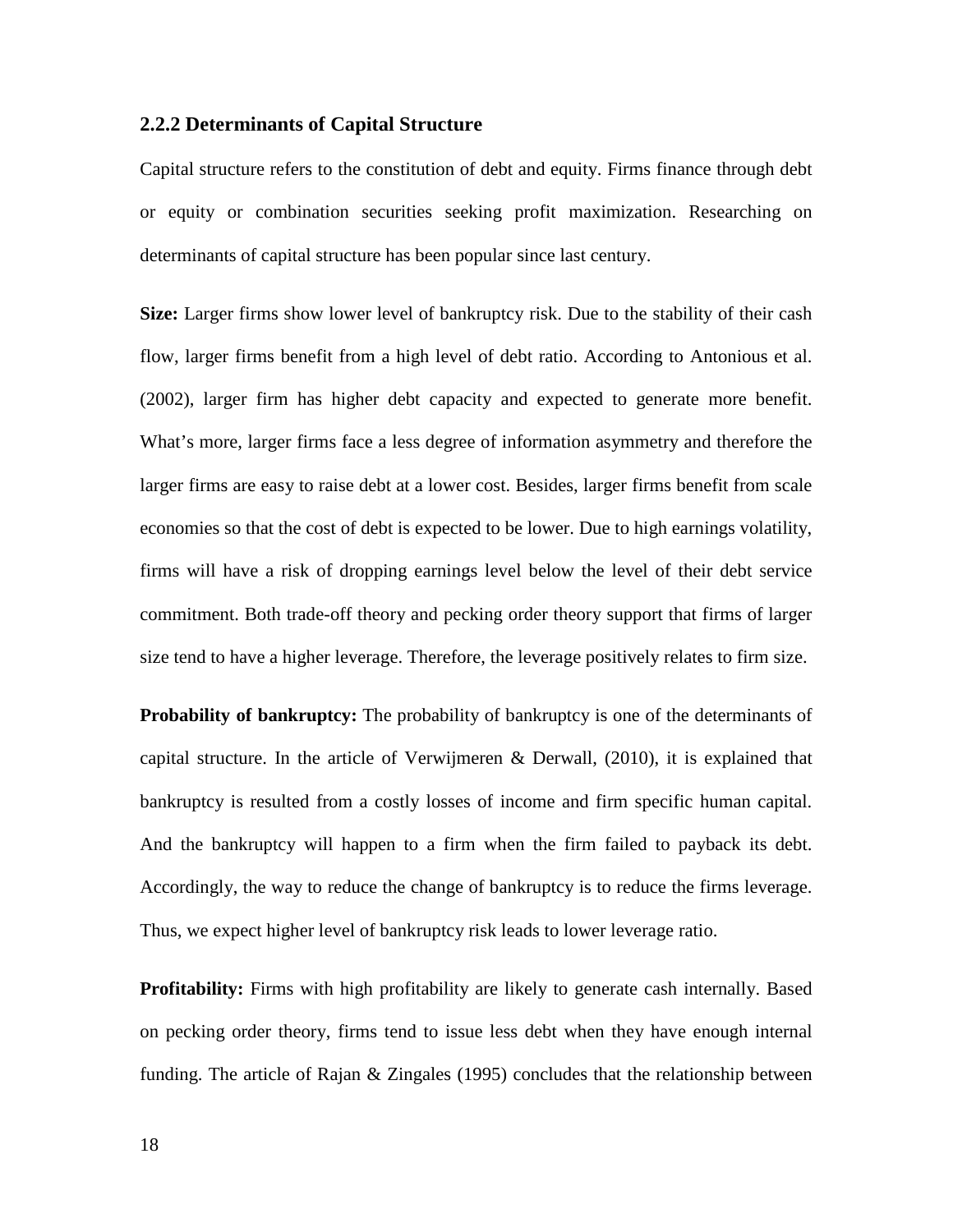profitability and debt ratio is negative. However, regarding trade-off model of capital structure, higher expected profitability comes with higher benefits of debt and lower costs of financial distress. The cost of issuing debt causes potential financial distress so that firms with lower expected profit will have lower level of leverage. Thus there is a positive relationship between book leverage and profitability.

**Growth opportunity:** The firms with more growth opportunities invest in new project. Retained earnings are firstly used to finance in the projects according to pecking order theory. Thus, firms with high growth opportunity tend to fund with their own cash before issuing debt. The research of Awan et.al (2010) investigates the debt policy of listed manufacturing firms operating in Pakistan during the period 1982 to 1990. They conclude that the growth opportunity is a key determinant of capital structure. Since the firms tend to issue equity when the stocks are overvalued, and firms should reduce the debt level to gain a growth opportunity, the negative relation between Market-Book Ratio and debt ratio is suggested. However, according to trade-off theory, debt pays out interest leaving less cash for projects. If a firm find their financing need exceeding retained earnings, the firm will prefer to have more debt. Thus a positive relationship is predicted by trade-off theory (Delcoure, 2007).

**Tangibility:** Tangible assets are used as collateral when a firm borrows from financial institutions. Creditors will own these tangible assets if financial distress happens to the firm. More tangible assets make a firm face lower cost of debt and less probability of bankruptcy. Firms possessing more tangible assets can borrow debt easier than the firms with mainly intangible assets. Thus, higher tangibility implies high debt capacity. The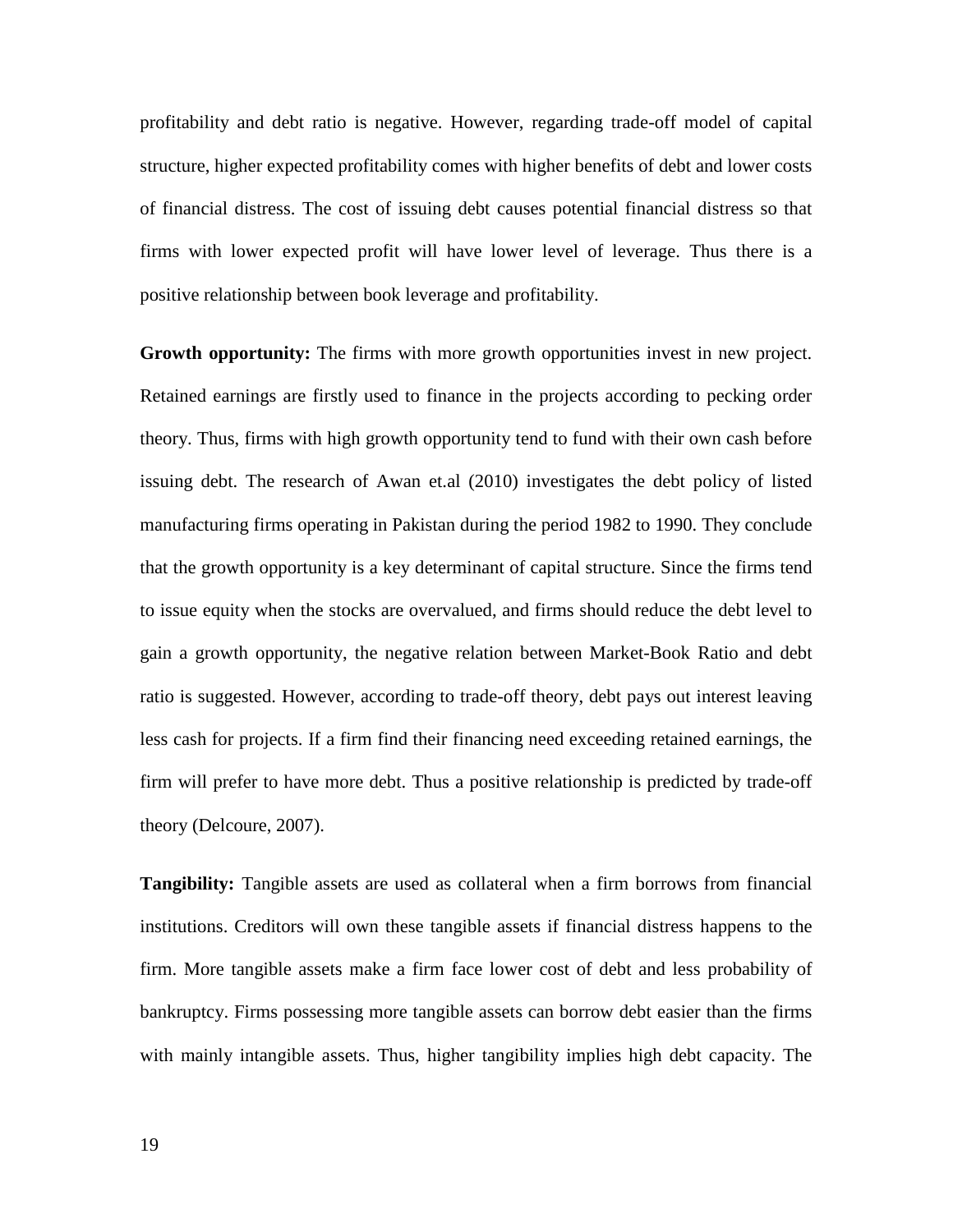relationship between tangible assets and debt ratio is expected to be positive (Harris  $\&$ Raviv, 1991; Booth et al., 2001).

### <span id="page-24-0"></span>**2.3 The Impact of Product Market Competition on Capital Structure**

This section combines product market competition and capital structure stating the relationship between the two. Since the proxies of product market competition are industry concentration and conduct of R&D, two parts are explained regarding impact of concentration on capital structure and impact of R&D on capital structure respectively.

#### <span id="page-24-1"></span>**2.3.1 Industry Concentration and Capital Structure**

Concentration of an industry plays a vital role in gaining market power. Competitors' reaction is taken into account by a firm in an industry with several peers. This kind of interaction is explained by product market competition. Several literatures study how concentration ratio of an industry influences capital structure. Istaitieh & Fernandez (2003) focuses on concentration of an industry influencing strategic decision of the management – capital structure. They investigate in Spanish manufacturing firms between 1993 and 1999. The development of a firm follows two disciplines. One is industrial organization and the other one is the firm's strategic management. Both industrial organization and strategic management are influenced by market structure – concentration ratio of the industry. Capital structure is observable and not body can change it without investment or production decisions. Rival companies will alter their strategic decisions when they aware the capital structure choice of their peers changes. And the strategic decisions are regarded as the capital structures of firms. In terms of employment, other things equal, a lower leveraged firm can negotiate better contract terms with employees. With less susceptible threat, people are more likely to work for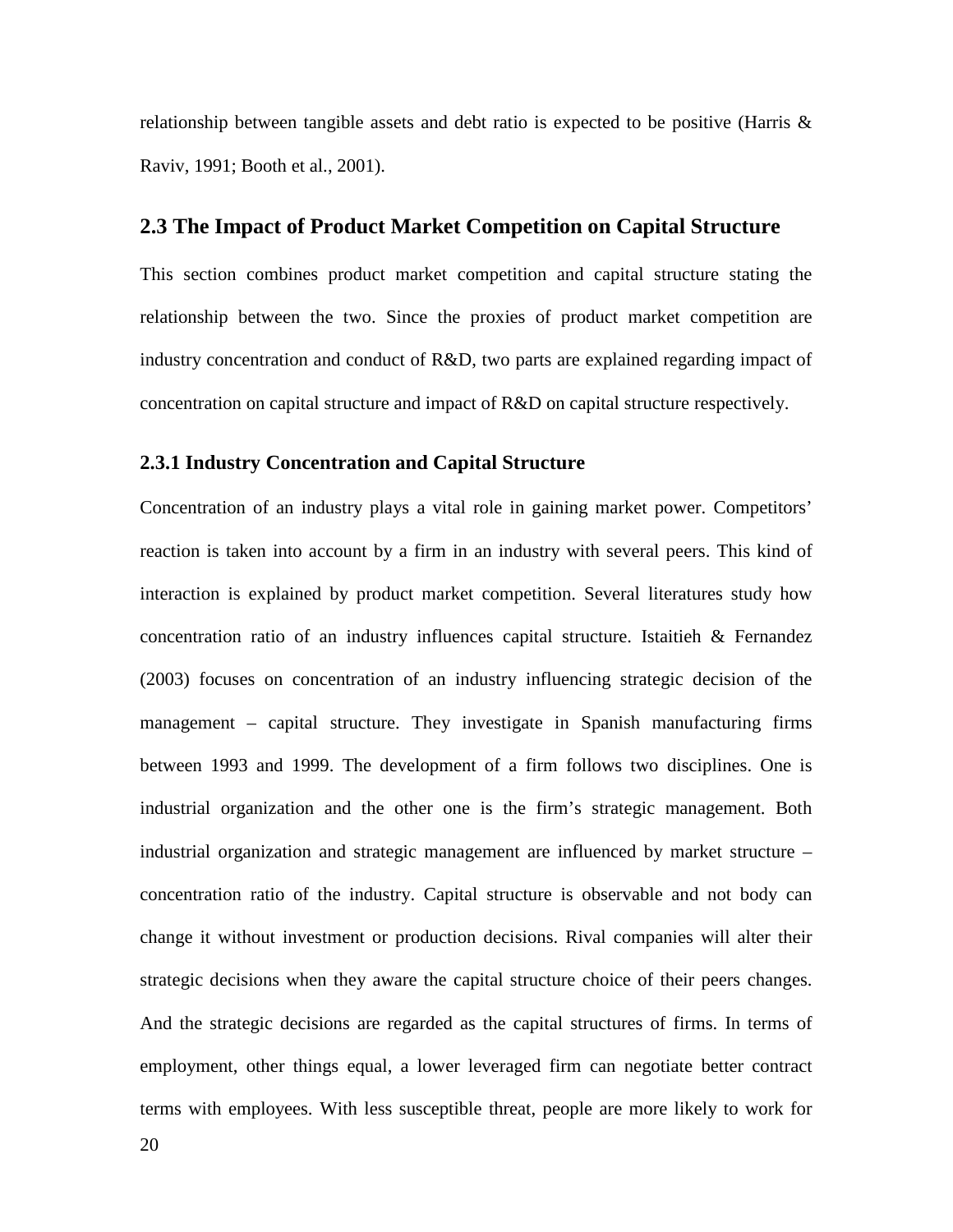less leveraged firms within an industry. The more firms in an industry, the firms will choose less debt to ensure the stability of their business. Istaitieh  $\&$  Fernandez (2003) argue that firms in a less concentrated industry are more likely to reduce their debt level compared to the firms in a highly concentrated industry.

The empirical research of Naha  $\&$  Roy (2011) stands on the angel of financial institutions. Financial institutions such as banking sectors concern the risk of default when they lend debt to a firm. 50 firms from eight different industries in Indian manufacturing sector covered from the year 1985 to 2005 are investigated. When concentration ratio increases, a firm dominates in the industry to a larger extent. The dominated firm faces less intensity of market competition and therefore it has less risk of bankruptcy. Creditors have less uncertainty of the refund of the borrowings. Therefore, it is easier for a dominated firm to access to the capital market. As a result, the financial leverage rises when concentration ratio is high. The similar argument is stated by Schargrodsky (2002) who does the research in American newspaper industry examining the effect of product market competition on capital structure. Even though Schargrodsky (2002) doesn't focus on the concentration ratio, he studies two groups of firms which are oligopolies and monopolies. It is concluded that the debt ratio of oligopolies is less than that of monopolies by regressing debt ratios on product market competition controlling for size, profitability non-debt tax shields and growth opportunities. If a firm faces a high degree of competition, it will use capital from deeper pockets to capture more market share. The deeper pocket of capital is internal capital. When internal capital ran out, bank would not like to lend loan to them. Fewer tangible assets make a firm face more uncertainty. Since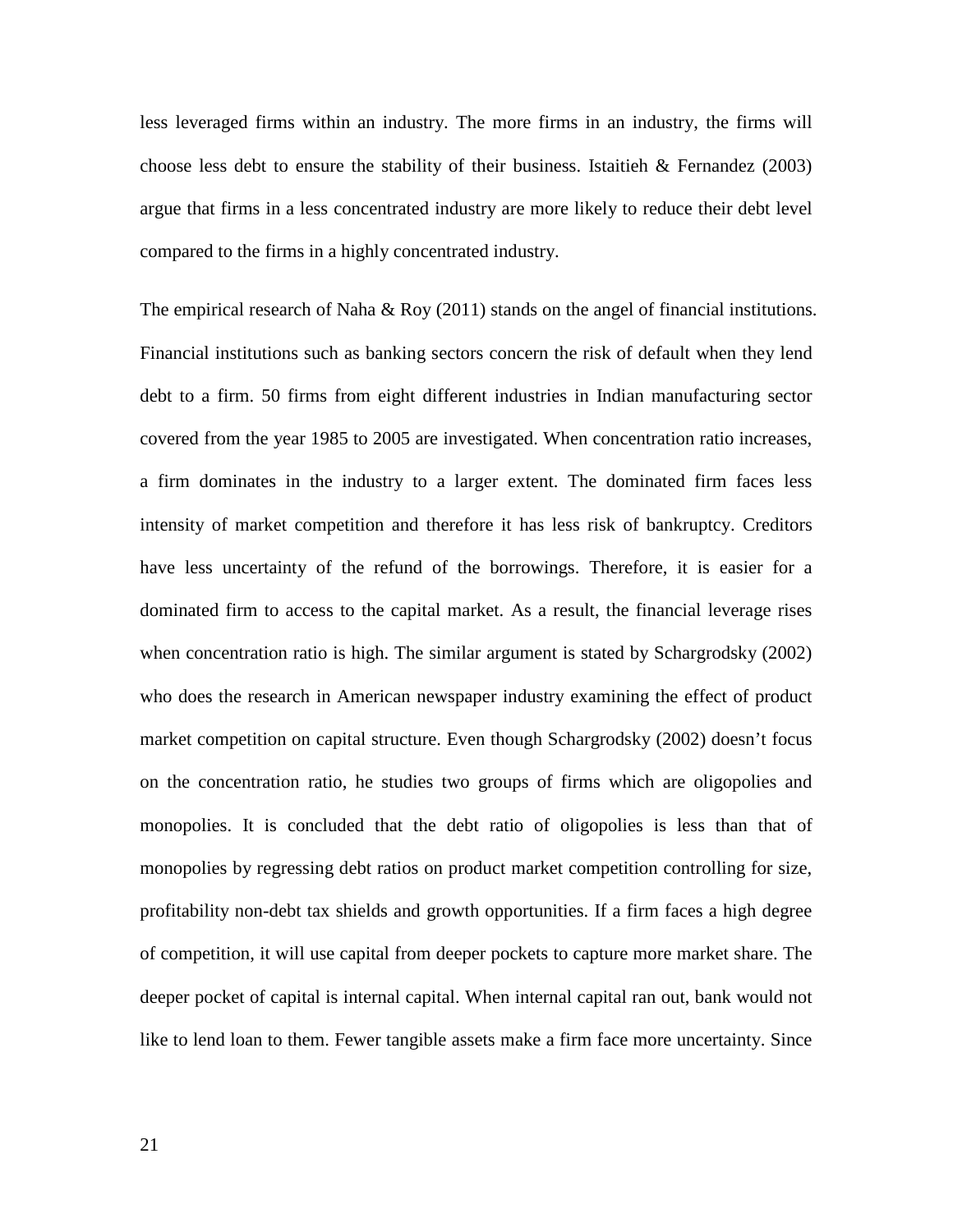monopolies are more concentrated than oligopolies, the concentration level is assumed to positively impact debt level.

Another empirical research of Chevalier (1995) studied local supermarket industry in America. Market structure is interpreted by concentration which was measured by market share. This research brings attention to a firm perspective mainly to discover the impact of capital structure on product market competition. A firm tends to enlarge market share in order to gain more profit so that the firm has ability to pay back the bank loan. As market share expands, the concentration ratio of the industry tends to increase. Therefore, capital structure positively influences concentration ratio. As to other way round, Chevalier (1995) doesn't do the empirical research. However, he states that firms with larger market share tend to expand and thereby firms require more financing fund. However, whether the funding prefers debt or equity is for future research.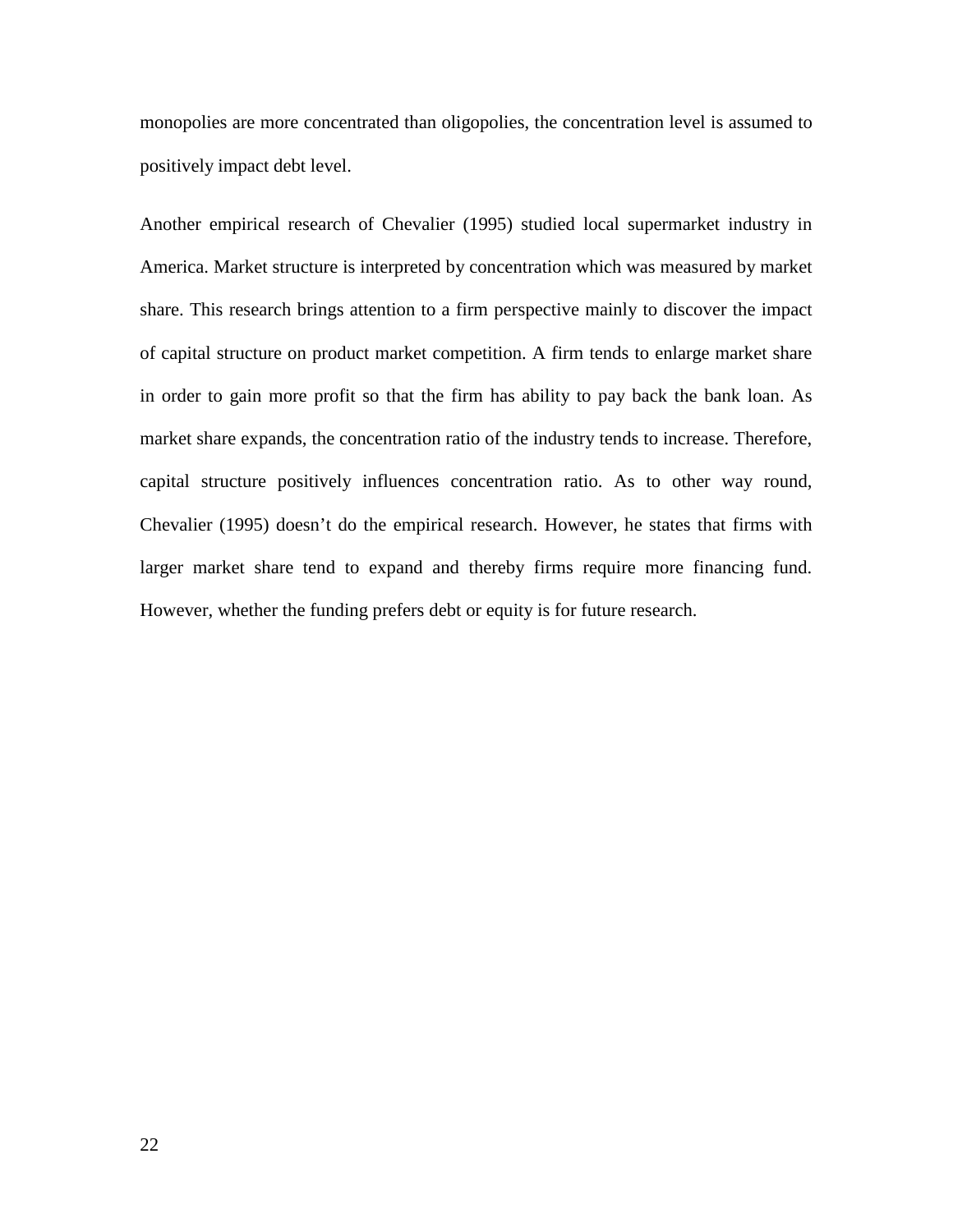#### **Table 1. Summary of selected literatures towards impact of product market structure on capital structure**

This table presents the empirical research reviews regarding the impact of industry concentration on capital structure. In the table the sample, examine period, measurement of capital structure, measurement of market structure and main findings of each article are reported.

| Research                        | Sample                                      | <b>Examine Period</b> | Measurement of Capital<br>Structure            | Measurement of<br><b>Market Structure</b> | Main Finding $(s)$                                                                                                                        |
|---------------------------------|---------------------------------------------|-----------------------|------------------------------------------------|-------------------------------------------|-------------------------------------------------------------------------------------------------------------------------------------------|
| Istaitieh &<br>Fernandez (2003) | 1502 Spanish<br>manufacturing<br>firms      | 1993-1999             | <b>Total Debt ratio</b>                        | 4-firm<br>Concentration ratio             | The higher<br>centration ratio the<br>higher total debt<br>ratio                                                                          |
| Nana & Roy (2011)               | 50 firms                                    | 1985-2005             | Short term debt ratio;<br>long term debt ratio | <b>HHI</b>                                | No relation between<br>long term debt ratio<br>and market<br>structure.<br>Positive relation<br>between short-term<br>debt ratio and HHI. |
| <b>Schargrodsky</b><br>(2002)   | 21 firms                                    | 1964-1995             | Total debt ratio                               | <b>NA</b>                                 | Monopoly has more<br>debt than that of<br>oligopoly                                                                                       |
| <b>Chevalier</b> (1995)         | 85 Metropolitan<br><b>Statistical Areas</b> | 1985-1991             | Leverage buyout                                | <b>HHI</b>                                | More concentrated<br>firms tend to<br>finance more.                                                                                       |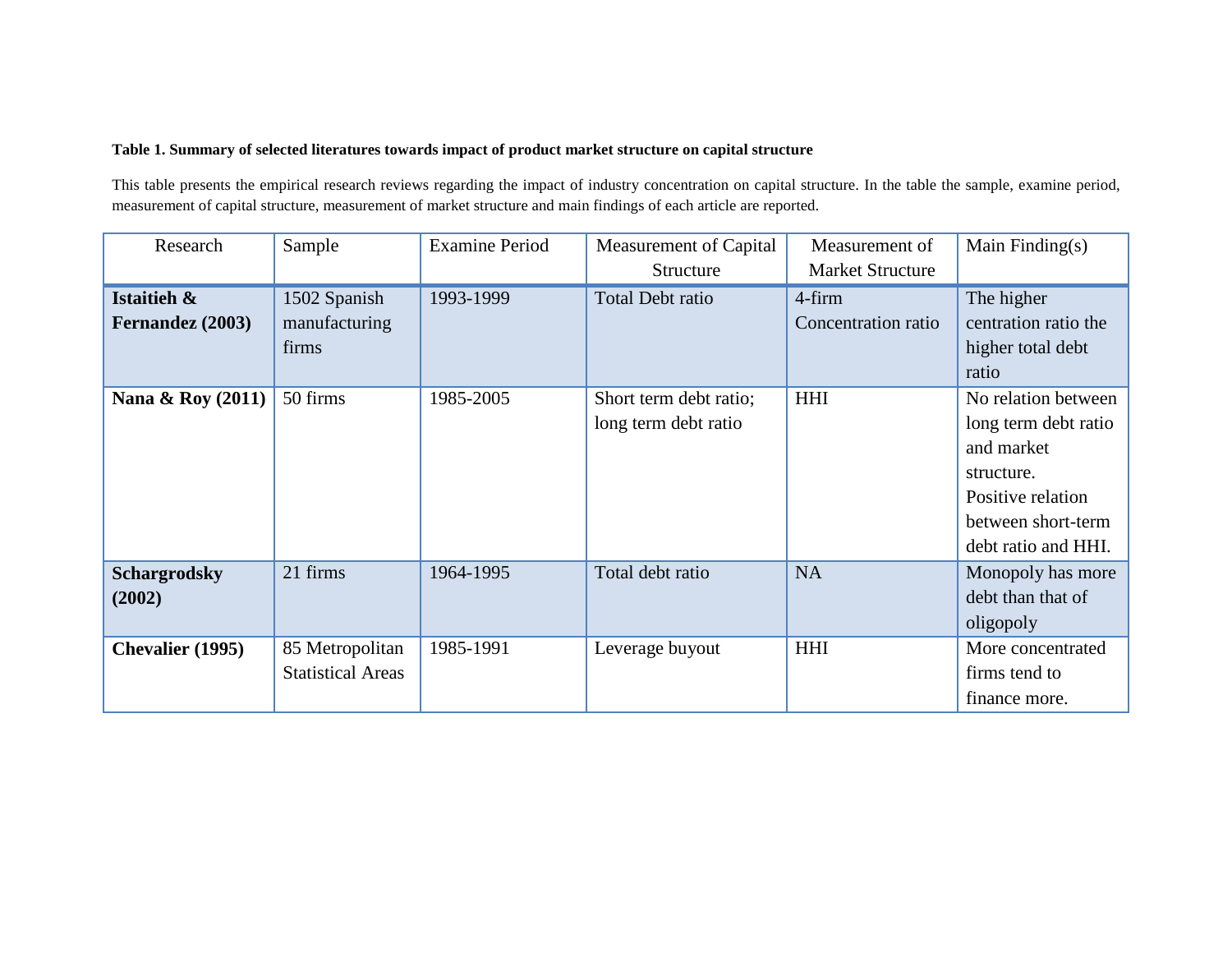#### <span id="page-28-0"></span>**2.3.2 R&D and Capital Structure**

The study of capital structure strives to illustrate the choice of combination of firms' financing sources and securities. The choice of optimal capital structure has been being a central topic in corporate finance. That R&D as a proxy of product market competition influences capital structure has been studied by several researches. R&D investments are definitely one of the forces driving corporate failure and driving an innovative competitive strategy. However, financial behaviour of R&D differs among different industries with different degree of competition (O'Brien, 2003).

Efficiency of financial market is associated with product market competition. Boost technological change and innovation aggregate economic growth. Both internal retained earnings and external funds can be raised by firms for new investments. As to a relative mature firm with a steady state of equilibrium, external funding is required only when the firm faces technological shock. Issuing debt to the banking sector is one of the ways to obtain external financing. Collateral is essential to the debt financing. Since the result of R&D investment in intangible assets is full of uncertainty, R&D investments are easier to finance by issuing equity on stock market. It is indicated a positive correlation between R&D intensity and equity financing. As a consequence, a negative relationship exists between R&D intensity and debt ratio of a firm. An empirical research of Chi (2010) covers 342 Chinese private listed firms over the period from 2004 to 2008. He concludes the negative relationship. Banking sectors concern about the payback of loans, so that when they offer loans, the risk of default is taken into consideration. For the reason that R&D is uncertain for generating profit, banking sectors will offer a high price forming the loans. To another aspect, due to finance conservative behaviours of firms, when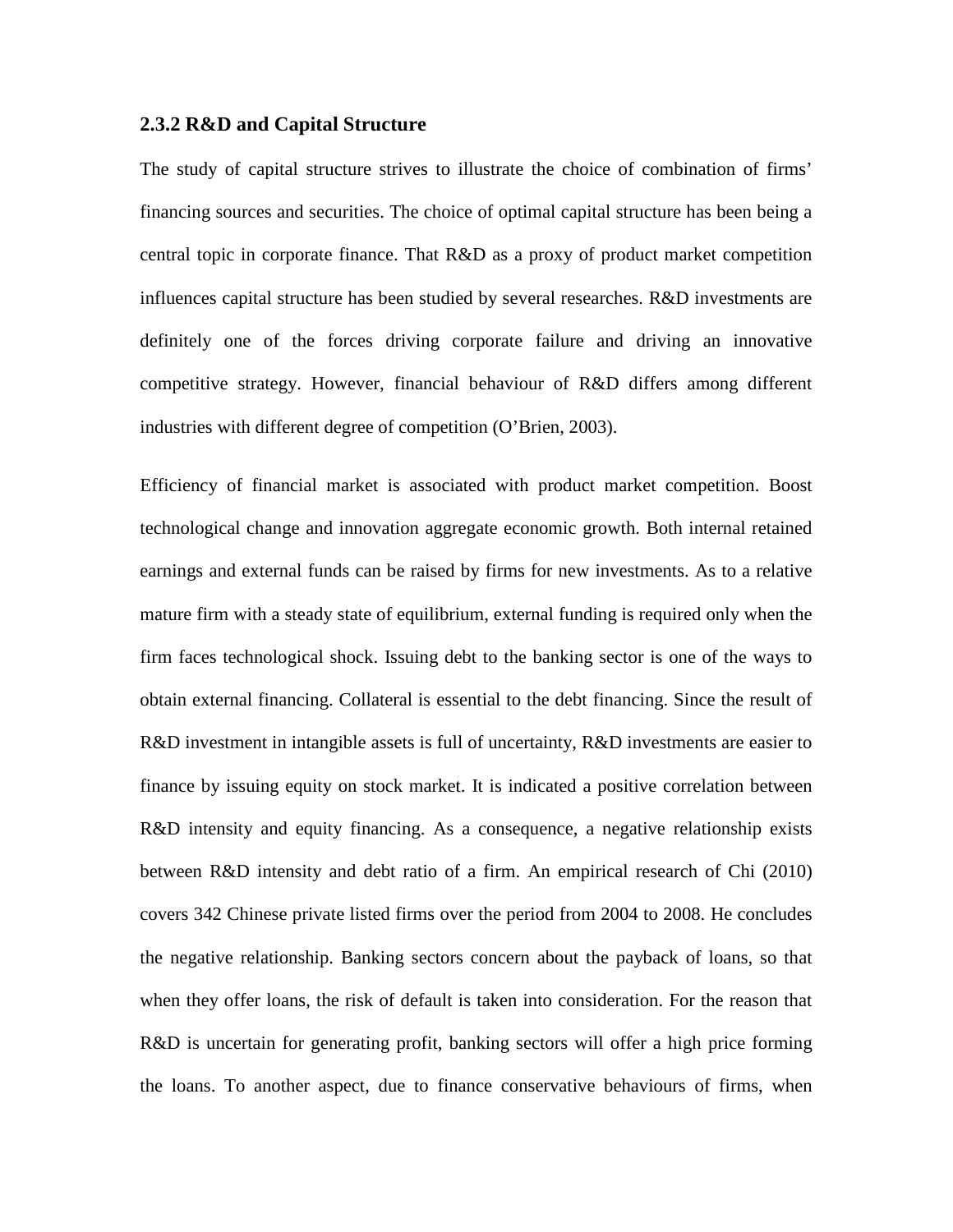future competition is expected to be intense, the current debt will be lower. Instead, firms tend to invest more in equity on stock market. As we all know, shareholders are benefit from retained earnings. Therefore, the risk of uncertainty is transferred to shareholders. Besides the uncertainty of R&D, information asymmetry is another reason why the firms tend to issue equity for R&D investment financing. Because of information asymmetry, shareholders have an information disadvantage about the firm's performance relative to managers. Cash flow is required for shareholders who advocate cash pay-outs. However, debt financing forces managers to pay out future cash flow. Due to the long-term risky R&D investment, firms rely more on equity financing than debt financing in order to retain sustainable cash flow. Therefore a negative correlation exists between R&D intensity and capital structure. As stated by Aghion et al. (2004) and Belin et.al., (2009), the more innovation committed by a firm, a greater degree of asymmetric information exists. Thus, the firms have more R&D input, the less capital structure they will have. However the result of Loof (2004) indicates that the relationship between R&D and capital structure depends on the size of financial sector. That's why the results of Loof (2004) vary across four countries. The research of Loof (2004) investigates how R&D impacts capital structure based on the evidence of a panel dataset gathered from listed firms across different countries at the Stockholm Stock Exchange during the period from 1991 to 1998. Financial sector size matters for firms to access to external financing. The size of financial sector positively correlated with macroeconomic growth. Bigger financial sector shows a better state of macroeconomic growth. Stock market behaves better in a well-developed economic environment. The firms are more willing to issuing equity on stock market for financing of R&D investments. The US and UK have the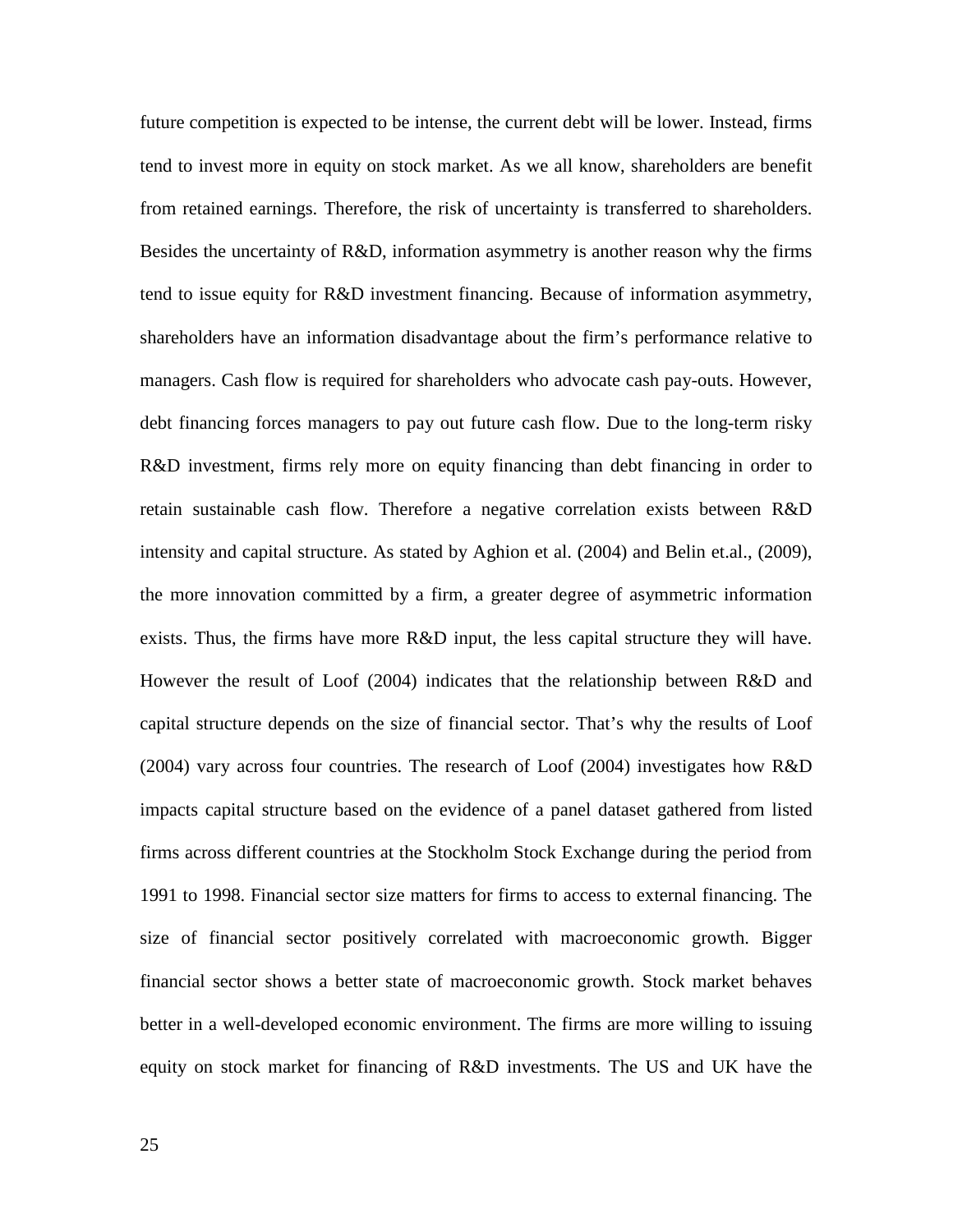largest financial market above average value, while Sweden is below the mean value. Differences in both systems of taxation and equity capital supply lead to different behaviours regarding optimization of capital structure. In U.S firms, the relation shows a significant positive sign between R&D and debt ratio. While, less significant positive relation exists in UK firms. However, in Swedish market the debt ratio tend to decline with the increase in R&D.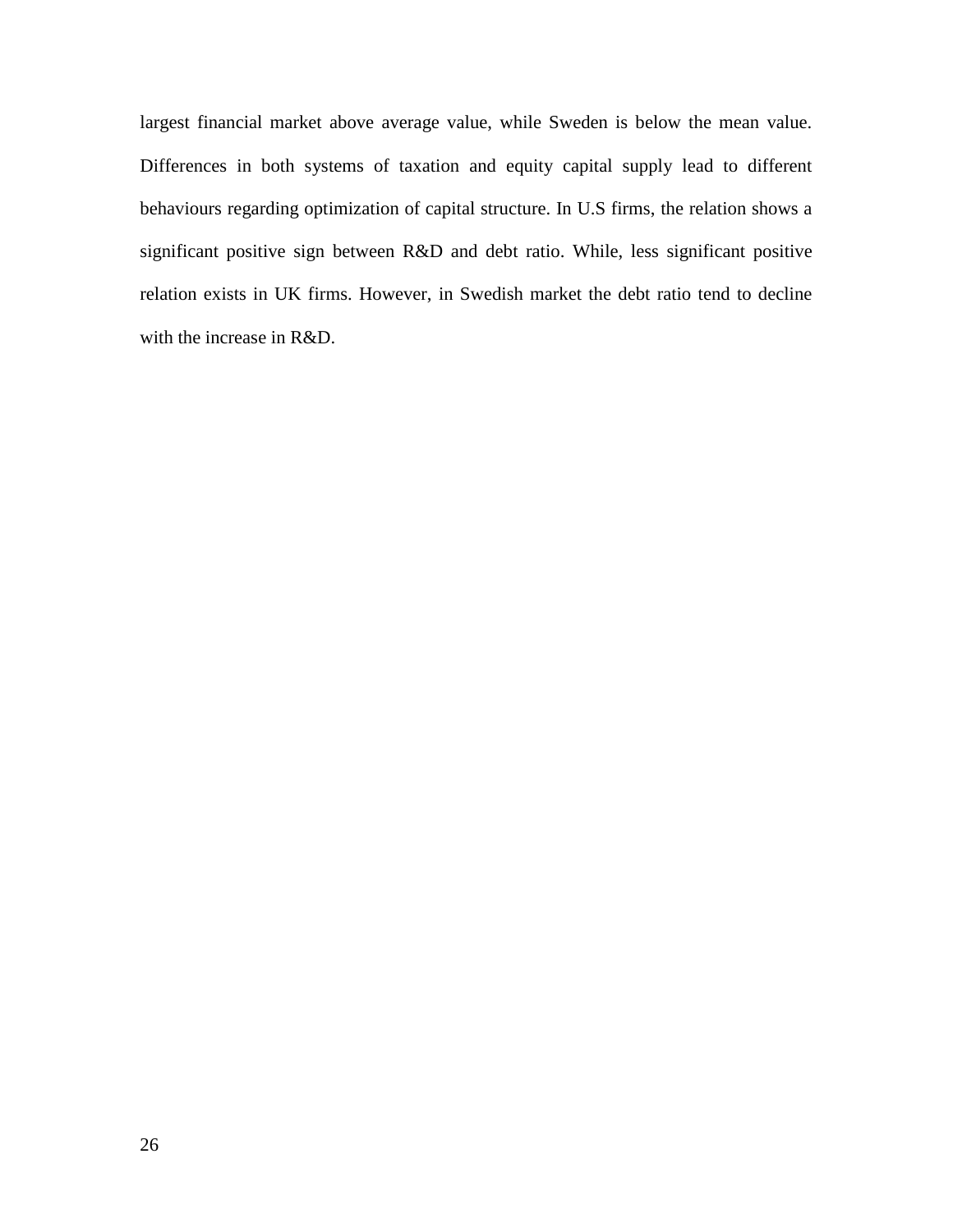#### <span id="page-31-0"></span>**Table 2. Summary of selected literatures towards impact of R&D on capital structure**

This table presents the summary of empirical researches concerning the impact of R&D on capital structure. In the table, sample, examine period, measurement of capital structure, measurement of R&D and main findings of each research are reported.

| <b>Research</b>             | <b>Sample</b>     | <b>Examine Period</b> | <b>Measurement of</b>    | <b>Measurement of</b> | <b>Main Finding(s)</b> |
|-----------------------------|-------------------|-----------------------|--------------------------|-----------------------|------------------------|
|                             |                   |                       | <b>Capital Structure</b> | R&D                   |                        |
| Chi (2010)                  | 342 Chinese       | 2004-2008             | Total debt ratio         | R&D expenditure/      | Negative sign          |
|                             | private listed    |                       |                          | total assets          | between R&D and        |
|                             | firms             |                       |                          |                       | capital structure.     |
| <b>Belin et.al., (2009)</b> | 43755             | 1994-2004             | Bank debt out of total   | R&D expenditure/      | Negative correlation   |
|                             | observations      |                       | debt ratio               | total sales           | between R&D and        |
|                             | (French firms).   |                       |                          |                       | Capital structure      |
| Aghion et al.               | 900 listed        | 1990-2002             | Total debt ratio         | R&D expenditure/      | When R&D               |
| (2004)                      | companies         |                       |                          | total sales           | intensity $>10\%$ ,    |
|                             |                   |                       |                          |                       | negative relation.     |
|                             |                   |                       |                          |                       | As to a same firm,     |
|                             |                   |                       |                          |                       | negative relation.     |
| Loof(2004)                  | 483 listed US     | 1991-1998             | Market leverage          | Intangibles           | U.S.: positively       |
|                             | firms, 122 UK     |                       |                          |                       | relation between       |
|                             | firms, $117$      |                       |                          |                       | R&D and capital        |
|                             | Swedish firms     |                       |                          |                       | structure.             |
|                             | $(19911)$ and 221 |                       |                          |                       | UK: positive           |
|                             | Swedish firms     |                       |                          |                       | relation.              |
|                             | (1998)            |                       |                          |                       | Sweden: negative       |
|                             |                   |                       |                          |                       | relation.              |

<sup>&</sup>lt;sup>1</sup> Unbalanced panel data as to Swedish firms.

 $\sim$  10  $\pm$ 

 $\overline{a}$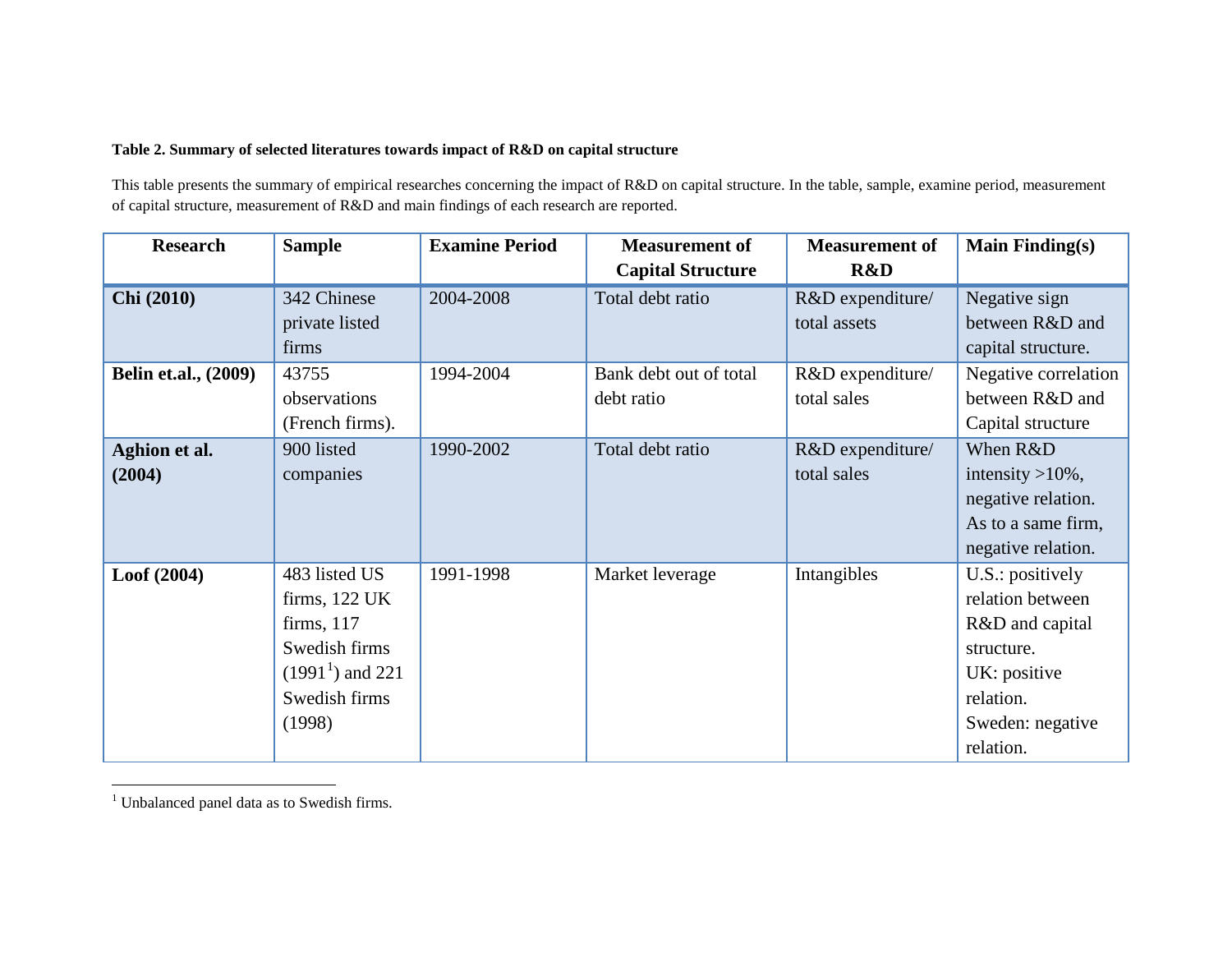# <span id="page-32-0"></span>**3 Hypotheses**

Hypotheses are developed in this chapter as to how product market competition influences capital structure in two aspects. One is industry concentration and the other one is conduct of R&D. The Hypotheses are formed based on the literature reviews explained in chapter 2.

### <span id="page-32-1"></span>**3.1 Industry Concentration**

The research from Schargrodsky (2002) examines the effect of product market competition on capital structure of firms in American newspaper industry. The dominated firm faces less intensity of market competition. Therefore dominated firm has less risk of bankruptcy. Creditors have less uncertainty of the refund of the borrowings. Therefore, it is easier for a dominated firm to access to the capital market. As a result, the financial leverage rises when concentration ratio is high. The paper finds that the debt ratio of oligopolies is lower than that of monopolies by regressing debt ratios on product market competition controlling for size, profitability non-debt tax shields and growth opportunities. Since the oligopolies' concentration ratio is less than monopolies', the result indicated that as the degree of concentration ratio reduces, debt ratios fall as well. Similar outcome, according to Chevalier (1995) who investigates an event study of the relationship between capital structure and product market competition in US supermarket industry, is that the product market competition becomes soft due to concentration ratio reduction and thereby debt ratio reduces (Chevalier, 1995). A firm tends to enlarge market share in order to gain more profit so that the firm has ability to pay back the bank loan. As market share expands, the concentration ratio of the industry tends to increase.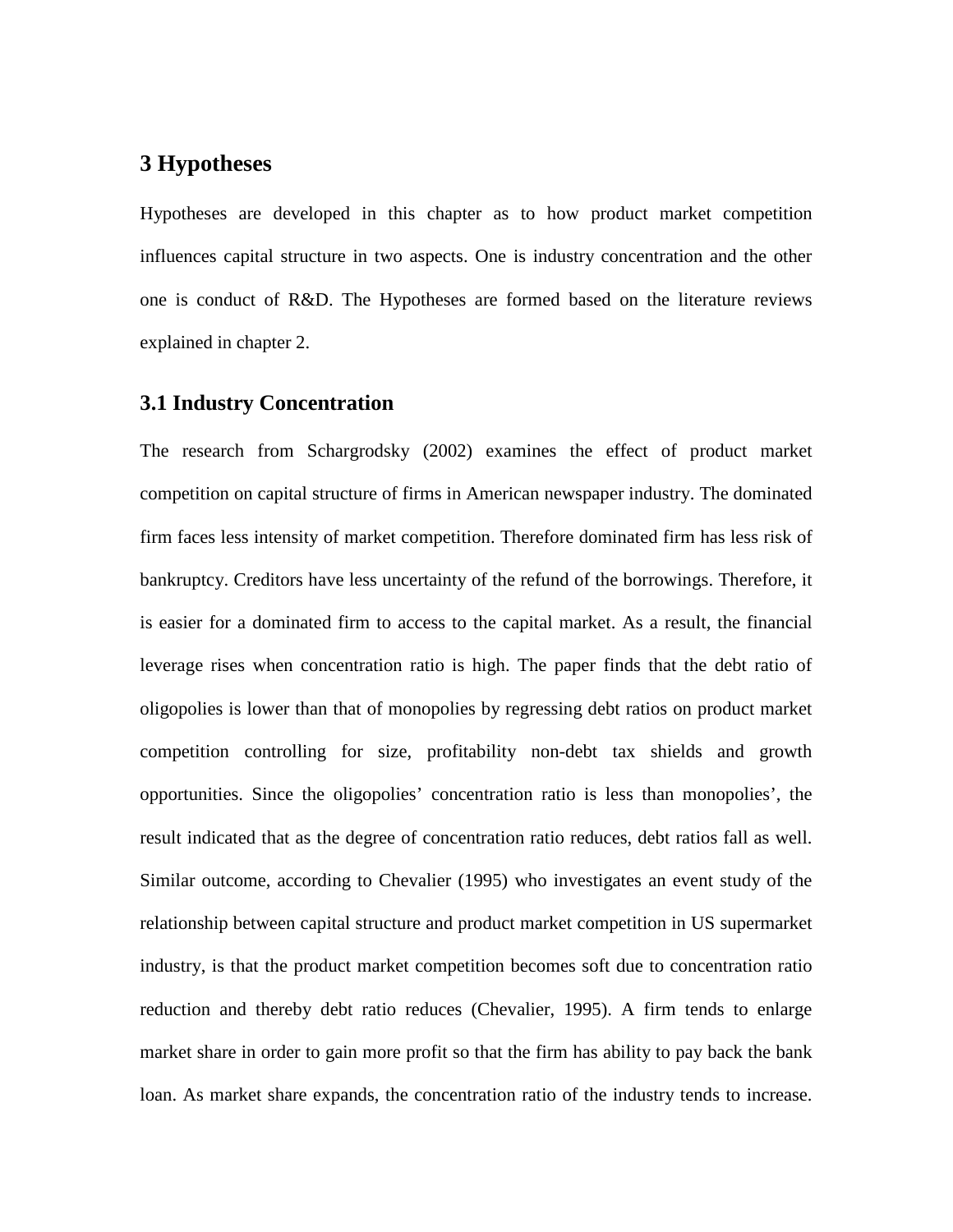Under oligopoly condition, it implies a positive relationship between product market competition and capital structure. Same result of Naha  $\&$  Roy (2011), it suggests a positive relationship between concentration ratio and debt ratio. Firms would employ more financing funds to maximize production when there are opportunities to earn higher profits (Naha & Roy, 2011). According to pecking order theory, retained earnings are the first financing source. Debt is the second financing source prior equity. Istaitieh  $\&$ Fernandez (2003) uses unbalanced panel dataset of 5042 observations of 1502 Spanish manufacturing firms during 1993 to 1999. Despite of distinguish monopolies or oligopolies, they found a positive correlation between concentration ratio and financial leverage. Firms follow two types of disciplines which are industrial organization and strategic management as explained in previous section. Market structure, concentration ratio of an industry, influences both industrial organization and strategic management. Without investment or production decision, capital structure can't be changeable. Choices of capital structure are strategic decisions for the managers. Rival companies will alter their strategic decisions when they observe the change of capital structure choice of their peers. People are more likely to work for less leveraged firms within an industry since leverage firms are less susceptible threat. The more firms in an industry, the firms will choose less debt to ensure sustainability of their business. Firms in a less concentrated industry are more likely to reduce their debt level compared to the firms in a highly concentrated industry (Istaitieh & Fernandez, 2003).

Therefore take the product market as a whole the hypothesis are formed below:

**H1**: Higher extent of concentration will lead to higher degree of debt ratio.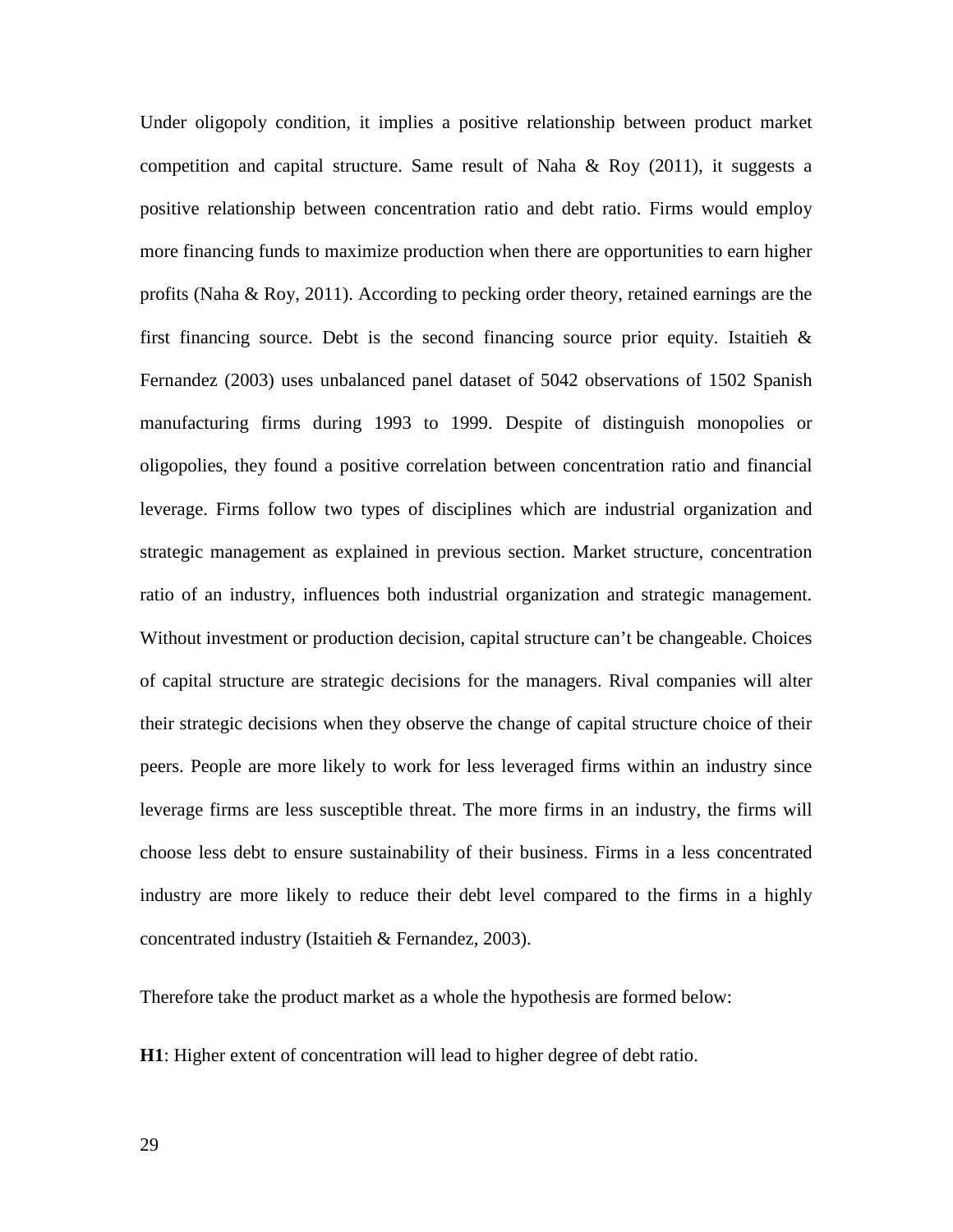### <span id="page-34-0"></span>**3.2 R&D**

The aspect of conduct is R&D which is one of the driven forces to pursue an innovative competitive strategy. R&D intensive firms show lower debt level than non-R&D firms (Bah & Dumontier, 2001). Technological change and innovation simulate capital structure change. External funding can be obtained from either debt or equity. Collateral is essential to the debt financing from banking sector. Since the result of R&D investment in intangible assets is full of uncertainty, R&D investments are easier to finance by issuing equity on stock market. It is indicated a positive correlation between R&D intensity and equity financing. As a consequence, a negative relationship exists between R&D intensity and debt ratio of a firm. Future more, due to the long R&D investment cycles, managers tend to transfer the risk to the lenders, the shareholders, instead of being bankruptcy. Risk of default is taken into consideration when banking sectors offer loans. R&D is uncertain for generating profit, banking sectors will offer a high price form the loans. Hence, firms tend to invest more in equity taking the advantage of lower cost on stock market compared with high cost of debt financing. Information asymmetry is another reason why the firms tend to issue equity for R&D investment financing. Because of information asymmetry, shareholders have less information about the firm's performance relative to managers. As stated by Aghion et al. (2004), more innovative firms will form a greater degree of asymmetric information. Cash flow is demanded by shareholders who care about the cash pay-outs. However, debt financing forces managers to pay out future cash flow. To sustain enough cash flow, firms rely more on equity financing than debt financing. Therefore, it's supposed to be an inversed relationship between R&D expenditure and capital structure. In these papers, debt ratio is defined as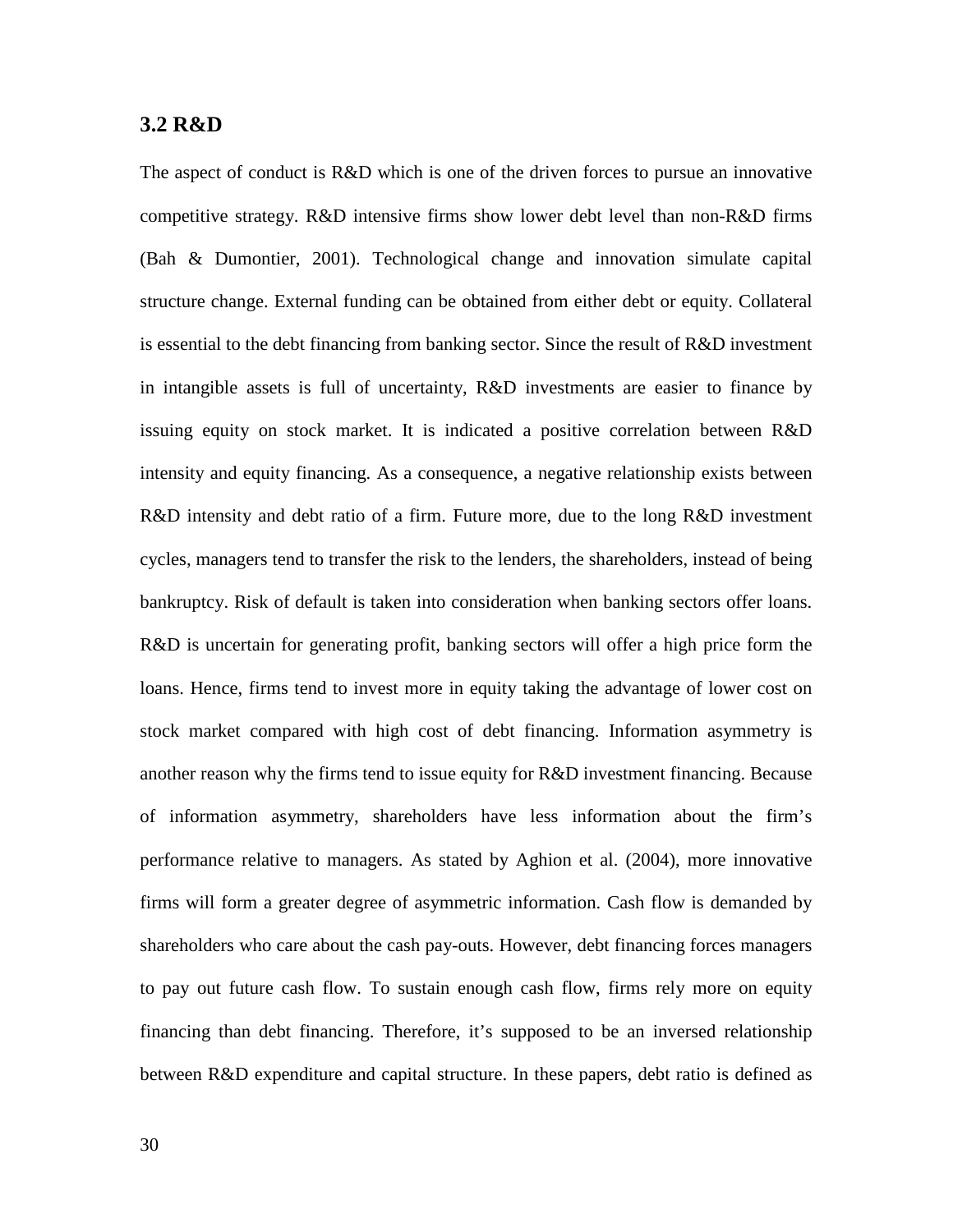total debt over total assets, while, in this thesis, considering the long R&D investment cycle, only long-term debt is measured. The hypothesis is formed as below.

**H.2**: Higher R&D expenditure a firm invest leads to a lower level of long term debt ratio.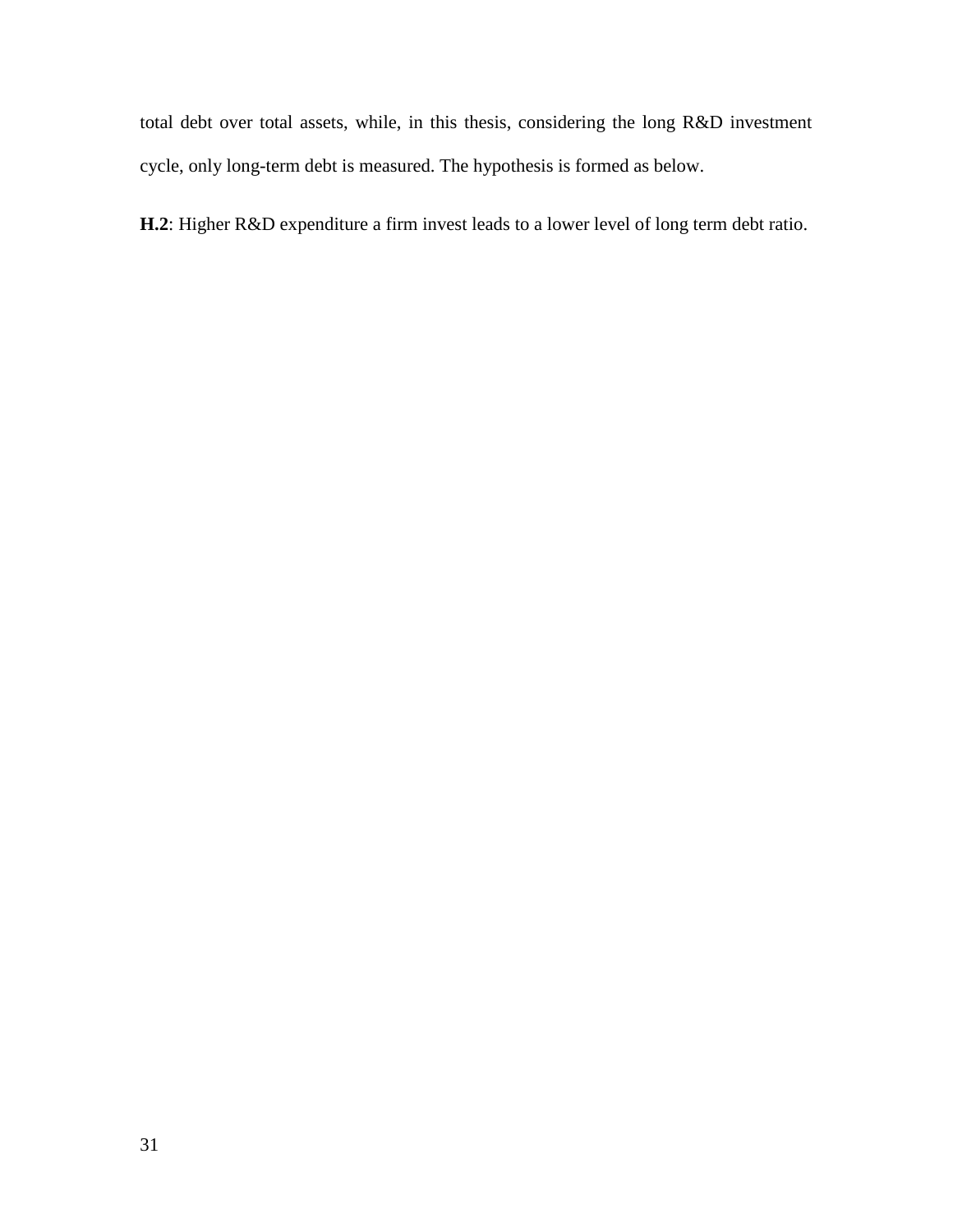# **4 Methodology and Data**

This chapter outlines the methodology which is used to test hypotheses of impacts of industry concentration and conduct of R&D on capital structure in the first section. The second section details variable construction towards dependent variable, independent variables, control variables and dummy variables. Data collection is detailed in the third section where a description of the sampling criteria and steps to be followed in collecting the data are clearly outlined.

# **4.1 Methodology**

This section illustrates methodologies for testing the two hypotheses. Before explanation of the methodology which I use to test the impact of product market competition on capital structure, the methodology review of previous studies is outlined firstly in each part.

# **4.1.1 Methodology for Testing the Impact of Industry Concentration on Capital Structure**

In order to explore the relationship between industry concentration and capital structure, many prior literatures use different research methods. The methodology proposed by MacKey  $\&$  Phillips (2005) is modified to test the importance of industry to capital structure decisions. Their model applies simultaneous equation framework where technology and risk may take place simultaneously within industries. Generalized method of moments (GMM) is used to estimate the simultaneous equations. GMM is a method of moment's estimation indispensable for complicated estimation problems. It is attractive since in many circumstances they are robust to failures of auxiliary distributional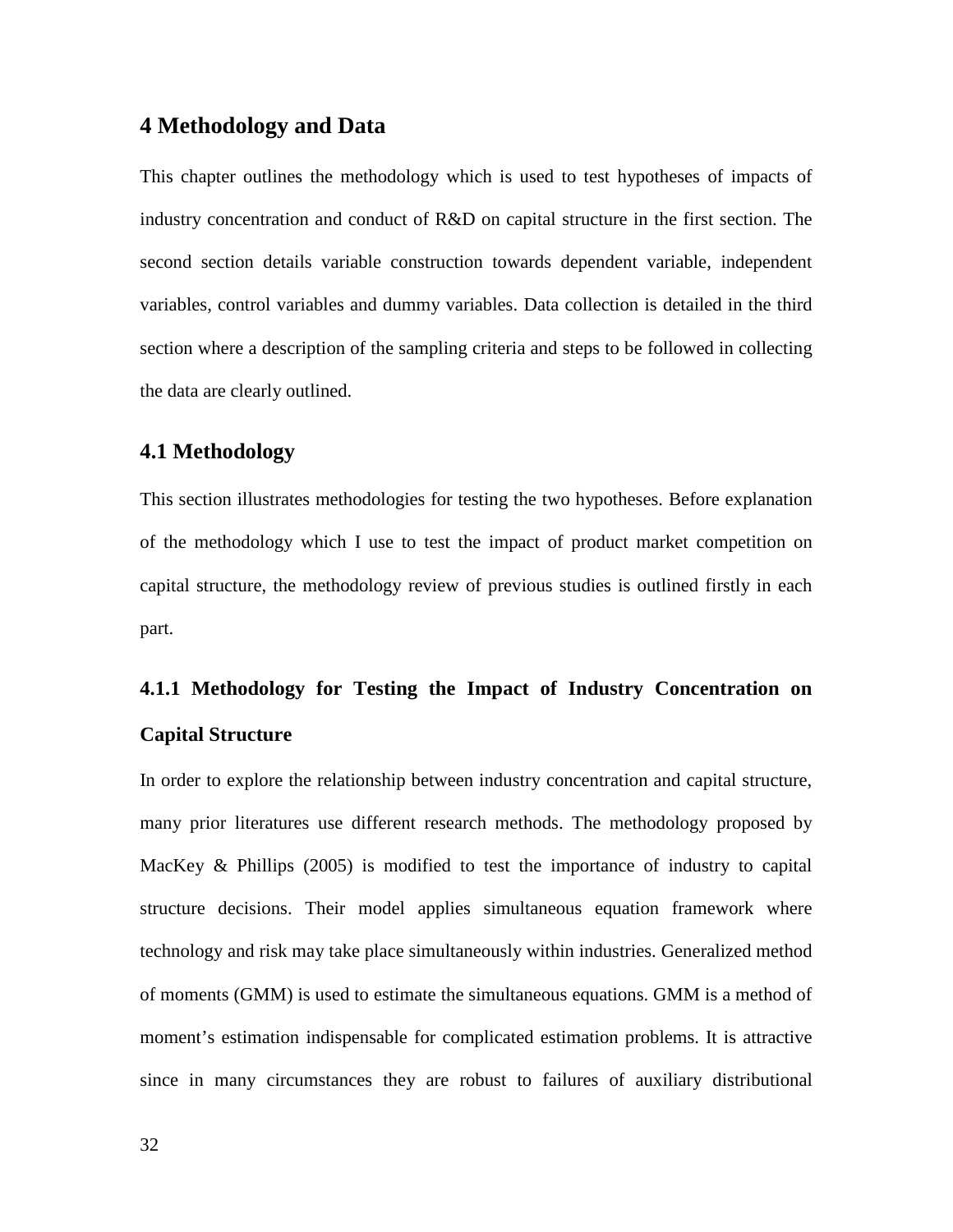assumptions which are not required to identify key parameters. GMM is used in econometrics. However, due to my knowledge limitation, I am not able to perform GMM in this thesis. Raya (2008) applies classical multiple linear regression model to test the impact of industry concentration on capital structure of Philippine firms. Ordinary least squares (OLS) model is used to estimate the relationship in each industry. Schargrodsky (2002) uses OLS regression to test the how industrial concentration influences capital structure. OLS regression is the most widely-used regression technique for examining product market competition parameters in decision of capital structure. However, OLS can't estimate the simultaneity between variables. To mitigate the simultaneity bias, lagged variables are regressed in the model (Schargrodsky, 2002; Rajan & Zingales, 1995). Regression is applied by using a pool panel data covering the full period (Schargrodsky, 2002; Istaitieh & Fernandez, 2003; Fuso, 2013). The advantage is that plenty enough observations are examined when the number of firms is limited. What's more, it is better to interpret the impact of a variable in a long term. Some articles dissect cover period into a couple of sub-periods. The cover period 1997-2006 is dissected into two 5-year periods for the reason that Asia experienced a financial crisis during the period 1997-2000 which may influence the final conclusion (Raya, 2008). Chen & Jiang, (2001) divide the sample period into 1993-1995, 1994-1996, and 1995-1997 with one year lead between sub-periods. It is an efficient way to reduce measurement error caused from year to year random fluctuations. While, regressing in such a short sub-period, the significant level is too low because of data limitation.

To test the impact of industry concentration on capital structure, I follow the research method of Schargrodsky (2002) which collects an unbalanced panel data of 22 firms with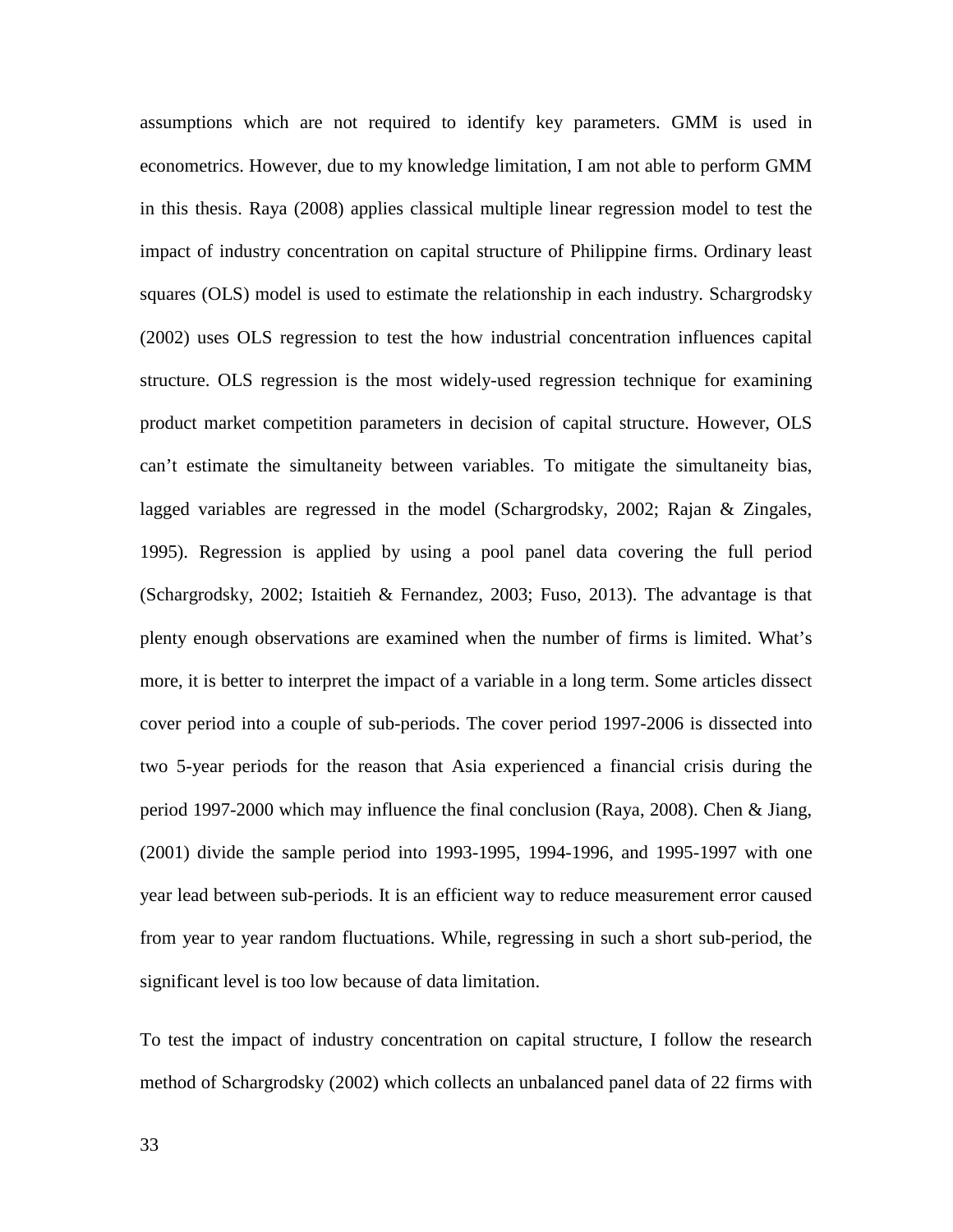321 firm-year observations from 1964 to 1995. A cross-sectional study is used to regress on product market competition, debt ratio on firm size, profitability, growth opportunities and non-debt tax shields. The measurement of product market competition is measured as whether monopoly or oligopoly. To test the effect of concentration on capital structure in my thesis, the leverage of the firms is regressed on concentration of the firm's industry controlling for firm size, growth opportunities, non-debt tax shields and tangibility. The control variables are taken advantage of previous researches (Deesomsak et al., 2012; Berger & Petti, 2006; Chevalier, 1995; Manuszak, 2000; Baert & Vennet, 2008).

The regression equation is:

Leverage  $_{it} = \beta_1$ Concentration  $_{it} + \beta_2$ Growth opportunity  $_{it-1} + \beta_3$ Firm size  $_{it-1} + \beta_4$  Non-debt tax shield  $_{it-1}$  +  $\beta_5$  Tangibility  $_{it-1}$  (1)

Where, all the variables are yearly based. The dependent variable Leverage  $_{it}$  is book long-term debt ratio and independent variable is concentration ratio which is measured as 4-firm concentration ratio at industry level (Shaik et al. 2009; Selarka, 2011; Nain & Wang, 2012; Adam & Khalifah, 2012). The classification is explained in section 4.2. Control variables are Growth opportunities, firm size, non-debt tax shield and tangibility. Growth opportunity is measured as market to book ratio. Firm size is measured as natural logarithm of sales. Non-debt tax shield is the ratio of the sum of Depreciation and Amortization to total assets. Tangibility is the ratio of fixed assets to total assets. These control variables are lagged consistent with prior literatures (Rajan & Zingales, 1995; Berger & Petti, 2006; Schargrodsky 2002). Lagging the control variables helps to alleviate endogenous problem (Schargrodsky, 2002; Rajan & Zingales, 1995). Two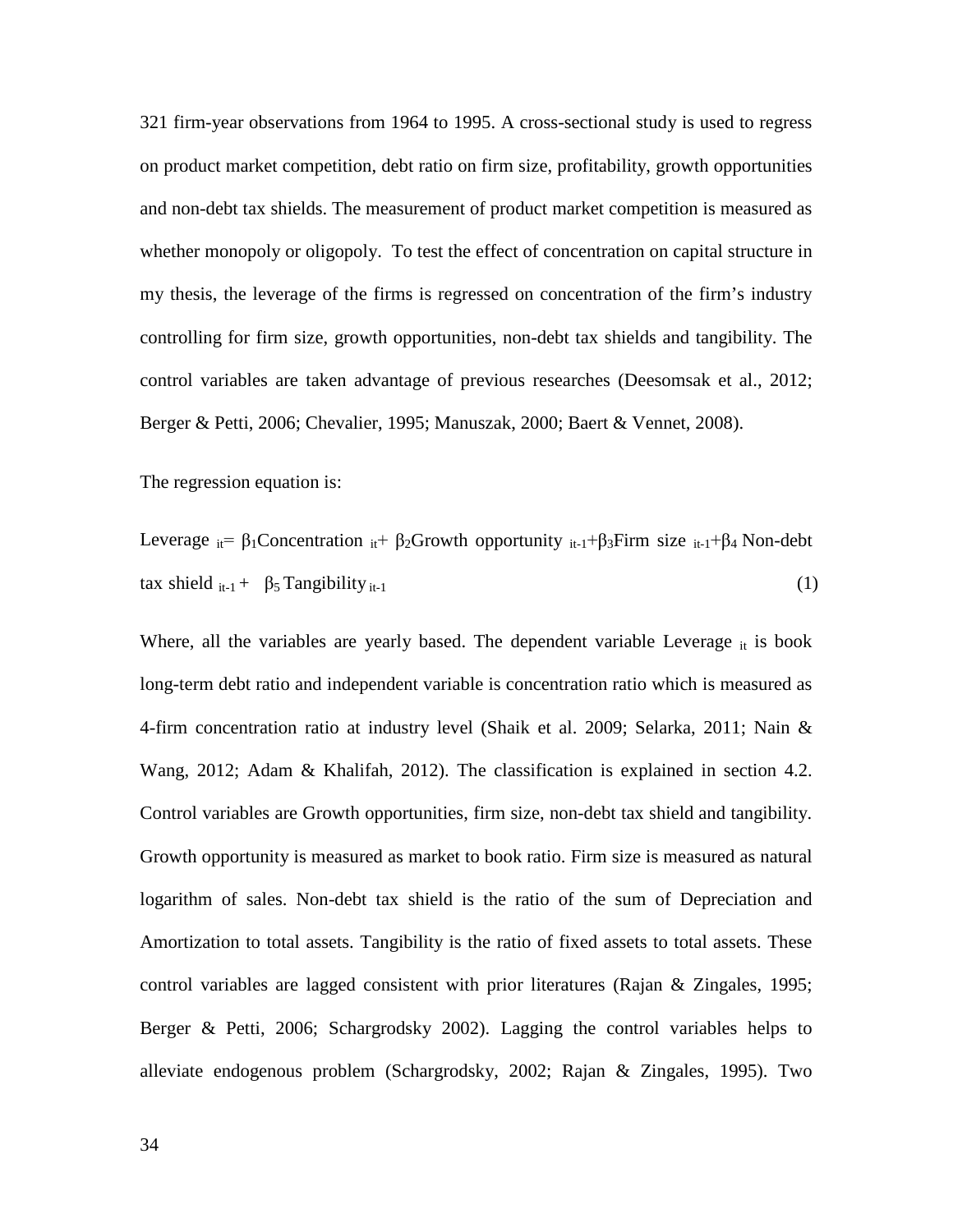dummy variables are industry types and the years. These variables and calculations are discussed in section 4.2.

### **4.1.2 Methodology for Testing the Impact of R&D on Capital Structure**

Regarding the impact of R&D on capital structure, previous empirical studies apply different models. Loof (2004) builds on a dynamic modelling approach which is not in scope of my knowledge. Schargrodsky (2002) and O'Brien (2003) use OLS regression analysis to test the impact of R&D on capital structure. Aghion et. al. (2003) apply GMM model to both full sample of the firms and sub-sample of the firms excluded non-R&D firms. In my thesis, I apply OLS regression analysis to test the relationship between R&D and capital structure following the methodology of O'Brien, (2003). O'Brien (2003) includes lagged dependent variables as predictor variables in the OLS regression models. The dependent variables are stock variables whose past levels are likely to cause influence on the present levels. He chooses lagged dependent variables for modelling instead of random-effects or fixed effects models for two reasons. One is that randomeffects models are for experimental study which includes all possible explanatory variables. The other reason is that fixed effects capture the factors which are constant or display little change over time within a firm. Since leverage swifts slowly and it takes time for actual leverage ratio to shift to their optimum level. Therefore, all independent variables are lagged one year for the leverage model where the independent variables are contemporaneous values.

The regression equation is: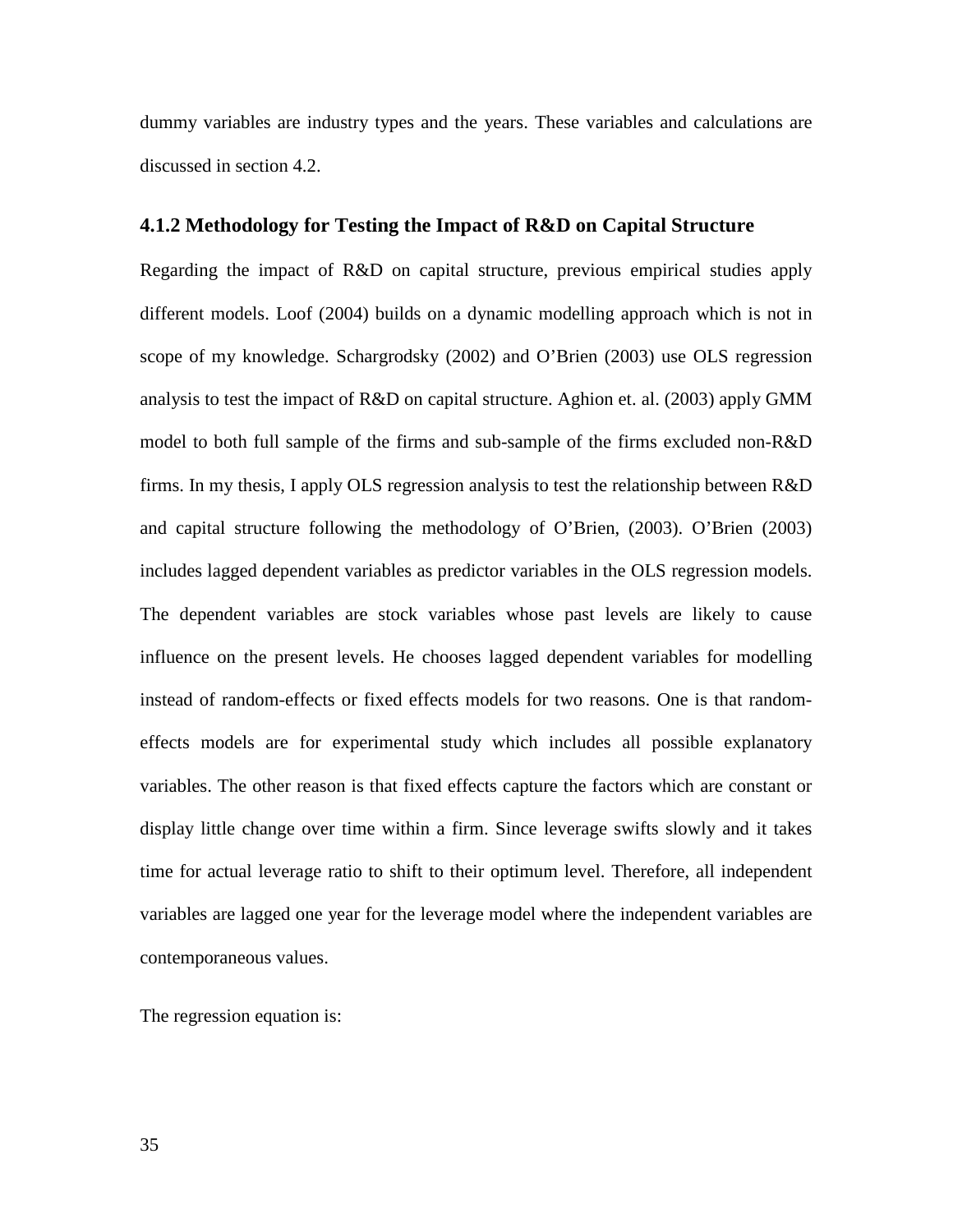Leverage  $_{it} = \beta_1$ Leverage  $_{it-1} + \beta_2 R \& D_{it-1} + \beta_3$ Growth opportunity  $_{it-1} + \beta_4$ Firm size  $_{it-1} + \beta_5$ Non-debt tax shield  $_{it-1}$  +  $\beta_6$  Tangibility  $_{it-1}$  (2)

Where, all the variables are calculated on yearly base. Leverage is dependent variable measured as book long-term debt ratio. Independent variable is relative R&D intensity for firm i in the year t. Control variables are growth opportunity, firm size, non-debt tax shield and tangibility. These control variables and dependent variable are same with those in model (1). Two dummy variables are industry types and years. The computations of these variables are discussed in section 4.2.

# **4.2 Variables**

This section details the variables construction including dependent variable, independent variables, control variables and dummy variables.

### **Leverage**

The dependent variable is capital structure. The proxy is financial leverage. Two measures of financial leverage are book financial leverage and market leverage which differ in whether equity is book value or market value. Market value is future-oriented while book value focuses on historical performance of a firm (Loof, 2004). Loof (2004) chooses market value of leverage due to a future perspective required when he analyses firms' growth opportunities. Frank & Goyal, (2009) prefer book value over market value of leverage since they believe market value is not reliable for financing policies.

In my thesis, I choose book financial leverage ratio to test the hypotheses. Market value financial leverage ratio is used to perform robustness tests. Reviewed amounts of articles regarding capital structure, the proxies of capital structure are short term debt ratio, long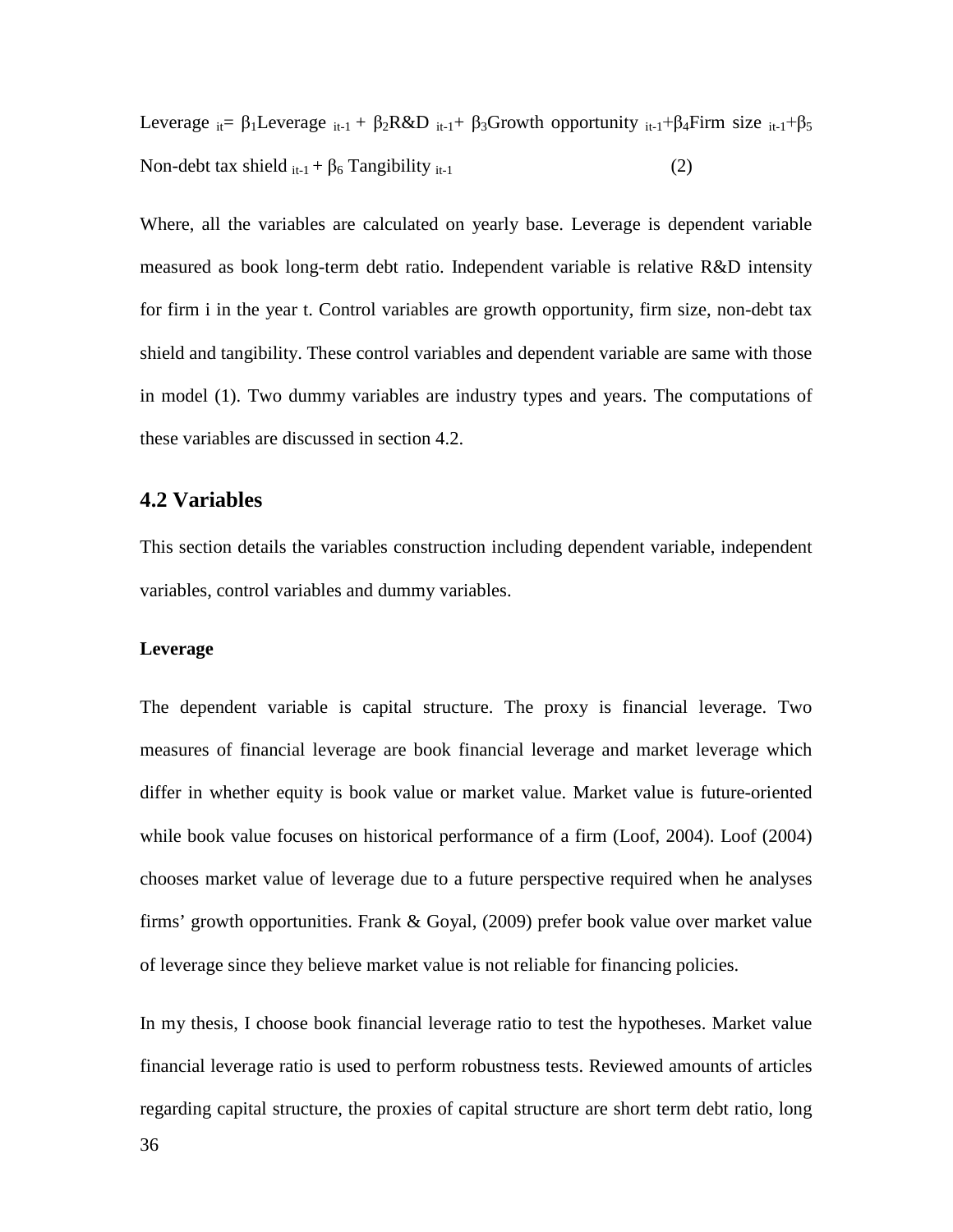term debt ratio and total debt ratio (Vilasuso & Minkler, 2001; Ahmad et al., 2012; Abor, 2005; Halov & Heider, 2011). Choosing an approach to interpret leverage takes advantage of paper written by Rajan and Zingales (1995). Six different leverage measurements were analysed which are total liability/ total assets, total debt/ total assets, total debt/ net assets, total debt/ capital, EBIT/ interest expense, EBITDA/ interest expense. The first four measurements are related to financial leverage. The ratio of total liability to total assets may overstate leverage due to accounts payable and untaxed reserves included in total liability. Total debt/ total assets can be affected by level of trade credit. Total debt/ net assets can be affected by assets held against pension liabilities that is nothing to do with financing. The ratio of total debt to capital where capital is calculated as total debt plus total equity was considered to be the best representation of past financial decisions (Rajan & Zingales, 1995). Since R&D is a long term investment and the effort of R&D can't be seen in a short term, the financial leverage is measured as long term debt over capital.

Accordingly, the proxies of dependent variable, capital structure, are book value of long term debt ratio and market value of long term debt ratio. Book long term debt ratio is measured as the ratio of long term debt to the sum of total debt and book value of equity. Market value of long term debt ratio is measured as the ratio of long term debt to the sum of total debt and market value of equity.

## **Concentration**

To my best knowledge, prior studies take advantage of the literature of Tirole (1988) when they determine the measurement of concentration (Raya, 2008). Tirole (1988)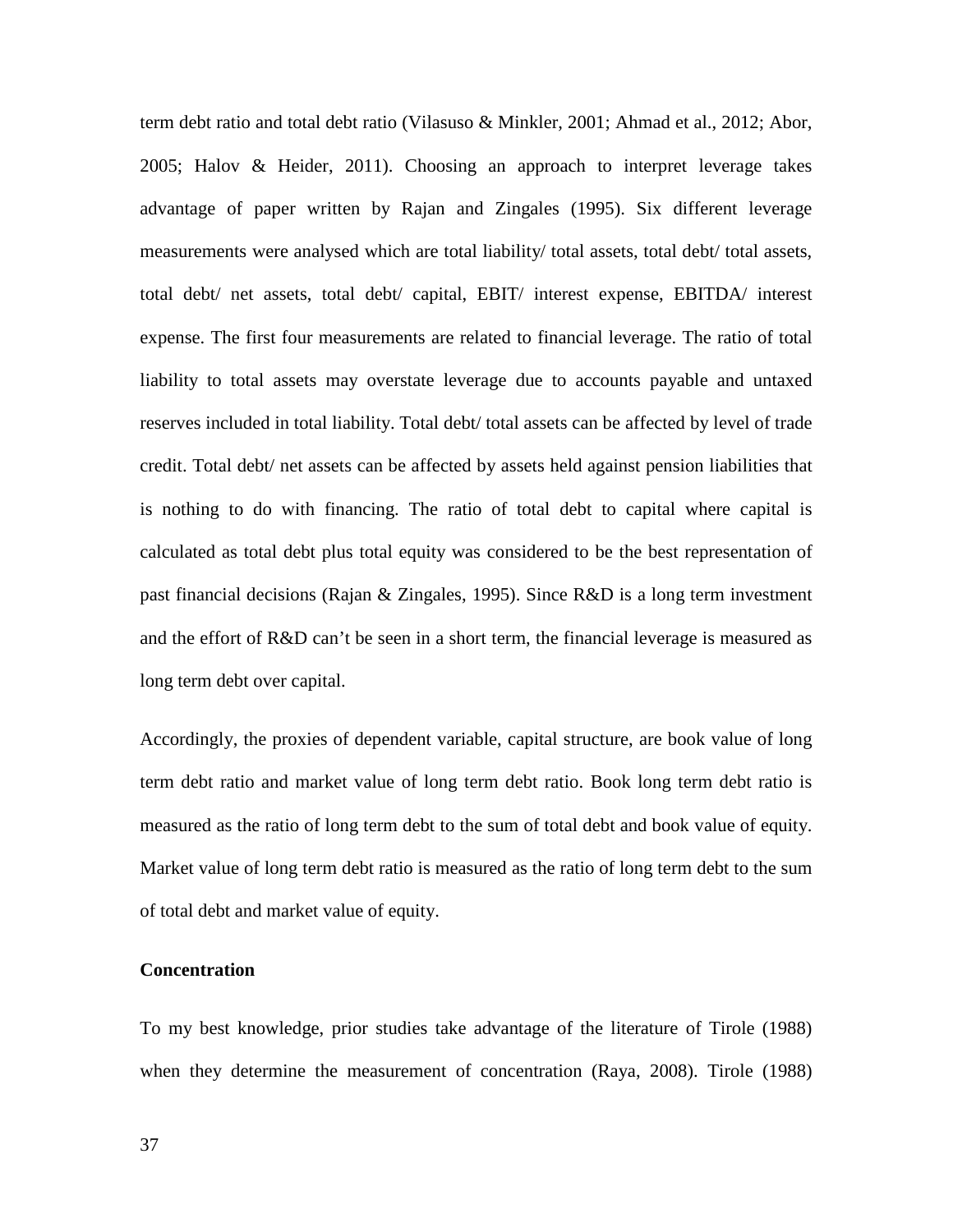identified 3 measurements of concentration namely, the m-firm concentration ratio (CR), Herfindahl-Hirschman Index (HHI), and the entropy ratio. Most empirical researches choose m-firm concentration or HHI instead of entropy ratio, because entropy ratio is an information ratio involving stochastic process (Raya, 2008). 4-firm CR is calculated as the sum of the market share of four biggest firms in an industry in many empirical studies regardless monopolies (Shaik et al. 2009; Selarka, 2011; Nain & Wang, 2012; Adam & Khalifah, 2012). For the firms in perfect competition market the concentration ratio is near 0 called no concentration. When the CR is between 0.5 and 0.9, the industry is under oligopoly and when the CR is ranging from 0 to 0.5, the industry is under imperfect competition (Mahajan, 2006). HHI takes the firm size into consideration measured by summing up all the square value of the market share of each firm competing in the market. Basically, HHI is ranging from 0 to 1, where 0 indicates firms in a perfect competition industry and 1 indicates the firm under monopoly (Valta, 2012). To conclude CR and HHI, the higher the values suggest the weaker competition of the market. For both HHI and CR, market share is calculated as the ratio of firm's sales to total sales in the firm's industry (Tirole, 1988). In my thesis, 4-firm CR is used to test the hypotheses and HHI is used to perform robustness tests.

#### **R&D**

Many empirical studies use R&D intensity as the proxy for R&D. More of them measure R&D intensity as the ratio of R&D expenditure over sales (Loof, 2004; Chi, 2010; Aghion et al., 2004), while, the element of industry is overlooked. This thesis is supposed to test the impact of R&D in terms of product market competition on capital structure. Thus, relative R&D intensity is used taking advantage of O'Brien, (2003) who argues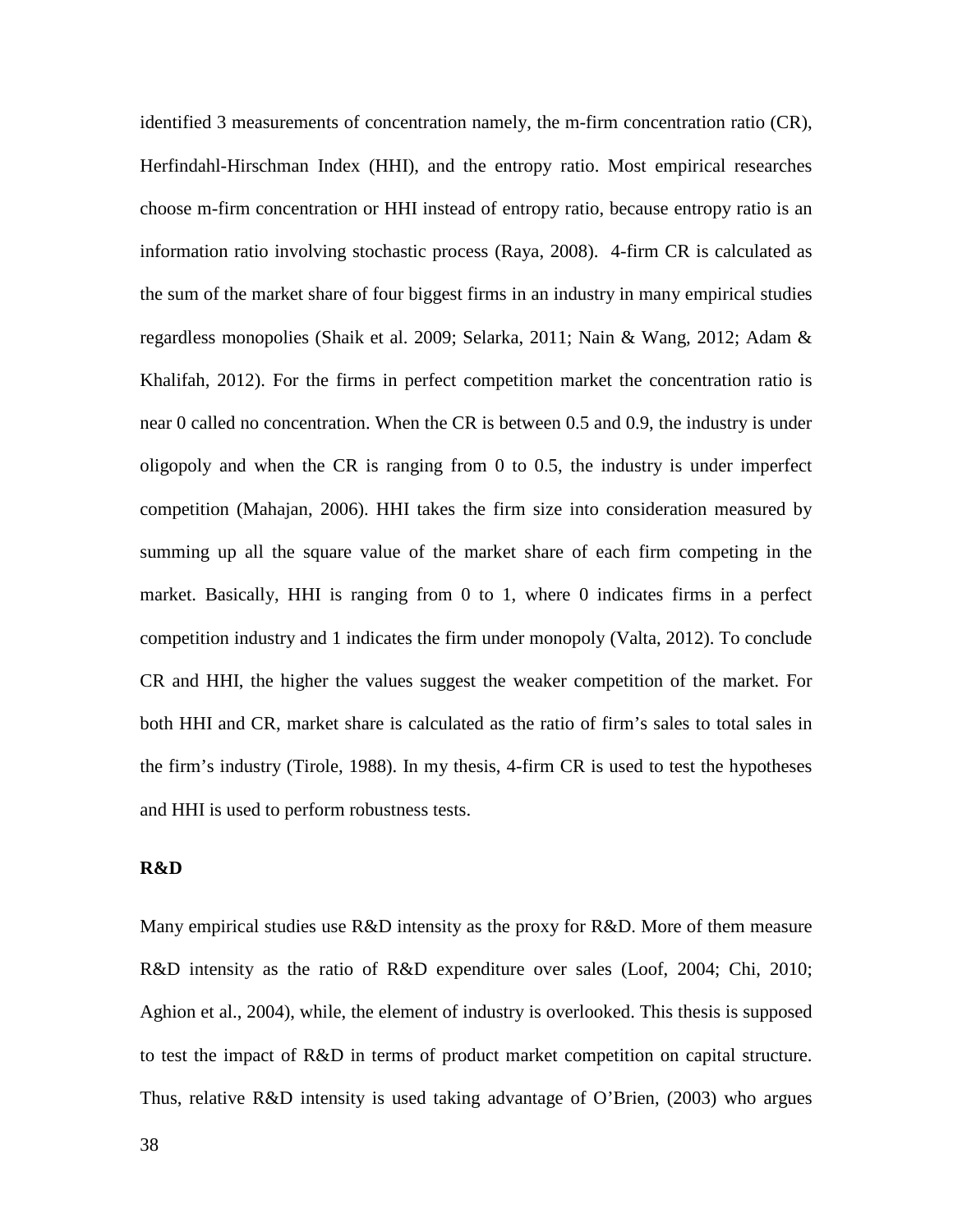that a firm's R&D intensity relative to an industry reflects the degree of competition of this industry measured as the ratio of a firm's R&D intensity to the industry's R&D intensity.

The relative R&D intensity is calculated following three steps. First, each firm's R&D intensity is calculated as the ratio of R&D expense to total sales of all the firms regardless industries. Second, compute the R&D intensity of each industry by summing up the R&D intensities of the firms in each industry. Third, compute the relative R&D intensity measured as the ratio of each firm's R&D intensity to the industry's R&D intensity. Furthermore, in order to perform robustness test, R&D intensity which is measured as the ratio of R&D expenses to total sales is applied to the models mentioned in pervious section.

## **Control variables**

Besides the dependent variables and explanatory variables, some control variables are involved which are: firm size, non-debt tax shield, growth opportunities and tangibility.

#### **Size**

The proxy of size can be natural logarithm of total sales (Schargrodsky, 2002; Antoniou et al., 2002; Gonzalez, 2010; Barakat & Rao, 2010) or the natural logarithm of total assets (Fosu, 2013; Chi, 2010; Kurshev & Strebulaev, 2006). Since this research studies the product market, the natural logarithm of total sales will be used to be the proxy for the size of a firm (Frank & Goyal, 2003). However, total asset is denominator of leverage. In order to avoid a spurious relationship in the regression, total sales are used to be the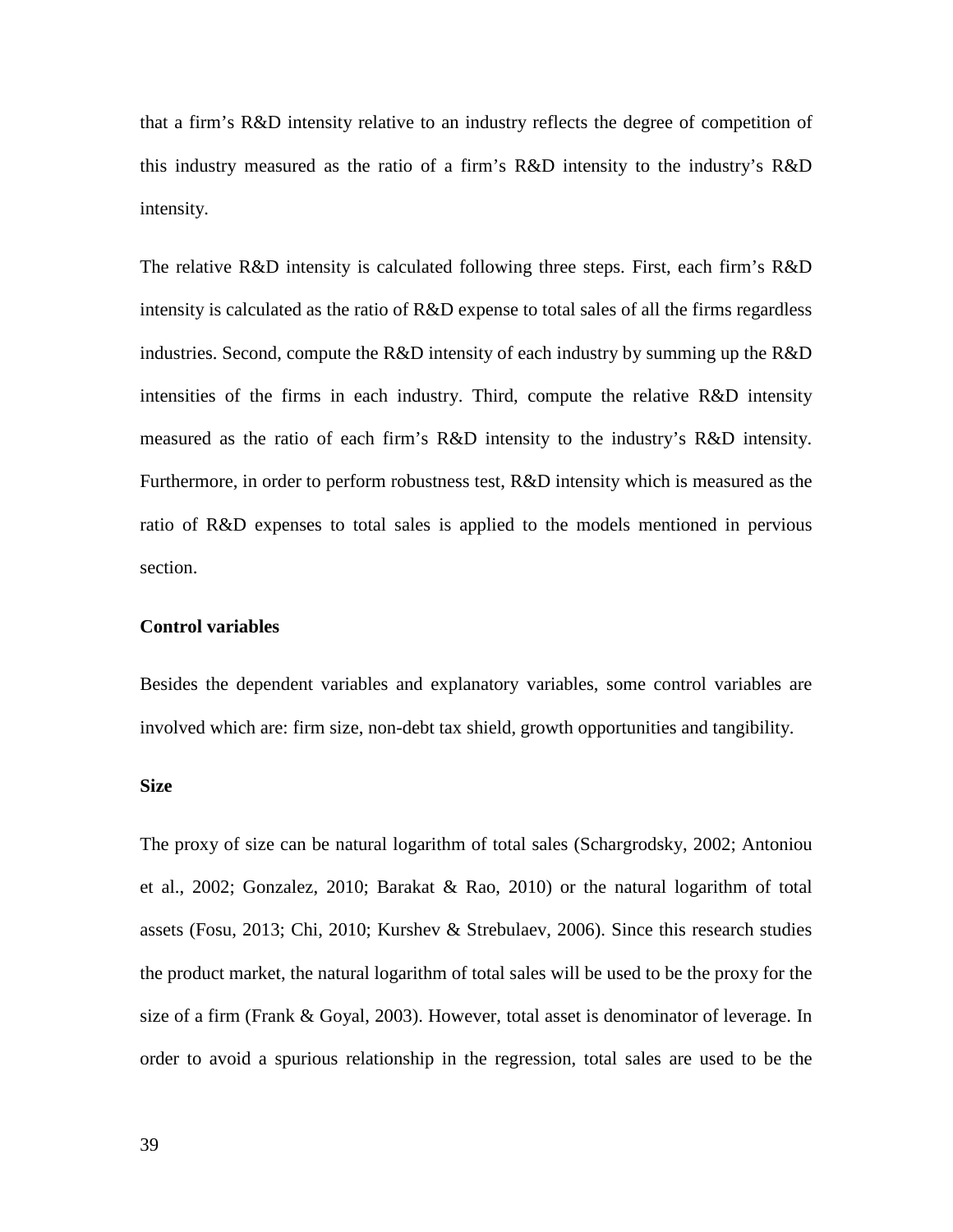denominator of size. And, in my thesis, natural logarithm of the total assets will be used to do the robustness tests.

#### **Non-debt tax shield**

Non-debt tax shield is measured as the sum of depreciation and amortization divided by total assets (Schargrodsky, 2002; Deesomsak et al., 2010; Symeonidis, 1996). The tax can be reduced on the income if the firm takes on more debt, since interest of debt is tax deductible. Thus, tax shield is regarded as the substitutes for the tax benefits of debt financing. Trade-off theory indicates that firms increase financial leverage in order to create more interest tax shields (Miglo, 2010). However, non-debt tax shields such as depreciation and amortization can be used to reduce corporate tax. Therefore, potential tax shield benefit becomes weaker and non-debt tax shield is negatively related to leverage (Deesomsak et al., 2004).

#### **Growth opportunity**

The determinant of capital structure, growth opportunity has been studies in many empirical researches as discussed in the previous section. Growth opportunity is measured as market-to-book ratio, market value of common equity to book value of common equity, in some literatures (Schargrodsky, 2002; Bauer, 2004). According to the articles of Fosu,  $(2013)$ ; Chen & Jiang,  $(2001)$ ; and Dewaelheyns & Hulle,  $(2009)$ , growth opportunity is measured as the change ratio of sales over one year, where growth opportunity is calculated as the ratio of sale growth to last year's sales. The higher of this value, the more growth opportunities exist. In my thesis, both methods are used to test the model.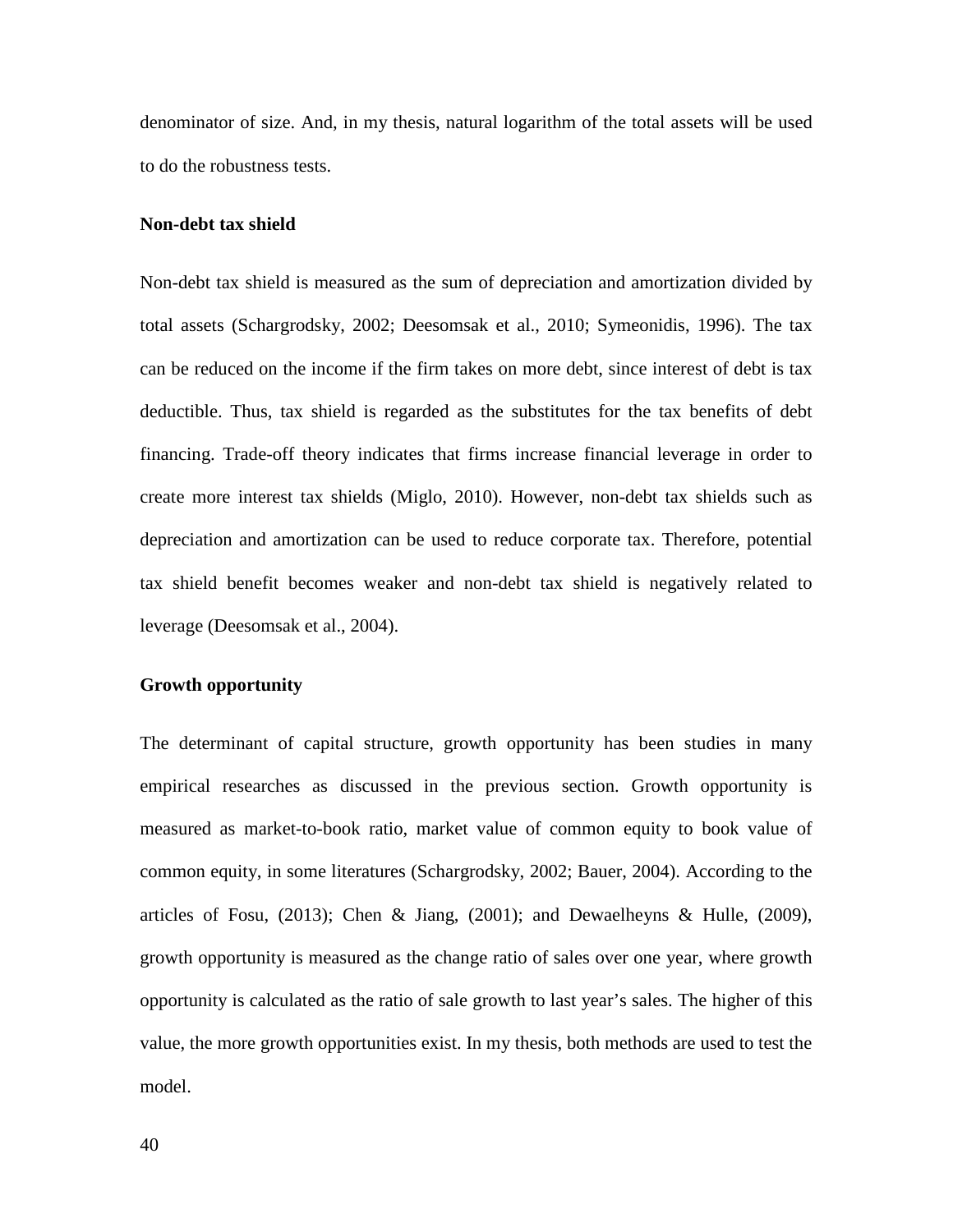### **Tangibility**

Tangibility is measured as the ratio of fixed assets to total assets. Tangible assets are used as collateral when a firm issues debt to banking sector. If the firm can't pay back the bank loan due to financial distress, creditors will own these tangible assets. Otherwise, the firm will be brought to bankruptcy. Tangibility makes a firm face lower cost of debt and less probability of bankruptcy. Thus, higher tangible assets imply high debt capacity. The relationship between tangible assets and debt ratio is expected to be positive (Harris & Raviv, 1991; Booth et al., 2001).

### **Dummy variables**

Two dummy variables are industry type and year. 5 industry dummies are defined for the 6 industry types:

- 1. Industry type "Publishing, printing": 1= Publishing, printing industry; 0=others
- 2. Industry type "Chemicals, rubber, plastics, non-metallic products": 1= Publishing Printing industry; 0=others
- 3. Industry type "Machinery, equipment, furniture, recycling": 1=Machinery, equipment, furniture recycling industry; 0=others
- 4. Industry type "Wholesale  $\&$  retail trade": 1 = Wholesale  $\&$  retail trade industry;  $0$ =others
- 5. Industry type "Post & telecommunications": 1= Post & telecommunications; 0=others

For the sixth industry, the five dummies are 0, 0, 0, 0 and 0 respectively.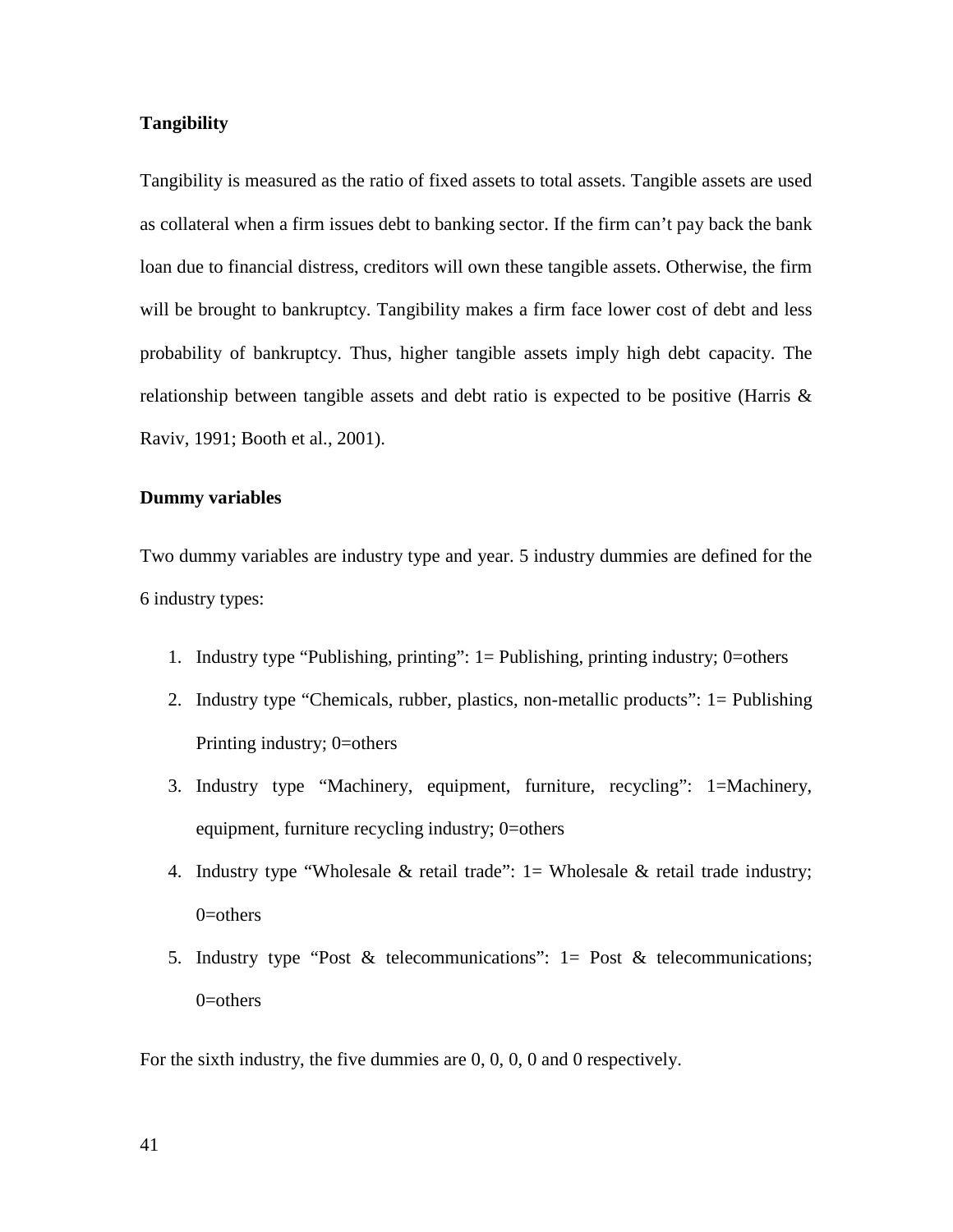8 year dummies are defined for 9 years across 2003-2011:

- 1. Whether the year is  $2003$ :  $1=2003$ ,  $0=$  other years
- 2. Whether the year is  $2004$ :  $1=2004$ ,  $0=$  other years
- 3. Whether the year is  $2005$ :  $1=2005$ ,  $0=$  other years
- 4. Whether the year is  $2006$ :  $1=2006$ ,  $0=$  other years
- 5. Whether the year is  $2007: 1=2007$ , 0= other years
- 6. Whether the year is  $2008: 1=2008$ , 0= other years
- 7. Whether the year is  $2009: 1=2009$ , 0= other years
- 8. Whether the year is  $2010: 1=2010$ , 0= other years

For the year 2011, these 8 dummies are 0 respectively.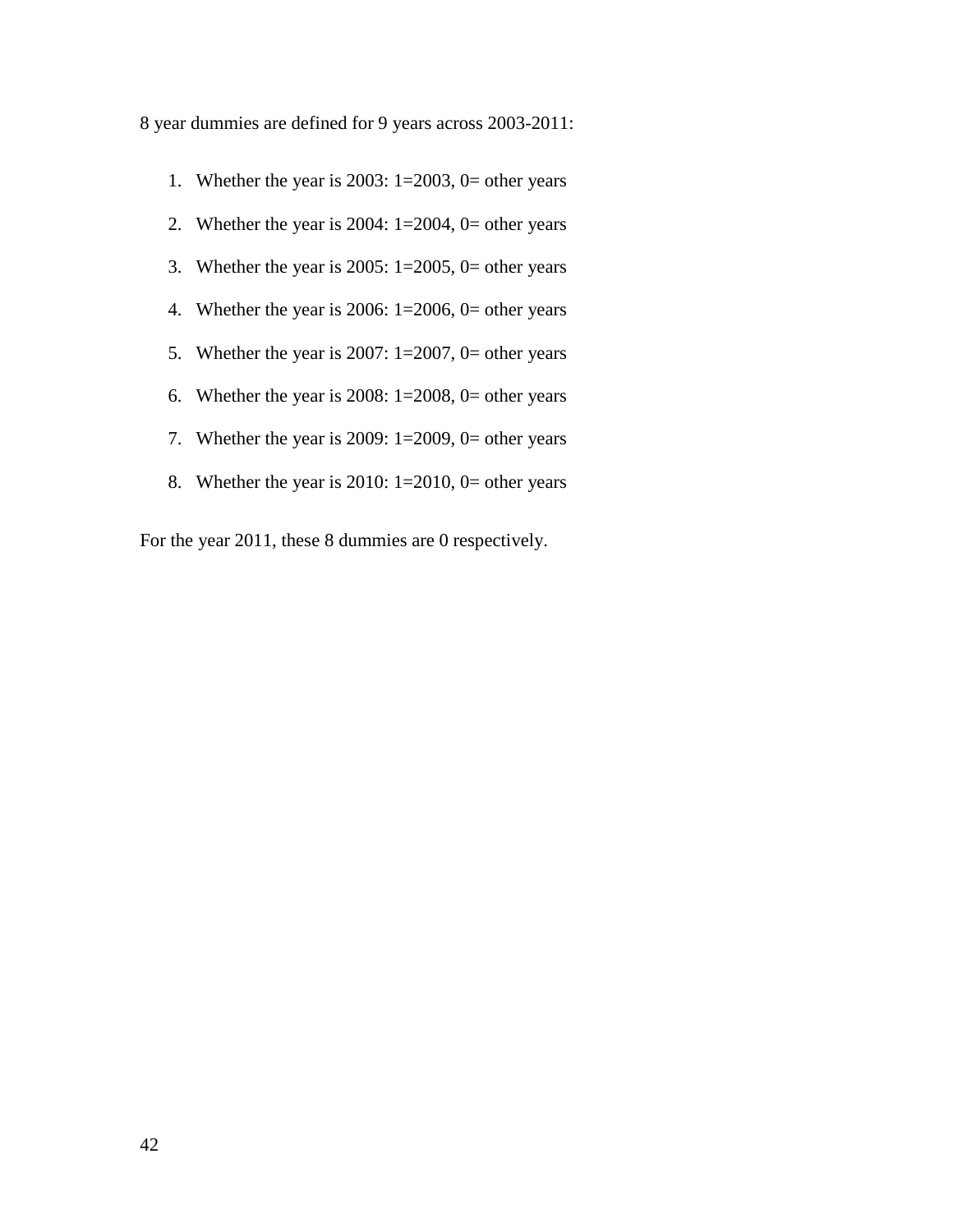#### **Table 3. Variables**

The table displays the proxies and interpretations of each variable. Two proxies for debt ratio are book value of long term debt ratio and market value of long term debt ratio. The proxies for concentration ratio are 4-firm concentration ratio and HHI. Two proxies for R&D are R&D intensity and relative R&D intensity. Three control variables are firm size, growth opportunity and non-debt tax shield.

| <b>Variable</b>      | proxy                                   | Interpretation                                                                                                                                                            | <b>Reference</b>                                                                           |
|----------------------|-----------------------------------------|---------------------------------------------------------------------------------------------------------------------------------------------------------------------------|--------------------------------------------------------------------------------------------|
| <b>Debt Ratio</b>    | Book value of Long<br>term debt ratio   | Long term $debt / (Total debt + book value of equity)$                                                                                                                    | Vilasuso & Minkler, (2001); Ahmad et al., (2012);<br>Abor, (2005); Halov & Heider, (2011)  |
|                      | Market value of Long<br>term debt ratio | Long term $debt / (Total debt + market value of equity)$                                                                                                                  | Frank & Goyal, (2009); Loof, (2004)                                                        |
| <b>Concentration</b> | Concentration ratio                     | Sum of first 4 biggest market shares of an industry<br>(Market share=a firm's sales/ the industry's total sales)                                                          | Shaik et al. (2009); Selarka, (2011); Nain & Wang,<br>$(2012)$ ; Adam & Khalifah, $(2012)$ |
|                      | <b>HHI</b>                              | Sum of all the square values of each firm's market share<br>within an industry. $(\sum (sales_i/sales_i)2)$<br>(Market share= a firm's sales/ the industry's total sales) | Naha& Roy, (2011); Chevalier, (1995);<br>Valta, (2012)                                     |
| R&D                  | R&D intensity                           | R&D expenditure/ sales                                                                                                                                                    | Loof, (2004); Chi, (2010); Aghion et al., (2004)                                           |
|                      | relative R&D intensity                  | R&D intensity/R&D industry intensity                                                                                                                                      | O'Brien, (2003)                                                                            |
| <b>Control</b>       | Firm size                               | ln(total sales)                                                                                                                                                           | Schargrodsky, (2002); Antoniou et al., (2002);<br>Gonzalez, (2010); Barakat & Rao, (2010)  |
| variable             |                                         | Ln(total assets)                                                                                                                                                          | Fosu, 2013; Chi, 2010; Kurshev & Strebulaev, 2006                                          |
|                      | Non-debt tax shield                     | (depreciation +amortization)/ total assets                                                                                                                                | Schargrodsky, (2002); Deesomsak et al., (2010);<br>Symeonidis, (1996)                      |
|                      | Growth opportunity                      | market-to-book ratio. (M/B)                                                                                                                                               | (Schargrodsky, 2002; Bauer, 2004)                                                          |
|                      |                                         | Sales i-1 - Sales i-2/ Sales i-2                                                                                                                                          | Fosu, (2013); Chen & Jiang, (2001); Dewaelheyns &<br>Hulle, (2009)                         |
|                      | Tangibility                             | Fixed assets/Total assets                                                                                                                                                 | Harris & Raviv, 1991; Booth et al., 2001.                                                  |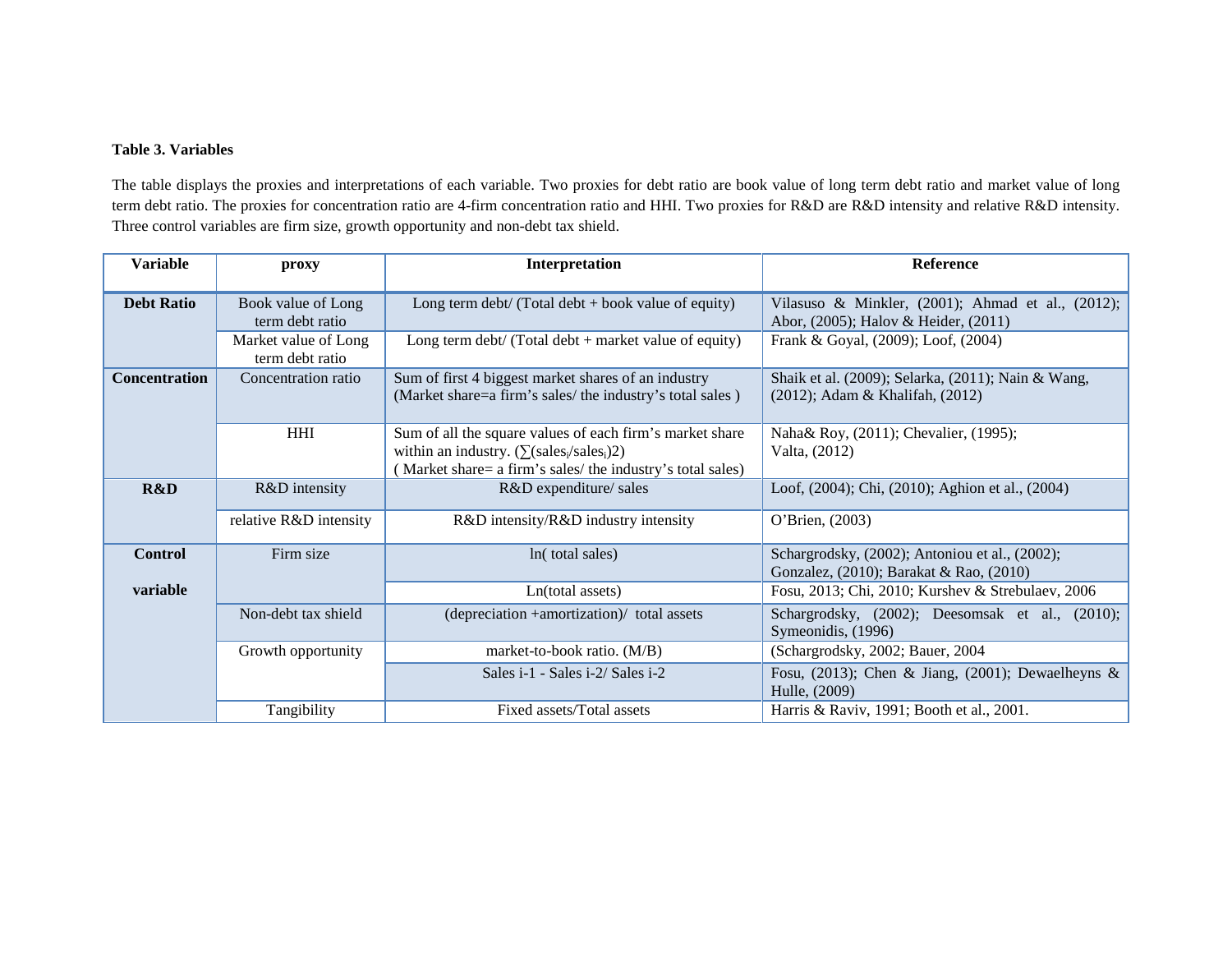# **4.3 Data**

This thesis relies on secondary data collected from the main database of Orbis. Within Orbis, I choose classification of Bureau van Dijk (BvD) major sectors to classify the industries into 19 sectors which are listed in the Appendix. BvD is region and country specific database which provides data on companies and industry research. Since concentration ratio is 4-firm concentration ratio, the number of the firms in an industry should be above 4. What's more, financial institutions such as banking sector and insurance companies are excluded for the reason that financial industries have different capital structure from non-financial industries. Therefore, the criteria for each step to collect data are shown in the table 4. The sample is from 6 industries as shown in the table. Unbalanced panel data containing 811 firm-year observations over the 9-year period 2003-2011 is shown in the table 5. The decision of choosing 2003 as the starting point depends on the database Orbis which provides the data during the period 2003-2012. Due to uncompleted data of 2012, the end year is chosen to be 2011.

The full sample contains 811 firm-year observations. There are 109 missing observations because of missing information in Orbis. I drop 32 observations since total debt is missing for those firms reported by Orbis. Another 127 observations are dropped because Orbis reports a zero long term debt level. Therefore, the final sample contains 74 firms, 543 firm-level observations in unbalanced panel.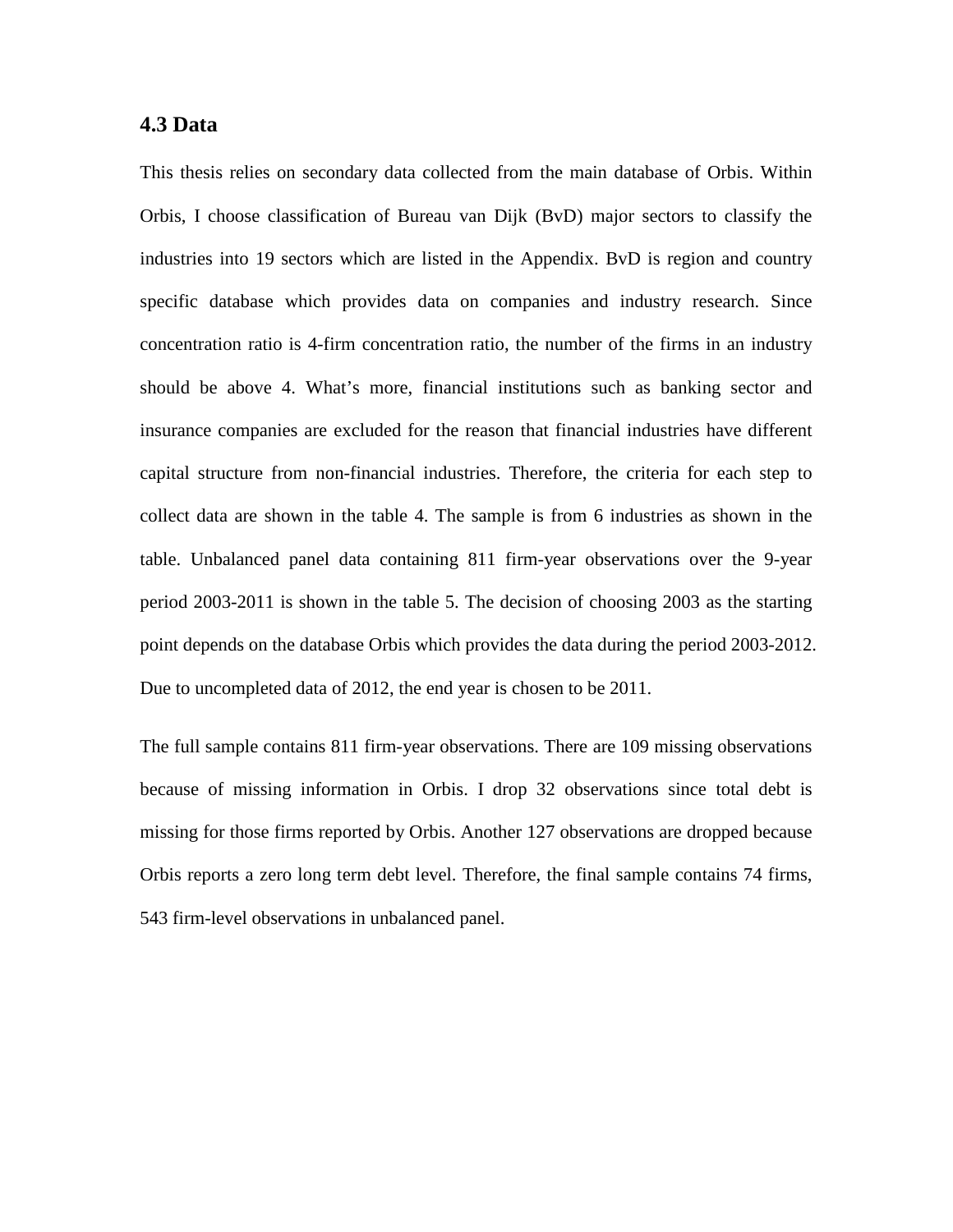#### **Table 4 Data collection criteria.**

This table presents the criteria of data collection. The figures of each step are numbers of firms at the moment I collected the data (2013. May). First step is to choose the Netherlands as the location where there are 11497 firms. The second step is to select the status of the firms which are active. Next, public listed companies are filtered which are 186 listed companies in the Netherlands. The final step is to filter the industries classified by BvD major sectors. Six sectors are filtered where more than 5 firms exist in each sector. The total number of firms is 126.

|             | <b>Criteria</b>                                  | <b>Number</b> |
|-------------|--------------------------------------------------|---------------|
|             | Location: the Netherlands                        | 11497         |
| $\mathbf 2$ | <b>Status: Active Companies</b>                  | 8820          |
| 3           | <b>Listing Status: Public Listed Companies</b>   | 186           |
|             | Industry: BvD major sectors, $05,06,08,11,14,17$ | 126           |

#### **Figure 4. Non-financial industries selected in the Netherlands based on BvD major sectors.**

The figure shows the distribution of selected industries. As shown in the figure, No.14 sector accounts for 5.56% at the least level, while No.17 other service accounts for 46.83%. Compared with post & telecommunications sector, the sector of other services shows higher degree of competition with lower concentration ratio.

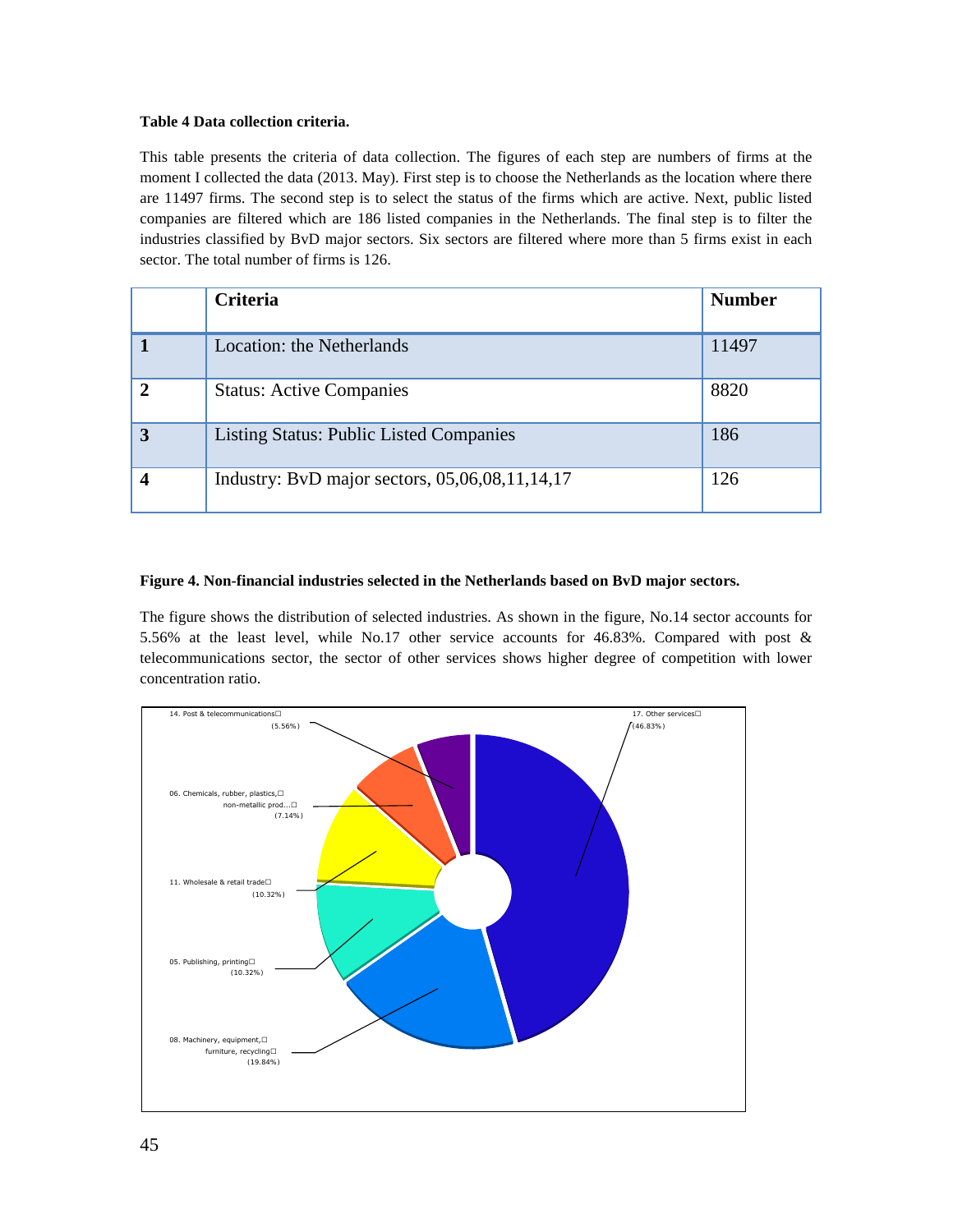#### **Table 5. Samples from selected industries**

This table reports the unbalanced panel which contains samples of selected industries each year during 2003-2011. The final sample contains 543 observations for the reason that 109 missing observations and 32 observations with missing total debt are reported by Orbis and another 127 observations are dropped due to Orbis reports a zero long term debt level.

| <b>Industry</b>                                       | <b>Abbreviation</b> | <b>Number of firms</b> |               |      |      |               |              |      |      | <b>Total</b> |     |
|-------------------------------------------------------|---------------------|------------------------|---------------|------|------|---------------|--------------|------|------|--------------|-----|
|                                                       |                     | 2003                   | 2004          | 2005 | 2006 | 2007          | 2008         | 2009 | 2010 | 2011         |     |
| Publishing, printing                                  | PP                  | 10                     | 10            | 10   | 11   | 11            | 11           | 12   | 12   | 13           | 100 |
| Chemicals, rubber, plastics,<br>non-metallic products | <b>CRP</b>          | 8                      | 8             | 8    | 8    | 8             | 7            | 8    | 9    | 9            | 73  |
| Machinery, equipment,<br>furniture, recycling         | <b>MEFR</b>         | 20                     | 22            | 22   | 23   | 23            | 22           | 23   | 24   | 24           | 203 |
| Wholesale & retail trade                              | <b>WRT</b>          | 10                     | 12            | 12   | 13   | 13            | 12           | 12   | 12   | 12           | 108 |
| <b>Post &amp; telecommunications</b>                  | PT                  | 6                      | $\mathcal{I}$ | 7    | 6    | $\mathcal{I}$ | $\mathbf{r}$ | 7    | 6    | 7            | 60  |
| <b>Other Service</b>                                  | <b>OS</b>           | 24                     | 24            | 24   | 27   | 31            | 34           | 35   | 40   | 28           | 267 |
| <b>Total</b>                                          |                     | 78                     | 83            | 83   | 88   | 93            | 93           | 97   | 103  | 93           | 811 |
| <b>Final Sample</b>                                   |                     |                        |               |      |      |               |              |      |      |              | 543 |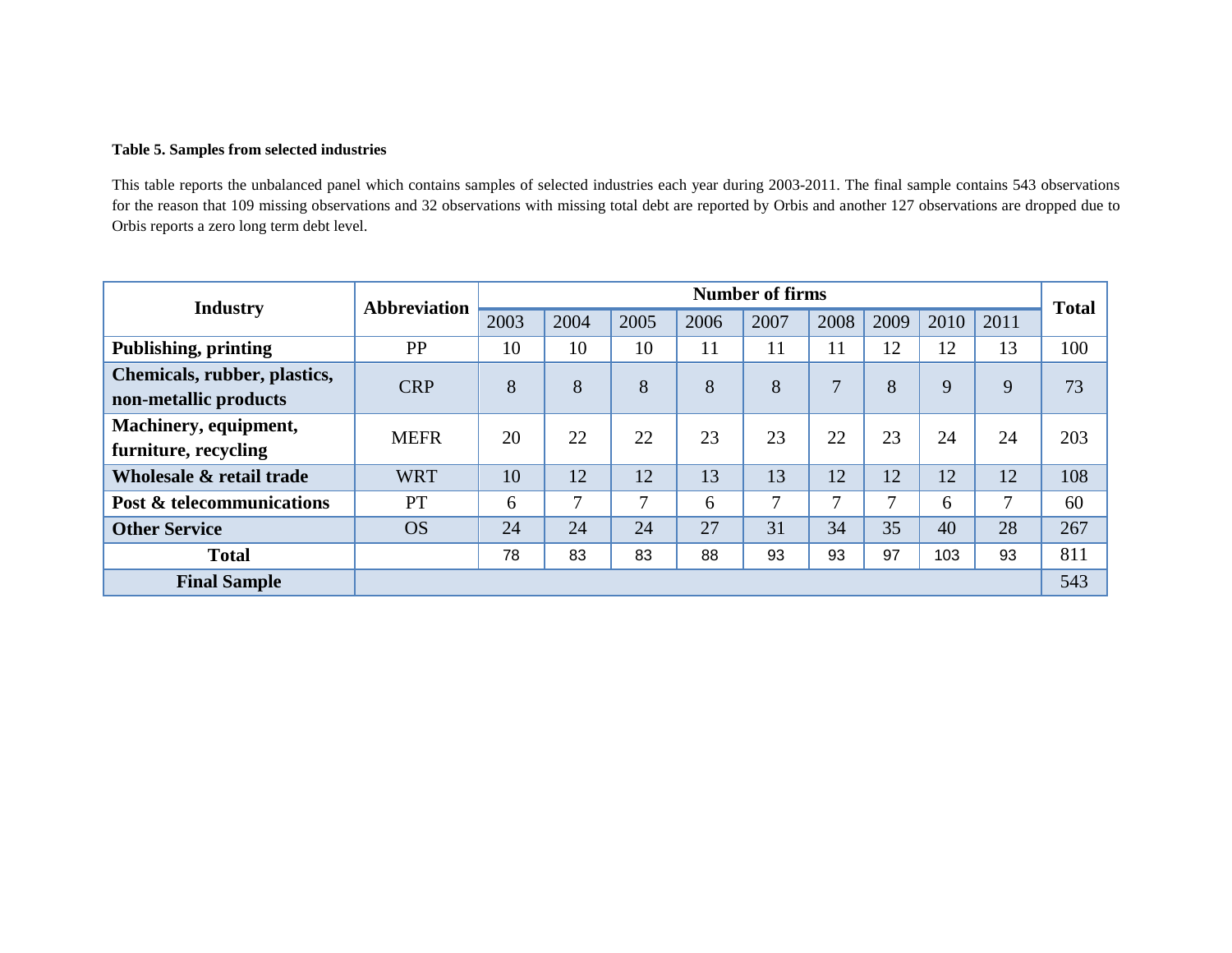# **5. Result**

This chapter presents the result of data analysis. First part outlines the descriptive statistics of the variables used in the regression models. Empirical results of the test are analyzed in the second part of the report.

# **5.1 Descriptive Statistics**

In this section, table 6 gives an overview of descriptive statistics including mean, median, standard deviation, minimum and maximum of major variables used in the research across the period 2003-2011.

As shown in the Panel A, the mean value of market leverage ratio (0.199) is bigger than that of book leverage ratio (0.137). This is because market value of equity is lower than book value. It is in line with the mean value of growth opportunity (0.546) which is lower than 1.

Compared between 4-firm concentration ratio (CR) and HHI, we find that the range of HHI is much larger than that of CR. The reason is the sums market share of four biggest firms are at similar levels while the market shares of each firm differ to a larger degree. Standard deviations of growth opportunity and non-debt tax shield indicate the data is positive skewed, so that the accuracy of the regression estimates is influenced.

The mean value of sample firms' size is 12.822. Compared to the average size of Thailand firms (14.5149) and that of the firms in China (21.0476), the listed firms in the Netherlands are not large corporates (Deesomsak et.al., 2004; Antoniou et.al., 2002).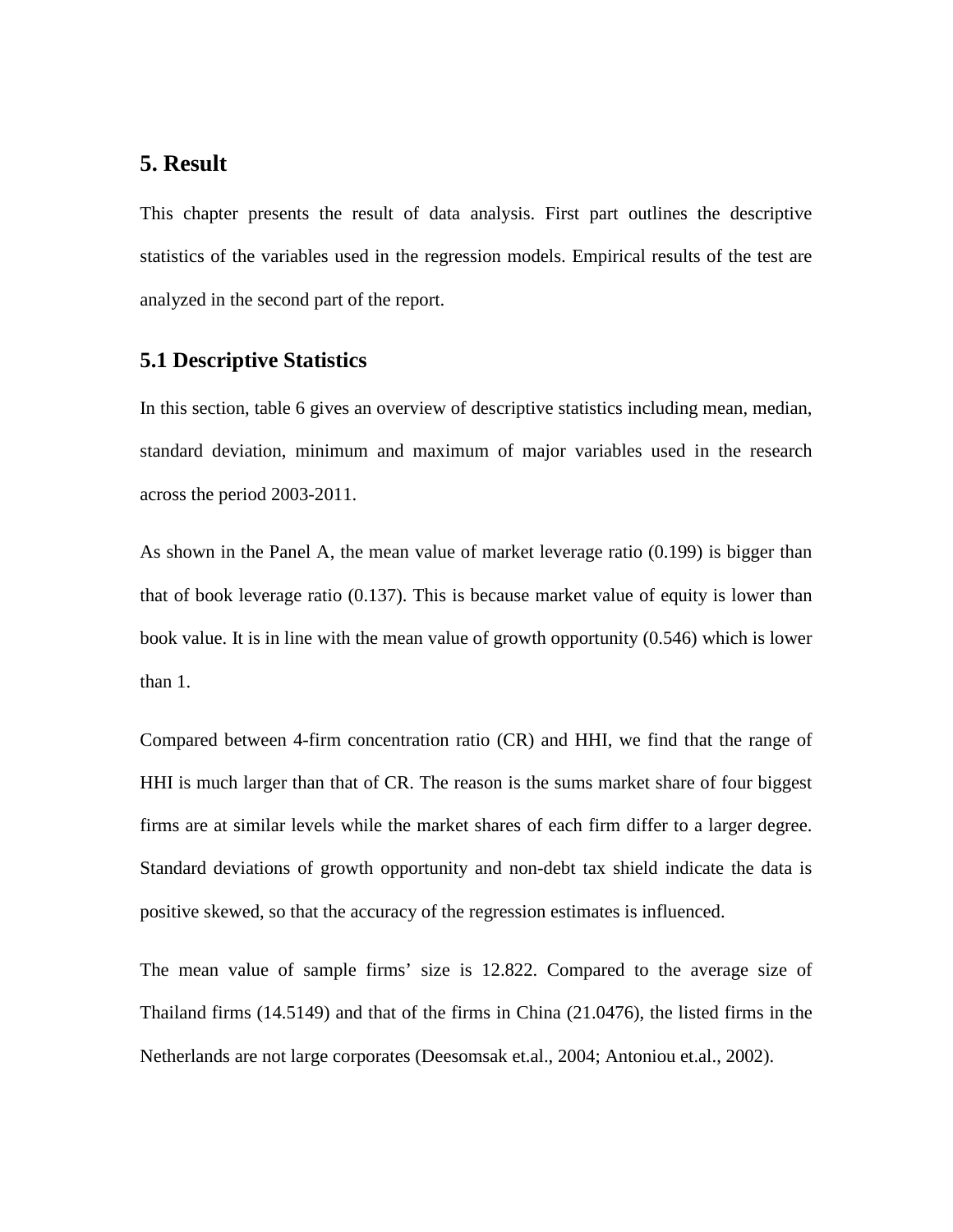As shown in the panel B, only 212 firms' R&D values are available and most of them are around zero. Book value of leverage ratio, market value of leverage ratio, firms size and growth opportunity are approximately normal distributed.

It's worthwhile to mentation that the minimum values of growth opportunity (-5.539), the minimum value of non-debt tax shield (-.005) and R&D intensity (-1.063) are negative. The negative growth opportunity is caused by negative book equity. Book equity is a way to measure the value held by ordinary shareholders. The negative figure has no obvious interpretation since the firm's limited liability structure prevent shareholders' value to be negative. Therefore, the negative values of growth opportunity are excluded. The negative non-debt tax shield is caused by negative amortization value of a firm. Negative amortization value occurs when the firm fails or delays to pay the debt's monthly interest accrual on a loan or line of credit. It's weird that the value of R&D is negative. Thus, the negative values of R&D are excluded.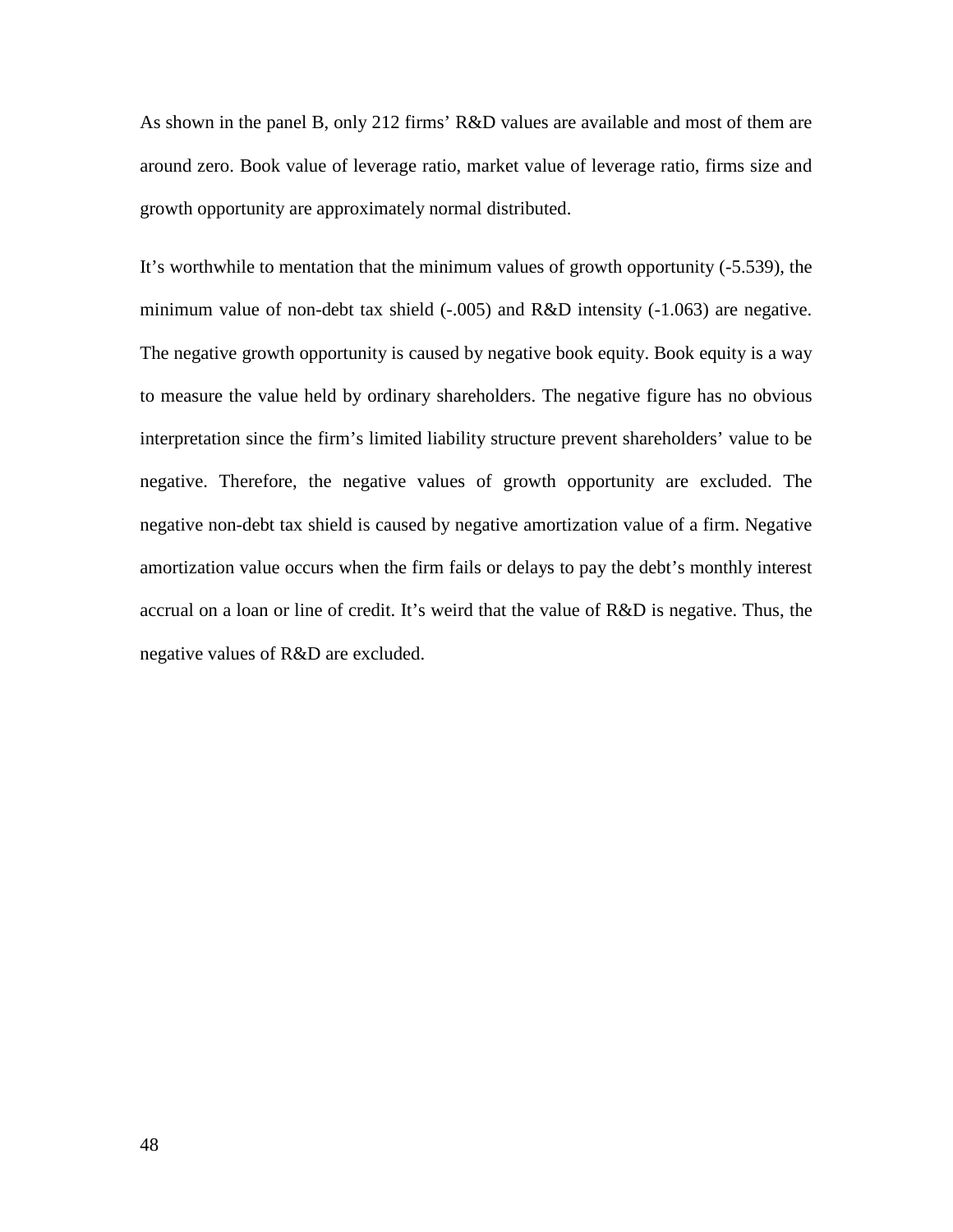#### **Table 6 Descriptive Statistics**

This table presents the descriptive statistics including mean, median, the standard deviation, minimum and maximum of variables in the period 2003-2011. Book levearge is measusred as the ratio of long term debt to the sum of total debt and book value of equity. Market leverage is measured as the ratio of long term debt to the sum of total ebt and market value of equity. Concentration ratio (CR) is measured as sum of first 4 biggest market shares of an industry. HHI is the measured as sum of all the square values of each firm's market share within an industry. Firm size is measured as ln (sales). Non tax debt shield is measured as the sum of depreciation and amortization devided by total assets. Growth opportunity is measured as the ratio of market equity to book equity. Tangibility is measured as the ratio of fixed assets to total assets. R&D is reletive R&D intensity measured as the ratio of firm's R&D intensity to industry's R&D intensity.

| Panel A. Full Sample of variables from 2003-2011 |     |             |               |                          |                |                |  |
|--------------------------------------------------|-----|-------------|---------------|--------------------------|----------------|----------------|--|
|                                                  | N   | <b>Mean</b> | <b>Median</b> | Std.<br><b>Deviation</b> | <b>Minimum</b> | <b>Maximum</b> |  |
| <b>Book Leverage Ratio</b>                       | 543 | .137        | 0.149         | .145                     | .001           | .896           |  |
| <b>Market Leverage Ratio</b>                     | 543 | .199        | .209          | .206                     | .001           | .898           |  |
| <b>CR</b>                                        | 54  | .892        | .918          | .078                     | .752           | .999           |  |
| <b>HHI</b>                                       | 54  | 2.568       | 2.801         | .622                     | 1.437          | 3.834          |  |
| <b>Firm Size</b>                                 | 543 | 12.822      | 13.667        | 2.696                    | 5.268          | 17.968         |  |
| <b>Growth Opportunity</b>                        | 543 | .546        | .245          | 4.961                    | $-5.539$       | 112.070        |  |
| <b>Non Tax Debt shield</b>                       | 543 | .410        | .055          | 1.640                    | -.005          | 37.816         |  |
| <b>Tangibility</b>                               | 543 | .536        | .532          | 4.927                    | $\Omega$       | 1.086          |  |

| Panel B. R&D sample of variables from 2003-2011 |     |        |        |                |                |                |  |
|-------------------------------------------------|-----|--------|--------|----------------|----------------|----------------|--|
|                                                 | N   | Mean   | Median | Std. Deviation | <b>Minimum</b> | <b>Maximum</b> |  |
| <b>Book Leverage</b><br>Ratio                   | 212 | .156   | .149   | .127           | .001           | .603           |  |
| <b>Market Leverage</b><br><b>Ratio</b>          | 212 | .222   | .209   | .175           | .001           | .882           |  |
| R&D                                             | 212 | 1.420  | .061   | 7.651          | $-1.063$       | 73.253         |  |
| <b>Firm Size</b>                                | 212 | 13.702 | 13.667 | 2.702          | 5.268          | 17.968         |  |
| <b>Growth</b><br><b>Opportunity</b>             | 212 | .308   | .246   | .606           | $-5.539$       | 3.070          |  |
| <b>Non Tax Debt</b><br>shield                   | 212 | .413   | .055   | 2.778          | .005           | 37.816         |  |
| <b>Tangibility</b>                              | 212 | .501   | .501   | 2.53           | .070           | 1.086          |  |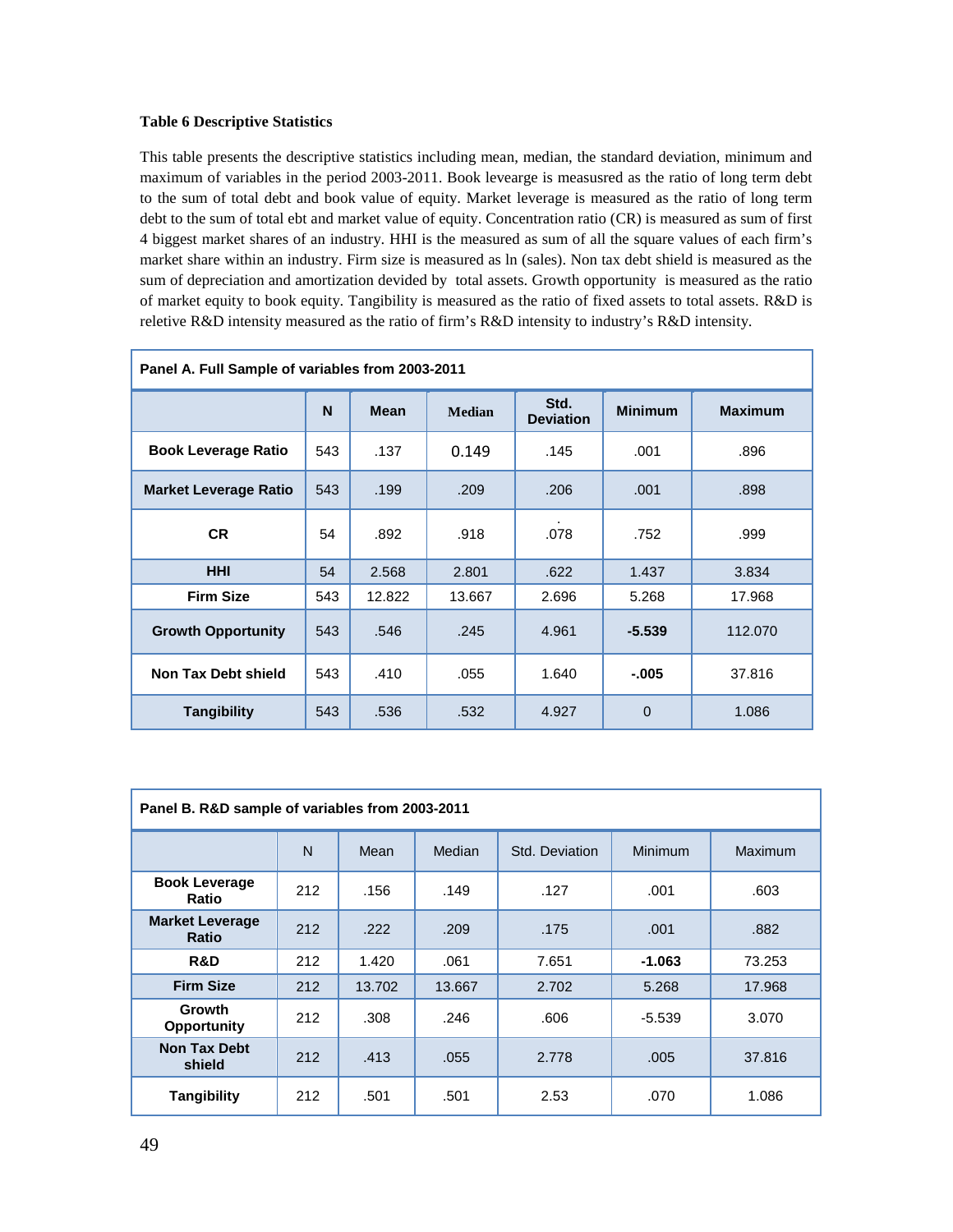Ordinary least regression (OLS) can be influenced by multi-collinearity issue when high correlation exists between independent variables. Multi-collinearity test is performed as shown in table 7. Table 7 provides the multi-collinearity report. Pearson correlation coefficient is used to test the correlation between the variables. Based on the value of correlation coefficient between two interdependent variables, whether there exists multicollinearity problem can be determined. As shown in the table, the correlation among the most of explanation variables are below 0.3, which indicates the multi-collinearity is not a serious problem. Four notable correlations as shown in the table, the highest correlation is between 4-firm concentration ratio and HHI at 1% significant level (.671). The positive relation between HHI and CR confirms both of them can be the proxies of concentration ratio. Firm size is negatively related with R&D (-.525) and another notable correlation exists between non-debt tax shield and R&D (.698). As a consequence, there are two control variable, growth opportunity and tangibility, existing in the regression model used to test impact of R&D on capital structure. Tangibility correlates with concentration ratio at a statistically significant level. Therefore, the regression on the first hypothesis takes place under two circumstances. One is including tangibility and the other one excludes tangibility.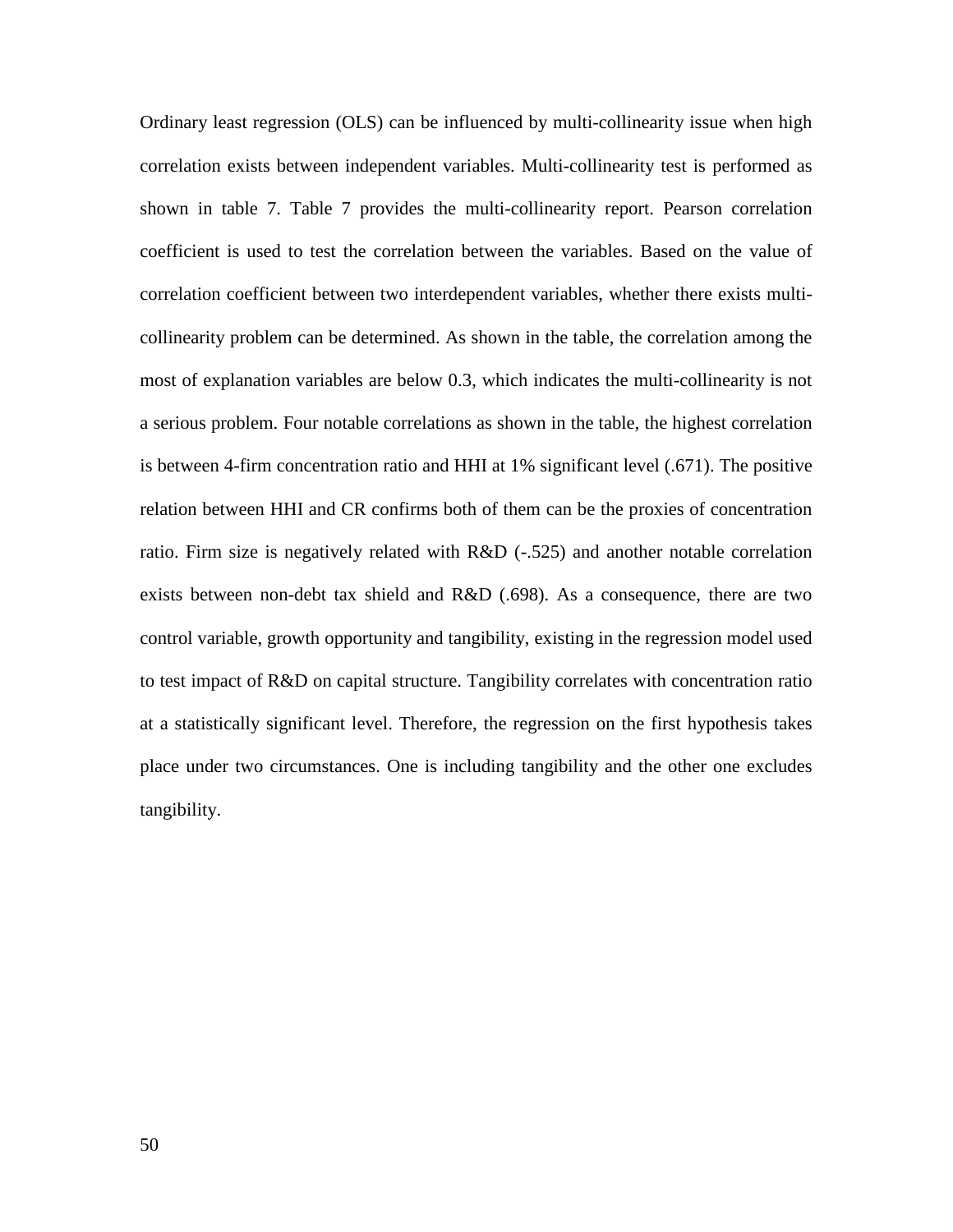#### **Table 7 Correlation Matrix of Explanation Variables**

This table presents the Pearson correlation coefficients matrix of explanation variables in two regression models during the period 2003-2011. The bold figures indicate the relatively high correlations. Significance levels 1%, 5% and 10% are indicated as \*\*\*, \*\* and \* respectively.

| <b>Correlations</b>                                        |           |                  |                              |                        |                    |           |                     |  |  |
|------------------------------------------------------------|-----------|------------------|------------------------------|------------------------|--------------------|-----------|---------------------|--|--|
|                                                            | <b>CR</b> | <b>Firm Size</b> | Growth<br><b>Opportunity</b> | Non Tax Debt<br>shield | <b>Tangibility</b> | <b>RD</b> | <b>HHI</b>          |  |  |
| <b>CR</b>                                                  | 1         | $-.032$          | .024                         | $.085*$                | $-231**$           | $.205**$  | .671                |  |  |
| <b>Firm Size</b>                                           |           |                  | $-.024$                      | $-142$                 | .032               | $-0.525$  | $-0.076$            |  |  |
| <b>Growth Opportunity</b>                                  |           |                  |                              | $-.002$                | $-.110*$           | $-0.029$  | .000                |  |  |
| Non Tax Debt shield                                        |           |                  |                              |                        | $-.050$            | .698      | .014                |  |  |
| <b>Tangibility</b>                                         |           |                  |                              |                        |                    | $-139$    | $-.201**$           |  |  |
| <b>RD</b>                                                  |           |                  |                              |                        |                    | 1         | $.162$ <sup>*</sup> |  |  |
| <b>HHI</b>                                                 | 1         |                  |                              |                        |                    |           |                     |  |  |
| *. Correlation is significant at the 10% level (2-tailed). |           |                  |                              |                        |                    |           |                     |  |  |
| **. Correlation is significant at the 5% level (2-tailed). |           |                  |                              |                        |                    |           |                     |  |  |
| *** Correlation is significant at the 1% level (2-tailed). |           |                  |                              |                        |                    |           |                     |  |  |

# **5.2 Empirical Result**

We begin by testing how concentration ratio of an industry influences capital structure. After examining first hypothesis, the second hypothesis is tested. Robustness tests are presented in the third section.

# **5.2.1 Empirical Result on Hypothesis 1**

Table 8, 9 and 10 report the results of first hypothesis. The dependent variable is long term book leverage ratio. The independent variable is concentration ratio. The control variables are firm size, growth opportunity, non-debt tax shield and tangibility. The dummy variables are industry type and year. All these variables are constructed in the prior section.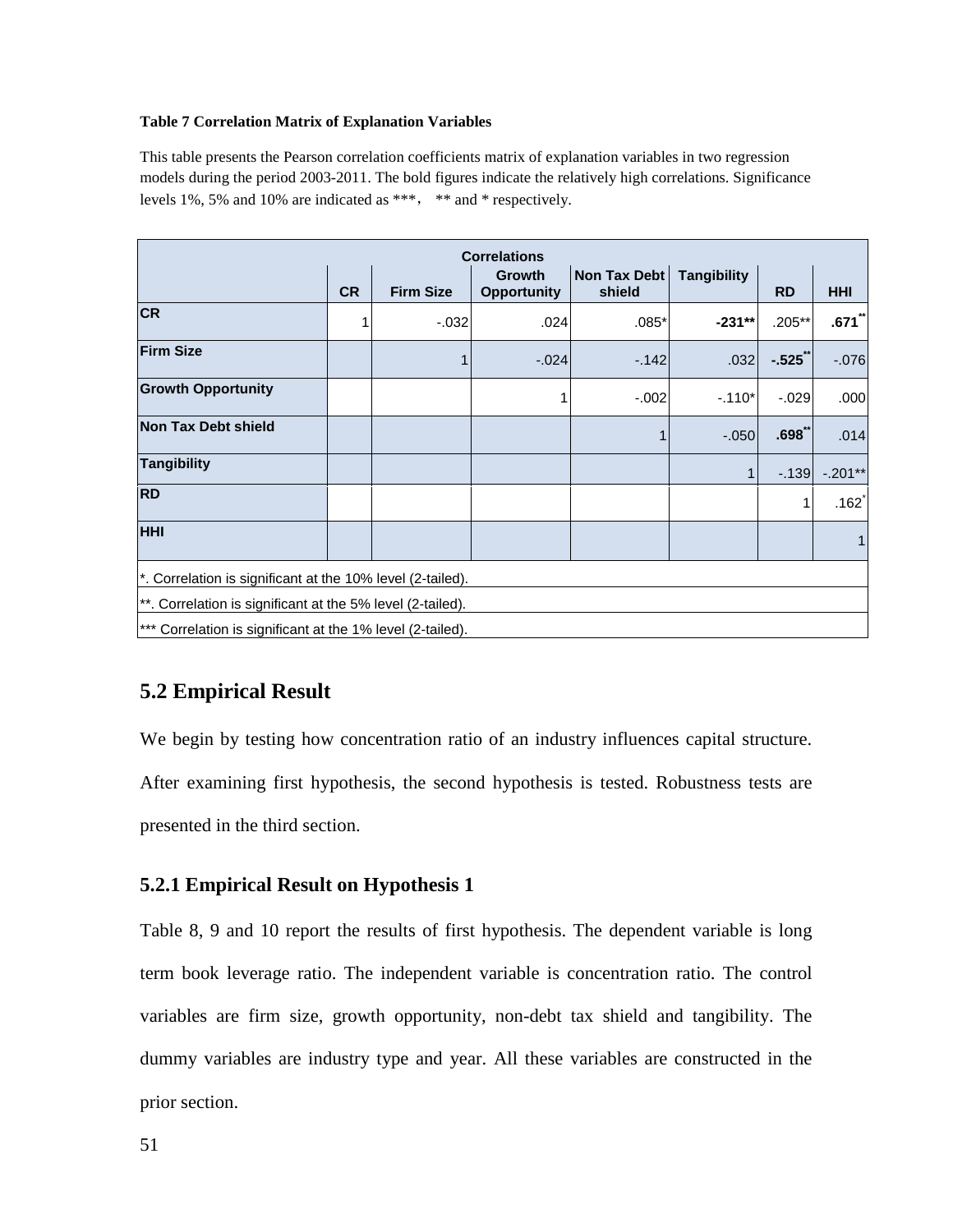Table 8 presents the means of book leverage for monopoly industries and oligopoly industries. As mentioned in prior section, 4-firm concentration ratio (CR) of monopoly is above 0.9 while that of oligopoly is between 0.5 and 0.9. The mean value of book leverage among monopoly industries (0.139) is slightly bigger than that among oligopoly industries (0.136). That the book leverage ratio of monopoly is higher than that of oligopoly is in line with the conclusion of Schargrodsky (2002). However, based on independent-samples t-test, the difference is not statistically significant (tstatistics=0.347). As a result, the positive relationship can't be concluded at statistically significant level.

OLS regression is used to test the hypothesis. The model mentioned in previous chapter covers the full sample across the whole period. The OLS regression results are indicated in table 9.

As indicated in the table, eight models are tested. Model 1 and 2 take both industry dummies and year dummies into consideration. Model 3, 4, 5 and 6 take either industry dummies or year dummies into the regression. Both of the dummy variables are excluded in the model 7 and 8. Model 1, 3, 5 and 7 result from regressing on independent variable and all four control variables. The rest exclude tangibility.

From these eight models, only model 3, 4 and 6 report that concentration ratio is positively related to book leverage ratio at statistically significant levels. This indication is in line with the result of prior articles of Chevalier (1995), Istaitieh & Fernandez (2003) and Nana & Roy (2011). As explained in the previous sections, firms in highly concentrated industries have larger market share. The stability and profitability of the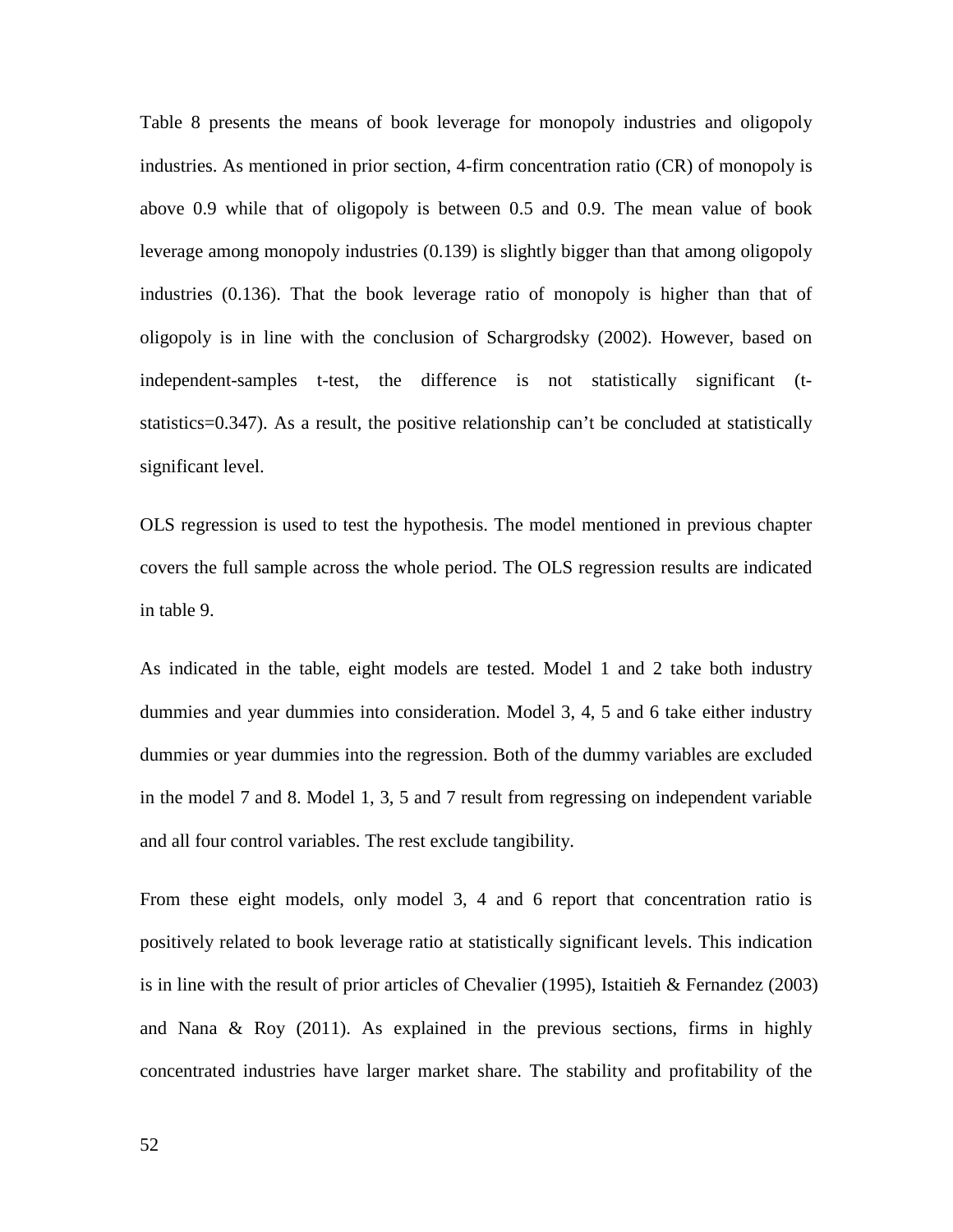dominated firms make them easier to issue debt to banking sectors. With enough tangibility as collaterals, firms tend to borrow loans from bank since they will benefit from the tax shield. Model 1, 2, 5, 7 and 8 indicate the estimated relationship is positive. However, the relationship is not at statistically significant levels.

According to the results of models reported in table 9, control variables except tangibility are found no relation with long term debt ratio. This indication is not in line with tradeoff theory and also inconsistent with the conclusions of the previous researches of Korajczyk & Levy, (2003), Valta, (2012) and Kurshev & Strebulaev, (2006). According to previous researches, larger firms have easier access to financial market to issue more debt. Larger firms have more opportunities to get investment due to that larger firms have less possibility to get bankruptcy and lower cost of debt. The non-linearity between growth opportunity and leverage ratio doesn't follow the finding of prior literatures for the reason that the data of growth opportunity is highly skewed as mentioned previously. According to the conclusion of Schargrodsky, (2002) and Deesomsak et al., (2004), potential tax shield benefit from debt becomes weaker and non-debt tax shield is negatively related to leverage. However we can't see any statistically significant relationship in the table. Tangibility is reported to positively correlate with long-term book leverage ratio at statistically significant level  $(\alpha=0.01)$ . It is in line with prior literatures (Harris & Raviv, 1991; Booth et al., 2001). Collateral should be tangible assets when a firm issues debt to banking sector. If the firm can't pay back the bank loan due to financial distress, creditors will own these tangible assets. Otherwise, the firm will be brought to bankruptcy. Tangibility makes a firm face lower cost of debt and less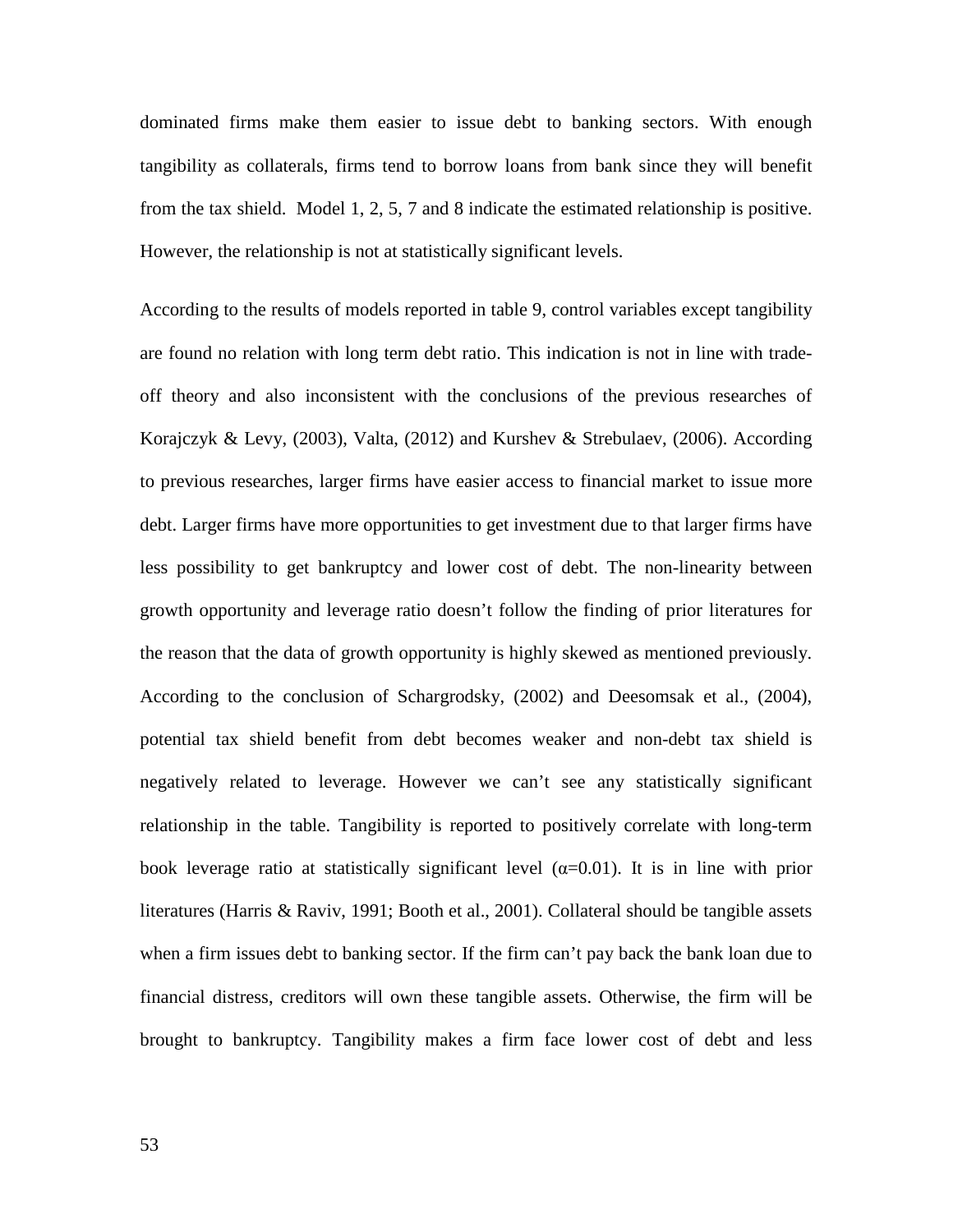probability of bankruptcy. Thus, more tangible assets imply high debt capacity. The relationship between tangible assets and debt ratio is expected to be positive.

Adjusted R square ranges from 0 to 1 indicating the goodness of fit of a model. The highest adjusted  $R^2$  is 0.213 as we can see in the first model. By making use of adjusted  $R<sup>2</sup>$ , we can see which variable has the highest explanatory power. Compared to growth opportunity, non-tax debt shield, and firm size, tangibility matters to the largest extent for the regression model. The adjusted  $R^2$  become less than 10% when tangibility is excluded.

The adjusted R square may be caused from heteroscedasticity. In order to mitigate heteroscedasticity issue, a new regression equation is proposed by forming new variables which are reformed as the natural logarithm of original data (Cathcart et. al., 2003). Thus, the new regression model is:

Ln (Leverage  $_{it}$ ) =  $\beta_1$ Ln (Concentration  $_{it}$ ) +  $\beta_2$ Ln(Growth opportunity<sub>it-1</sub>)+ $\beta_3$ Ln(Firm size  $_{it-1}$ )+β<sub>4</sub> Ln(Non-debt tax shield  $_{it-1}$ ) + β<sub>5</sub> Ln(Tangibility<sub>it-1</sub>)

The linearity regression result is reported in the table 10. As we can see natural logarithm of concentration ratio positively relates to book leverage ratio at statistically significant levels when industry type dummies are taken into consideration. The relation between the natural logarithm values of all the control variables and book leverage ratio are positive with statistical significance. These positive correlations are in line with prior researches. According to table 10, we can conclude that the firms in an industry of higher concentration ratio have higher level of book leverage ratio.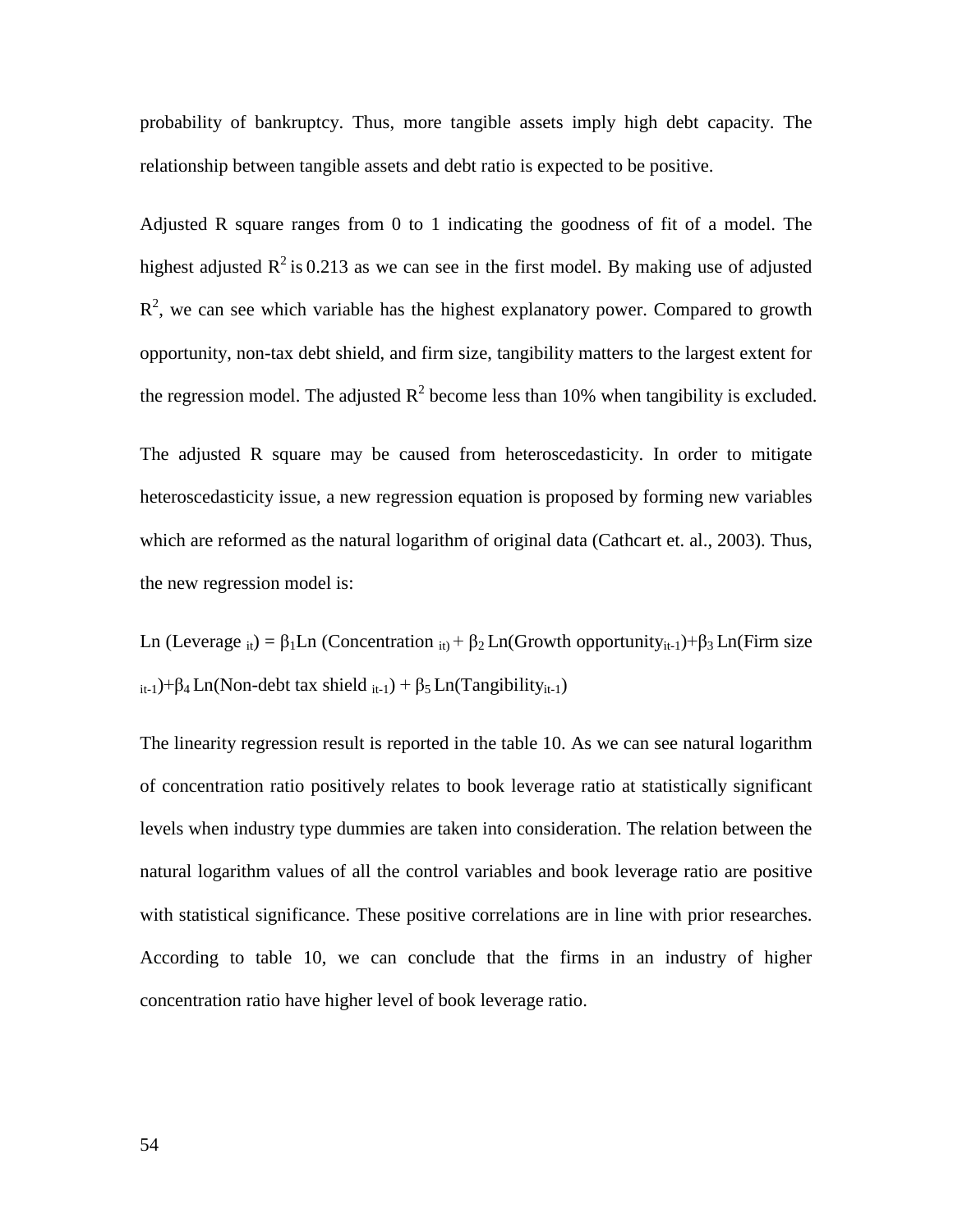#### **Table 8 Comparison of book leverage ratio between monopoly and oligopoly**

This table presents comparison of book leverage ratio between monopolies and oligopolies. Sample firms are divided into two groups. If 4-firm concentration ratio (CR) of a firm is bigger than 0.9, the firm is belong to monopoly. Otherwise the firm is oligopoly.

| <b>Group Statistics</b> |                                           |     |             |                          |                              |  |
|-------------------------|-------------------------------------------|-----|-------------|--------------------------|------------------------------|--|
|                         | group                                     | N   | <b>Mean</b> | Std.<br><b>Deviation</b> | Std.<br>Error<br><b>Mean</b> |  |
| <b>Book</b>             | Monopoly                                  | 394 | .139        | .148                     | .007                         |  |
| leverage<br>ratio       | Oligopoly                                 | 277 | .136        | .141                     | .008                         |  |
|                         | t statistics=0.347, significant level: 1% |     |             |                          |                              |  |

#### **Table 9 OLS estimates to explanatory variables.**

This table presents the result of OLS estimates. The dependent variable is long term book leverage ratio. The independent variable is concentration ratio. Control variables firm size, growth opportunity, non-debt tax shield and tangibility. Industry and year are dummy variables. These variables are defined in previous section. The regression model is Leverage  $_{it} = \beta_1$ Concentration  $_{it} + \beta_2$ Growth opportunity  $_{it-1} + \beta_3$ Firm size <sub>it-</sub>  $1+\beta_4$  Non-debt tax shield  $i_{t-1} + \beta_5$ Tangibility  $i_{t-1}$ . Significance at the 10%, 5% and 1% are indicated as \*,\*\*,\*\*\* respectively.

|                                     |                                          | Dependent Variable: Book leverage ratio |                      |                         |                      |                       |                    |                       |  |
|-------------------------------------|------------------------------------------|-----------------------------------------|----------------------|-------------------------|----------------------|-----------------------|--------------------|-----------------------|--|
|                                     | <b>OLS estimates</b>                     |                                         |                      |                         |                      |                       |                    |                       |  |
| Model                               | 1                                        | $\overline{2}$                          | 3                    | 4                       | 5                    | 6                     | 7                  | 8                     |  |
| <b>CR</b>                           | .390<br>(1.050)                          | 1.138<br>(1.138)                        | 316***<br>$(-2.523)$ | $.375***$<br>$(-2.783)$ | $-.002$<br>$(-.020)$ | $.133*$<br>$(-1.661)$ | .020<br>(.264)     | .114<br>$(-1.403)$    |  |
| <b>Firm Size</b>                    | .001<br>(.353)                           | .002<br>(.651)                          | .001<br>(0.31)       | .001<br>.498)           | .003<br>(1.021)      | .003<br>(.938)        | .001<br>(.568)     | .002<br>(.680)        |  |
| <b>Growth</b><br><b>Opportunity</b> | $\Omega$<br>(.013)                       | $\Omega$<br>$(-.733)$                   | $\Omega$<br>(.252)   | $\Omega$<br>$(-.541)$   | $\Omega$<br>(.254)   | $\Omega$<br>$(-.673)$ | $\Omega$<br>(.319) | $\Omega$<br>$(-.658)$ |  |
| <b>Non-Tax Debt</b><br>shield       | .001<br>(.323)                           | $\Omega$<br>(.004)                      | $\Omega$<br>(-.026)  | $\Omega$<br>(.057)      | .001<br>(.224)       | $\Omega$<br>$(-.222)$ | 0<br>$(-.179)$     | $-.002$<br>$(-.440)$  |  |
| <b>Tangibility</b>                  | $.299***$<br>(10.037)                    |                                         | $.281***$<br>(9.398) |                         | .298***<br>(10.159)  |                       | .280***<br>(9.553) |                       |  |
| <b>Industry</b><br>dummies          | Yes                                      | Yes                                     | Yes                  | Yes                     | No.                  | No.                   | <b>No</b>          | No.                   |  |
| <b>Year dummies</b>                 | Yes                                      | Yes                                     | <b>No</b>            | <b>No</b>               | Yes                  | <b>Yes</b>            | <b>No</b>          | <b>No</b>             |  |
| Adjusted $R^2$                      | .213                                     | .060                                    | .176                 | .037                    | .174                 | .011                  | .146               | .000                  |  |
| <b>Significant</b><br>level         | ***<br>1%<br>$**$<br>5%<br>$\ast$<br>10% |                                         |                      |                         |                      |                       |                    |                       |  |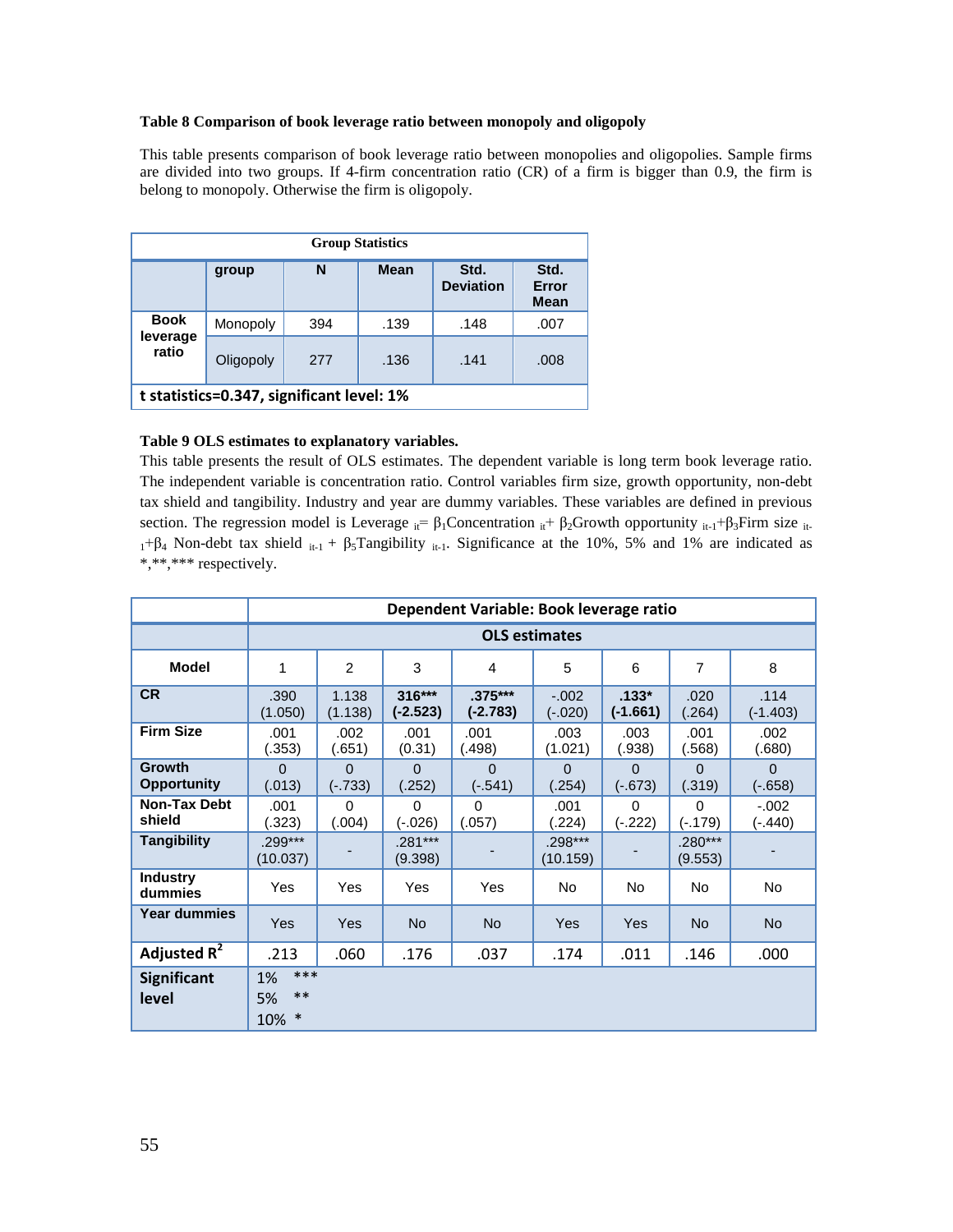#### **Table 10 Linearity regression**

This table reports the result of linearity regression test. The dependent variable is ln (long term book debt ratio). The independent variable is ln(Concentration ratio). The four control variables are nature logarithm of firm size, growth opportunity, non-debt tax shield and tangibility respectively. Industry type and year are dummy variables. The equation is:

Ln (Leverage  $_{it}$ ) = β<sub>1</sub>Ln (Concentration  $_{it}$ ) + β<sub>2</sub>Ln (Growth opportunity<sub>it-1</sub>) + β<sub>3</sub>Ln (Firm size  $_{it-1}$ ) + β<sub>4</sub>Ln (Non-debt tax shield  $_{it-1}$ ) +  $\beta_5$  Ln (Tangibility<sub>it-1</sub>) Significance at 10%, 5% and 1% level are indicated as \*,\*\*, and \*\*\* respectively.

|                                  | Dependent Variable: Ln (Book leverage ratio) |                       |                        |                        |  |  |  |
|----------------------------------|----------------------------------------------|-----------------------|------------------------|------------------------|--|--|--|
|                                  | Linear estimates                             |                       |                        |                        |  |  |  |
| <b>Model</b>                     | 1                                            | 2                     | 3                      | 4                      |  |  |  |
| Ln(CR)                           | $6.941**$<br>(2.086)                         | $2.524***$<br>(2.436) | .256<br>$(-.371)$      | .027<br>(.185)         |  |  |  |
| Ln(Firm Size)                    | $1.050***$<br>(.3.466)                       | .989***<br>(3.283)    | $1.332***$<br>(4.408)  | $.1.314***$<br>(4.372) |  |  |  |
| Ln(Growth<br><b>Opportunity)</b> | $.095***$<br>(.1.810)                        | $.095***$<br>(2.567)  | $.158***$<br>(4.339)   | $.159***$<br>(4.372)   |  |  |  |
| Ln(Non-Tax<br>Debt shield)       | $.096*$<br>(1.810)                           | $.087*$<br>(1.683)    | $.099*$<br>(1.915)     | $.102***$<br>(2.041)   |  |  |  |
| Ln(Tangibility)                  | $1.283***$<br>(9.231)                        | $1.289***$<br>(9.485) | $.1.189***$<br>(8.631) | $1.172***$<br>(8.673)  |  |  |  |
| <b>Industry</b><br>dummies       | Yes                                          | Yes                   | <b>No</b>              | No                     |  |  |  |
| Year dummies                     | <b>Yes</b>                                   | <b>No</b>             | <b>Yes</b>             | <b>No</b>              |  |  |  |
| Adjusted $R^2$                   | .219                                         | .218                  | .169                   | .168                   |  |  |  |
| <b>Significant</b><br>level      | ***<br>1%<br>$***$<br>5%<br>$\ast$<br>10%    |                       |                        |                        |  |  |  |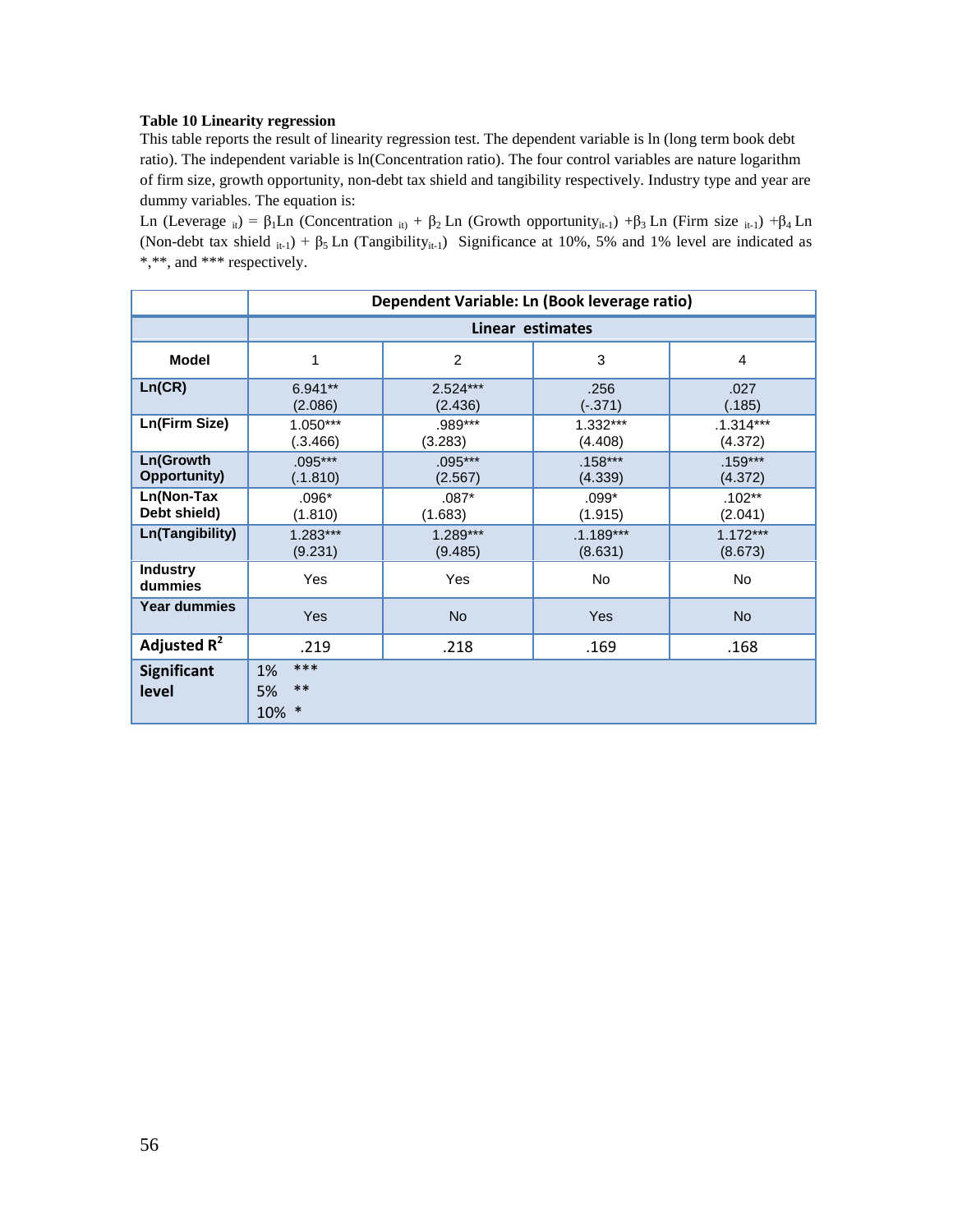#### **5.2.2 Empirical Result on Hypothesis 2**

Table 11 reports the correlations among variables during the period 2003-2011. As shown in the table, relative R&D intensity is inversely related to book leverage ratio (- .017). This conclusion is consistent with prior literatures of O'Brien (2003), Belin et.al., (2009), and Chi (2010). Firms with higher R&D expenses experience higher risk of the return from uncertain R&D. Therefore, it is difficult for R&D intense firms to get debt from the bank. Other way around, the managers of the R&D intense firms tend to issue equity transferring risk to shareholders. However, this negative correlation is not statistically significant.

Table 12 reports the OLS estimates to the regression model which is used to test the second hypothesis. The model mentioned in previous section covers the whole period concerning the sample firms available to R&D expense.

As stated in the previous section, firm size and non-tax debt shield is correlated with R&D. Thus, only growth opportunity and tangibility are included in the regression model as the control variables.

As indicated in the table 12, eight models derived from the second main regression model are tested through OLS regression analysis. Two dummy variables are taken into consideration in the first model. Model 2 and 3 include either industry dummies or year dummies. And the fourth model excludes both dummy variables.

According to the table 12, R&D has little relationship with book leverage ratio. This conclusion is not consistent with the result of prior articles obtained by Belin et.al., (2009), Chi (2010), Aghion et al. (2004) and O'Brien (2003). This irrelevant relationship

57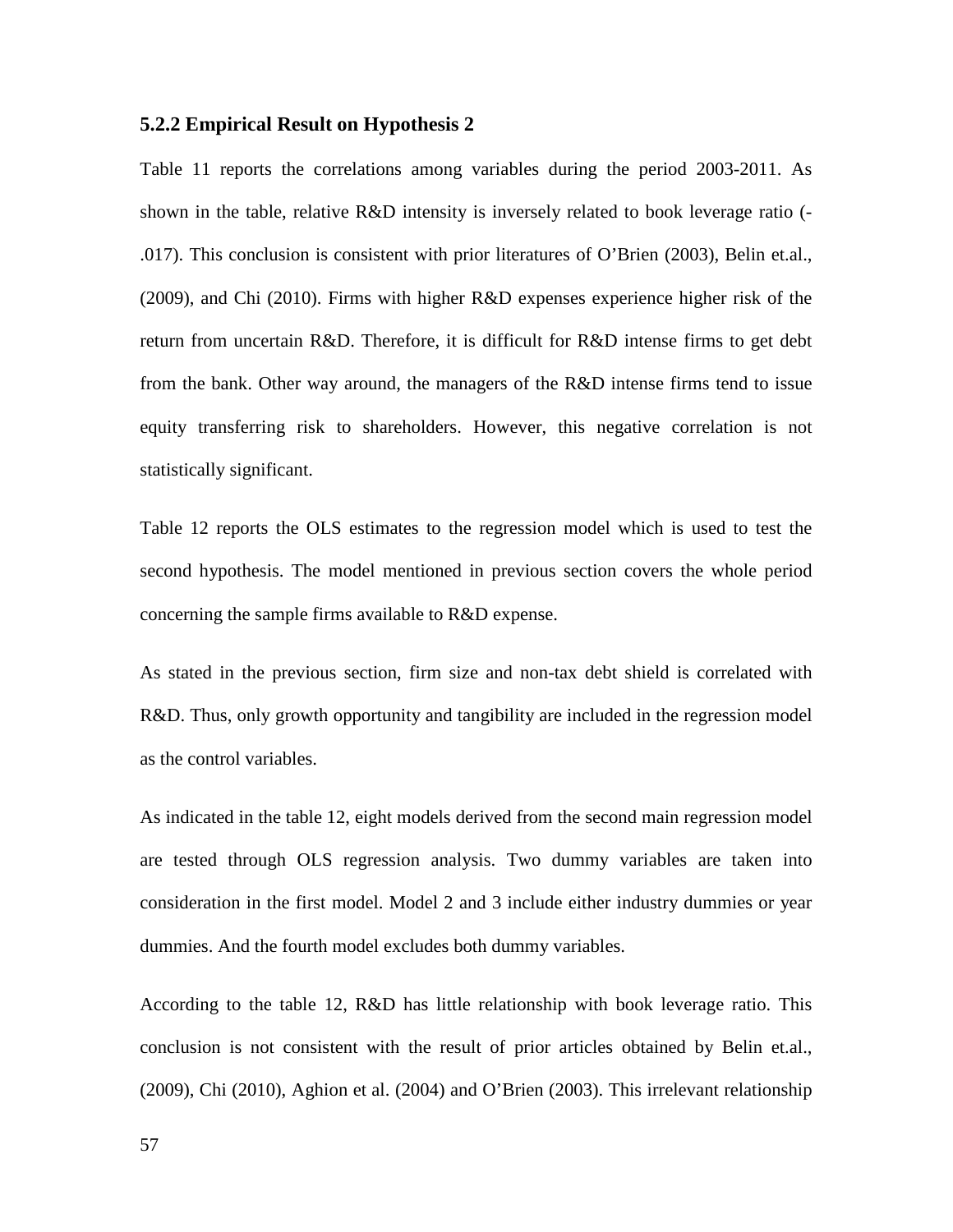is caused by the data limitation. Only 212 firms are available to R&D and among the 212

figures. Besides, most values of the R&D are around zero.

#### **Table 11. Correlations coefficient matrix**

This table presents the Pearson correlations among the variables during the period 2003-2011. Pearson correlation is used to analyse the coefficients among capital structure, explanatory variable and control variables. \*,\*\*,\*\*\* are indicated for statistically significant levels 10%, 5% and 1% respectively. The bold figures show relative high correlations.

|                                     | <b>Book</b><br>leverage<br>ratio | <b>Firm Size</b> | Growth<br><b>Opportunity</b> | Non-tax<br><b>Debt</b><br>shield | <b>Tangibility</b> | R&D<br>intensity |
|-------------------------------------|----------------------------------|------------------|------------------------------|----------------------------------|--------------------|------------------|
| <b>Book</b><br>leverage<br>ratio    | 1                                | .000             | $-.093$                      | $-.063$                          | $.337***$          | $-.017$          |
| <b>Firm Size</b>                    |                                  | 1                | $.191**$                     | $-.339**$                        | $.225**$           | $-525**$         |
| <b>Growth</b><br><b>Opportunity</b> |                                  |                  | 1                            | .049                             | $-165*$            | $-.029$          |
| Non-tax<br>Debt shield              |                                  |                  |                              | 1                                | $-121$             | $.698**$         |
| <b>Tangibility</b>                  |                                  |                  |                              |                                  | 1                  | $-139$           |
| R&D<br>intensity                    |                                  |                  |                              |                                  |                    | 1                |

#### **Table 12 OLS estimates to explanatory variables.**

This table presents OLS estimates. The dependent variable is long-term book debt ratio. The independent variable is R&D. Control variables are growth opportunity and tangibility. Industry type and year are dummy variables. The estimated β and t-statistic value in brackets are shown in the table. The regression model is Leverage  $_{it} = \beta_1$ Leverage  $_{it-1} + \beta_2 R \& D_{it-1} + \beta_3$ Growth opportunity  $_{it-1} + \beta_4$ Tangibility  $_{it-1}$ . The statistically significant levels 1%, 5% and 10% are indicated as \*\*\*, \*\* and \* respectively.

|                              |                       | Dependent Variable: Book leverage ratio |                      |                      |  |  |  |  |  |
|------------------------------|-----------------------|-----------------------------------------|----------------------|----------------------|--|--|--|--|--|
|                              |                       | <b>OLS estimates</b>                    |                      |                      |  |  |  |  |  |
| <b>Model</b>                 | 1                     | $\overline{2}$                          | 3                    | 4                    |  |  |  |  |  |
| R&D                          | $-.002$<br>(1.439)    | $-.002$<br>(1.575)                      | $-.001$<br>(.835)    | $-.001$<br>(.912)    |  |  |  |  |  |
| Growth<br><b>Opportunity</b> | $-.015$<br>$(-1.115)$ | $-.013$<br>$(-.972)$                    | $-.009$<br>$(-.685)$ | $-.007$<br>$(-.502)$ |  |  |  |  |  |
| <b>Tangibility</b>           | $.181***$<br>(3.567)  | $.203***$<br>(4.223)                    | $.212***$<br>(4.338) | $.227***$<br>(4.827) |  |  |  |  |  |
| <b>Industry</b><br>dummies   | Yes                   | Yes                                     | No.                  | <b>No</b>            |  |  |  |  |  |
| <b>Year dummies</b>          | <b>Yes</b>            | <b>No</b>                               | Yes                  | No.                  |  |  |  |  |  |
| Adjusted $R^2$               | .215                  | .221<br>.094<br>.104                    |                      |                      |  |  |  |  |  |
| <b>Significant level</b>     |                       | $5\%$ **<br>$10\%$ *                    | $1\%$ ***            |                      |  |  |  |  |  |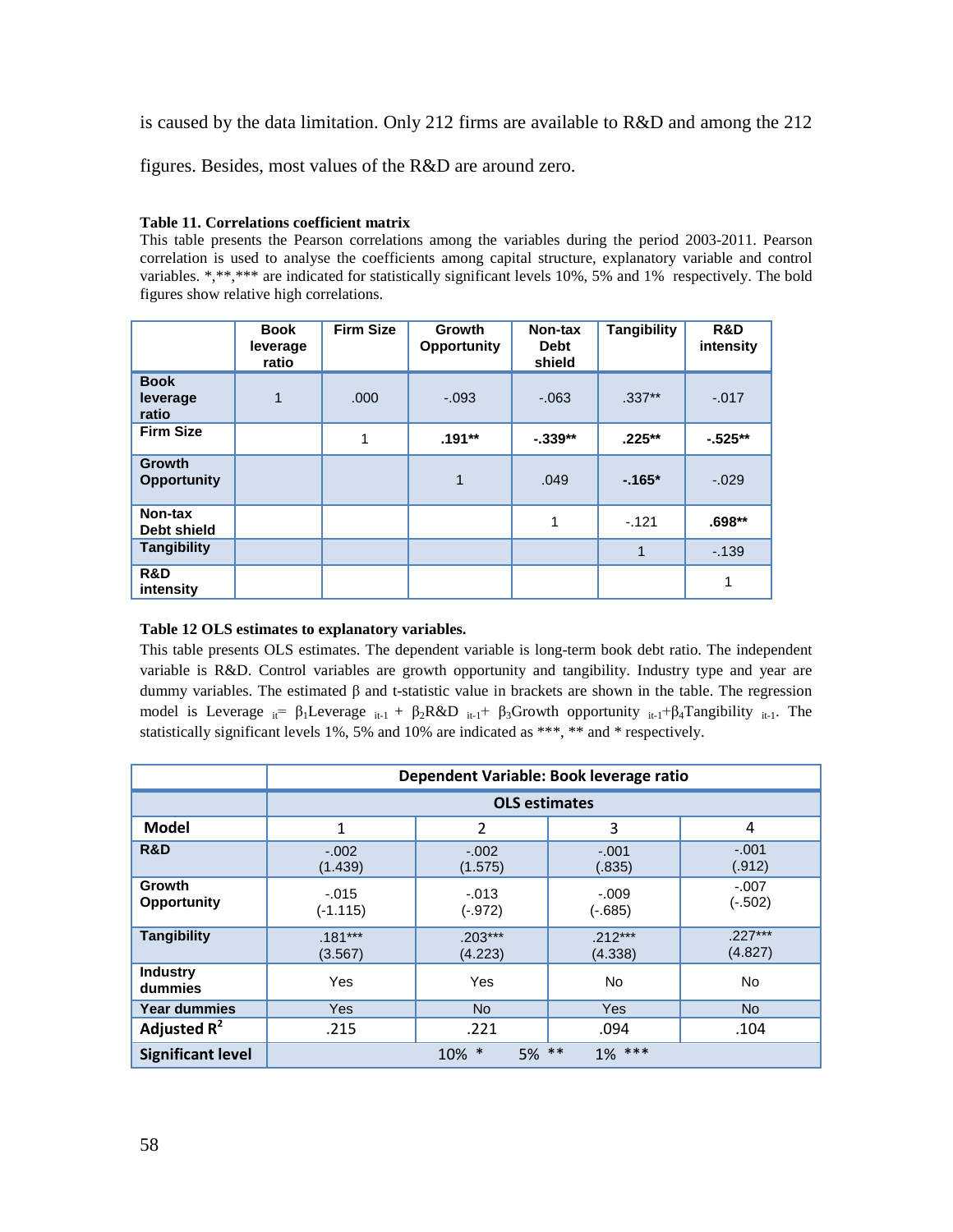# **5.3 Robustness Test**

Robustness test is displayed in this section. In order to do the robustness test, market leverage ratio is substituted for book leverage ratio. HHI is used to replace concentration ratio. Natural logarithm of total assets is replaced with natural logarithm value of total sales. Growth opportunity is sales growth. And R&D is the ratio of R&D expense to sales instead of relative R&D intensity. Table 13 reports the regression of the robustness test, where panel A is the result of robustness test for first hypothesis and panel B is the result of robustness test for second hypothesis. Both the tests are performed by OLS regression model.

As shown in the panel A, HHI positively relates to market value of long term debt ratio at statistically significant level in model 2. This conclusion is in line with the result of the test performed in prior section. The other three models don't show statistical significance. Firm size positively relates to market leverage ratio with statistical significance  $(\alpha=1\%)$ . While growth opportunity and non-tax debt shield are not significantly related with market leverage ratio. Comparing the adjusted  $R^2$  between the test of prior section and that of the robustness test, the robustness test shows a better fit of test.

As shown in the panel B, R&D is not related with market leverage ratio in line with the test concluded from prior section.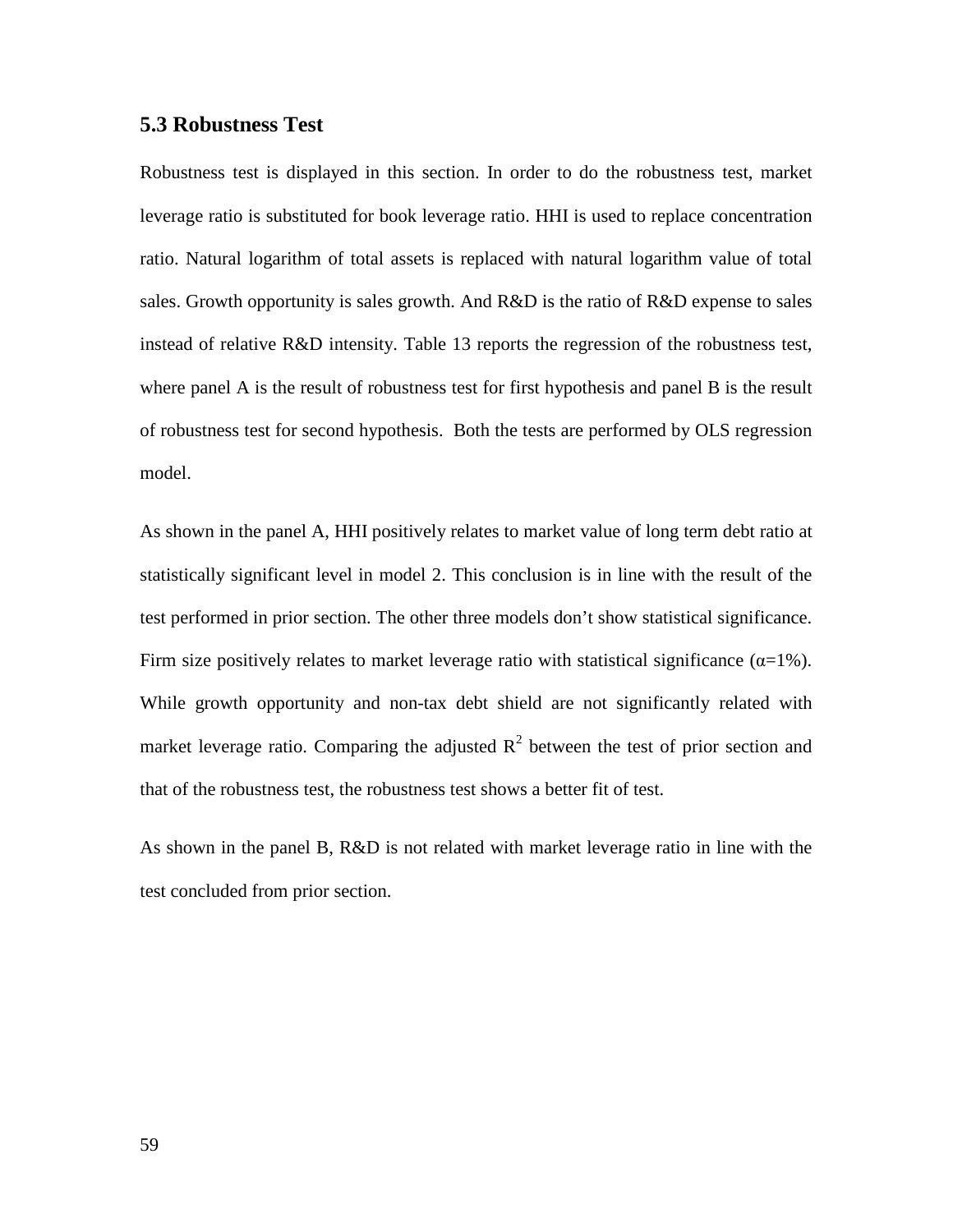#### **Table 13 Robustness tests for two hypotheses**

#### **Panel A. Robustness test for first hypothesis.**

Panel A reports the robustness test for first hypothesis. Dependent variable is long-term market debt ratio. Independent variable is HHI. Control variables are firm size, growth opportunity, non-debt tax shield and tangibility. Two dummy variables are industry type and year. These variables are explained in previous section. The regression model is Leverage  $_{ii} = \beta_1$ Concentration  $_{ii} + \beta_2$ Growth opportunity  $_{i}i_{-1}+\beta_3$ Firm size  $_{i}i_{-1}$  $1+\beta_4$  Non-debt tax shield  $i_{t-1} + \beta 5$ Tangibility  $i_{t-1}$ . Significance level 1%, 5% and 10% are indicated as \*\*\*, \*\* and \* respectively.

|                                     |                          |                       | Dependent Variable: Market leverage ratio |                       |  |  |  |  |
|-------------------------------------|--------------------------|-----------------------|-------------------------------------------|-----------------------|--|--|--|--|
|                                     | <b>OLS estimates</b>     |                       |                                           |                       |  |  |  |  |
| <b>Model</b>                        | 1                        | $\overline{2}$        | 3                                         | 4                     |  |  |  |  |
| <b>CR</b>                           | .085<br>(.910)           | $.183***$<br>(2.102)  | $-0.066$<br>$(-1.397)$                    | $-.052$<br>$(-1.113)$ |  |  |  |  |
| <b>Firm Size</b>                    | $.009***$<br>(2.823)     | $.012***$<br>(3.511)  | $.013***$<br>(3.946)                      | $.012***$<br>(3.764)  |  |  |  |  |
| <b>Growth</b><br><b>Opportunity</b> | $\mathbf 0$<br>$(-.108)$ | 0<br>(.082)           | 0<br>(.014)                               | $\Omega$<br>(.093)    |  |  |  |  |
| Non-debt tax<br>shield              | $\Omega$<br>(.111)       | $\Omega$<br>$(-.172)$ | $\Omega$<br>(.031)                        | $\Omega$<br>$(-.190)$ |  |  |  |  |
| <b>Tangibility</b>                  | .509***<br>(14.122)      | $.493***$<br>(13.267) | $.511***$<br>(14.490)                     | .499***<br>(14.180)   |  |  |  |  |
| <b>Industry</b><br>dummies          | Yes                      | <b>Yes</b>            | No                                        | No                    |  |  |  |  |
| <b>Year dummies</b>                 | <b>Yes</b>               | <b>No</b>             | <b>Yes</b>                                | <b>No</b>             |  |  |  |  |
| Adjusted $R^2$                      | .398                     | .350                  | .345                                      | .337                  |  |  |  |  |
| <b>Significant level</b>            |                          | 5% **<br>$10\%$ *     | $1\%$ ***                                 |                       |  |  |  |  |

#### **Panel B. Robustness test for second hypothesis.**

Panel B reports the robustness test for second hypothesis. The dependent variable is long-term market debt ratio. The independent variable is R&D. Control variables are growth opportunity and tangibility. Industry type and year are dummy variables. These variables are explained in the prior section. The regression model is Leverage  $_{it} = \beta_1$ Leverage  $_{it-1} + \beta_2 R \& D_{it-1} + \beta_3$ Growth opportunity  $_{it-1} + \beta_4$  Tangibility  $_{it-1}$ . Significance at 1%, 5% and 10% levels are indicated as \*\*\*, \*\* and \* respectively.

|                            | Dependent Variable: market leverage ratio |                      |                      |                      |
|----------------------------|-------------------------------------------|----------------------|----------------------|----------------------|
|                            | <b>OLS</b> estimates                      |                      |                      |                      |
| <b>Model</b>               | 1                                         | 2                    | 3                    | 4                    |
| R&D                        | $-.005$<br>(1.209)                        | $-.003$<br>(1.105)   | $-.001$<br>(.935)    | $-.002$<br>(.982)    |
| Growth<br>Opportunity      | $-.013$<br>$(-1.012)$                     | $-.014$<br>$(-.870)$ | $-.008$<br>$(-.671)$ | $-.003$<br>$(-.609)$ |
| <b>Tangibility</b>         | $.182***$<br>(4.567)                      | $.103***$<br>(4.312) | $.211***$<br>(4.389) | $.127***$<br>(3.827) |
| <b>Industry</b><br>dummies | Yes                                       | Yes                  | <b>No</b>            | <b>No</b>            |
| <b>Year dummies</b>        | Yes                                       | No.                  | <b>Yes</b>           | No.                  |
| Adjusted $R^2$             | .219                                      | .201                 | .184                 | .325                 |
| <b>Significant level</b>   | $1\%$ ***<br>$5\%$ **<br>$10\%$ *         |                      |                      |                      |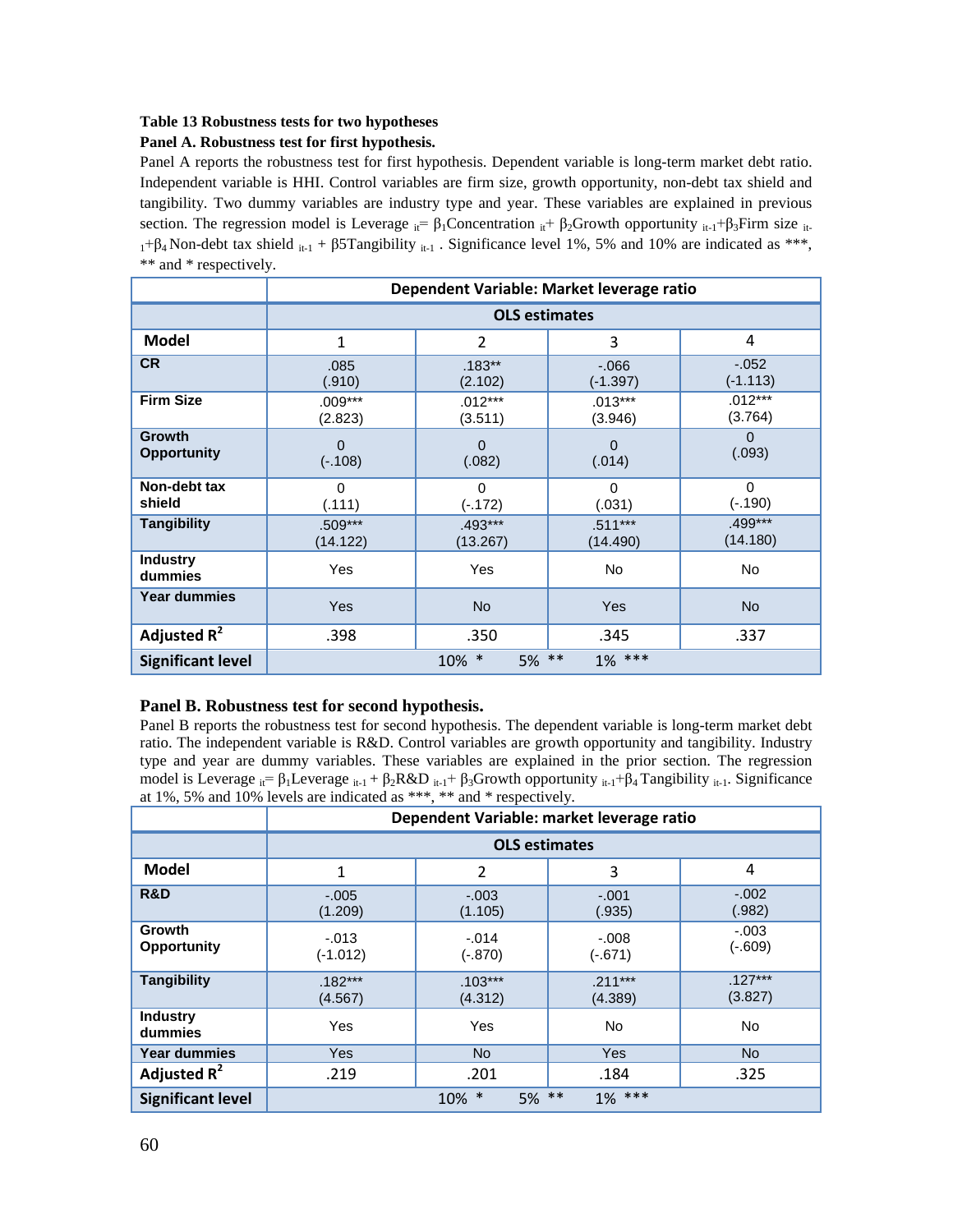# **6 Conclusion**

Main conclusion is presented in this chapter. At the end, the discussion of limitation and further research are outlined.

# **6.1 Main Findings**

This thesis is aiming to test the impact of product market competition on capital structure based on the evidence of listed firms in the Netherlands during the period 2003-2011. Two proxies for product market competition are concentration ratio and R&D intensity. Capital structure's proxies are book value of long term debt ratio and market value of long term debt ratio.

Two hypotheses are formed. One is that concentration ratio positively relates capital structure. The other one is that R&D intensity inversely correlates with capital structure. The main research method is to apply OLS regression model to test both the hypotheses. According to the result of first OLS regression analysis, the first hypothesis is accepted at statistic significant level indicating that there is a positive relationship between concentration ratio and capital structure. The firms in higher concentrated industries have higher book value of long term debt ratio and market value of long term debt. The result aligns with prior articles (Istaitieh & Fernandez, 2003; Nana & Roy, 2011). Concentration plays a critical role in market power. Firms in high concentrated industry have more market share with strong market power. The managers of firms in less concentrated industries pay more attention to strategically management in order to gain more market share. The more debt the risky the firm faces. On the other hand, a firm in a highly concentrated industry faces less intensity of market competition and has lower risk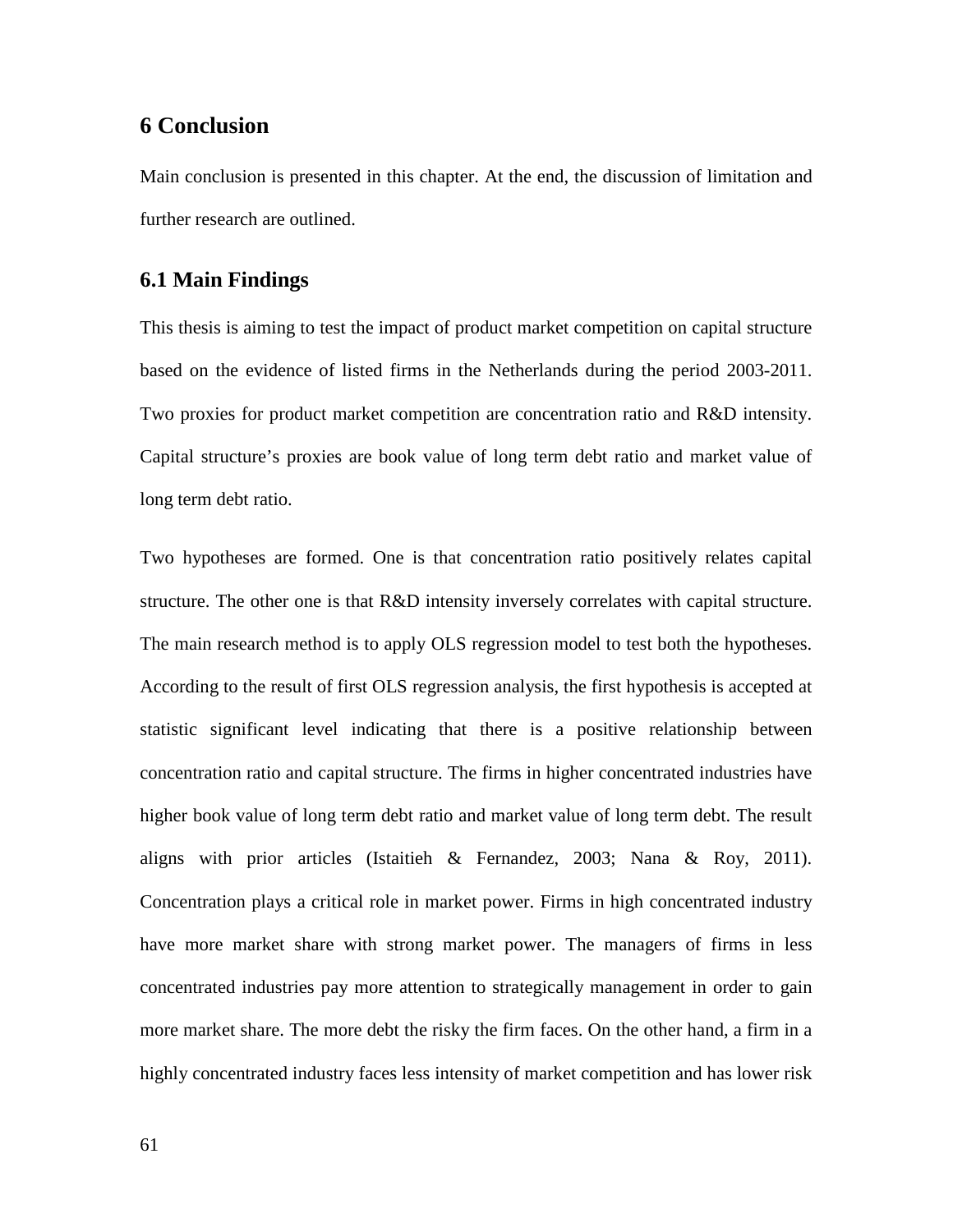of bankruptcy. It is easy to borrow money from financial institutions such as banking sector. As a result, the financial leverage rises (Chevalier, 1995). However, based on the robustness tests, hypothesis 1 only can be accepted at statistically significant level when only industry dummies are taken into consideration. The insignificant positive relationship resulting from other models is supported by Raya (2008) who doesn't find a significant relationship between market share and Philippine firms. He implies that the role of concentration ratio in enlarging capital structure is supported in largest corporations. The firms in the Netherlands are not large corporations as we compared firm size with other countries'. The firm size comparison between Dutch firms and American firms is provided in previous section. Therefore, the statistically insignificant result is reasonable.

Concerning the second hypothesis which assumes R&D is negatively related to long term debt ratio, the research finds no significant support. Based on other literatures as we summarized in the prior sections, R&D is uncertain for profit generation. And financial institutions such as banking sectors concern about the loan payback. Besides, firms tend to invest more in equity which helps the firm transfer the uncertainty to shareholders. Therefore, the more invested in R&D projects by the firms, the lower level of the capital structure is. However, based on the empirical result of this thesis, the hypothesis can't be accepted at a statistically significant level.

Concerning the research question that how does product market competition influence capital structure of listed firms in the Netherlands, two sub research questions have been formed. In terms of first sub research question, how does concentration ratio influence capital structure of listed firms in the Netherlands, we conclude that there is a statistically

62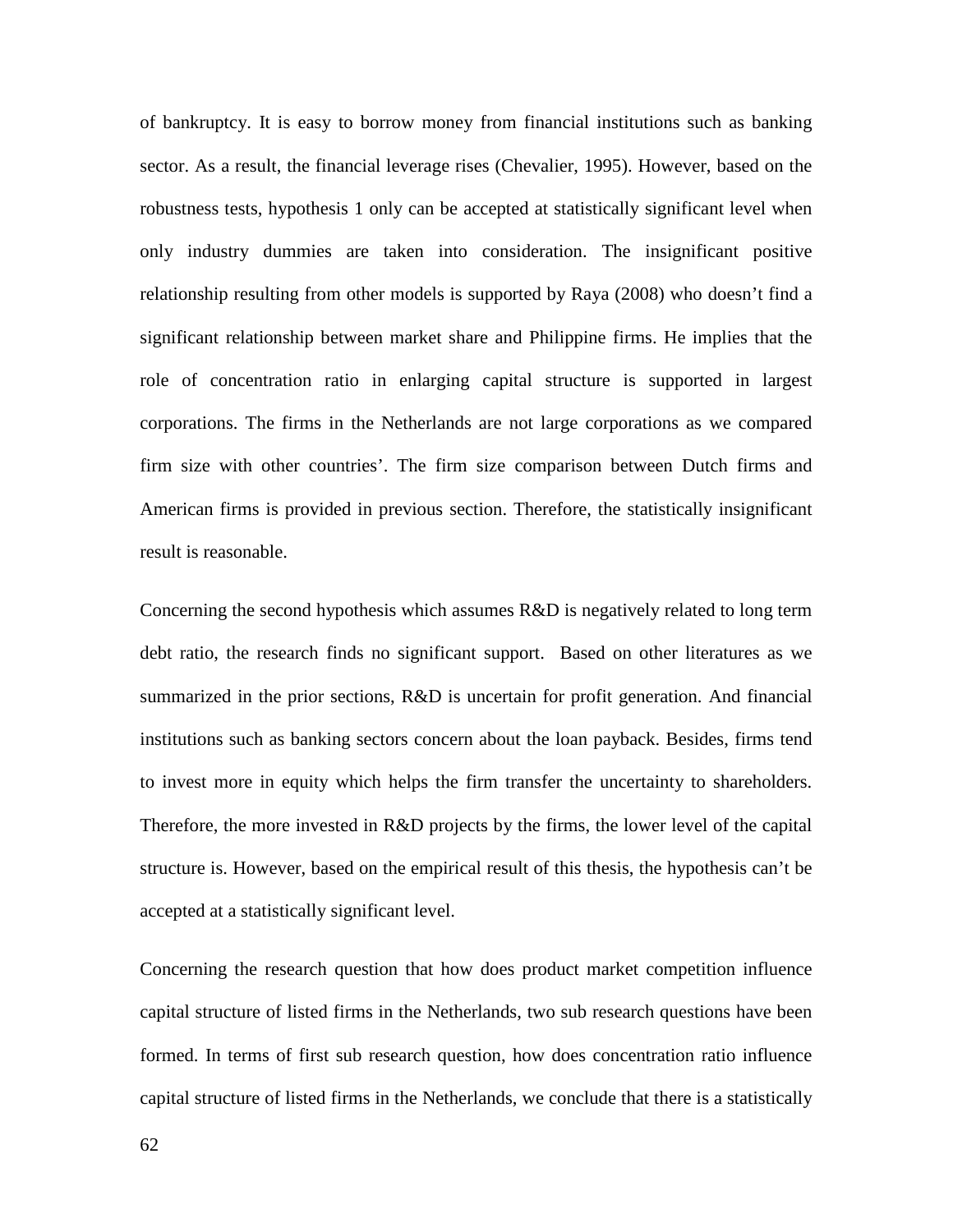significant positive relationship between concentration ratio and long term debt ratio. It means the firms in less competitive industries have more long term debt ratio. And higher concentration ratio indicates less product market competition. Thus, higher degree of product market competition leads to lower capital structure. Turning to second sub research question, how does R&D influence capital structure of listed firms in the Netherlands, we conclude that there is no notable relationship between the two elements. Thus, only based on this aspect, there is no relationship between product market competition and capital structure.

# **6.2 Limitation and Future Research**

Few consistent results are concluded in this thesis. Apparently, several limitations are suffered in this thesis. In this part, suggestions for future research are given for limitations.

First, only two proxies of product market competition are taken into consideration in this thesis. If one proxy turns to be irrelevant, other one can't significantly interpret the relationship between product market competition and capital structure. Thus, other more proxies can be investigated for further research, such as advertisement expense, bargaining power etc.

Second limitation is the limitation of data of Dutch listed firms. The number of listed firms in the Netherlands is not big enough. Though the number of total firms covering 2003 to 2011 is 811, partial data of firms are missing. Furthermore, a portion of the available futures are zero. These zero figures influence the quality of regression analysis. Therefore, for future research, more time should be spent on data collection. Other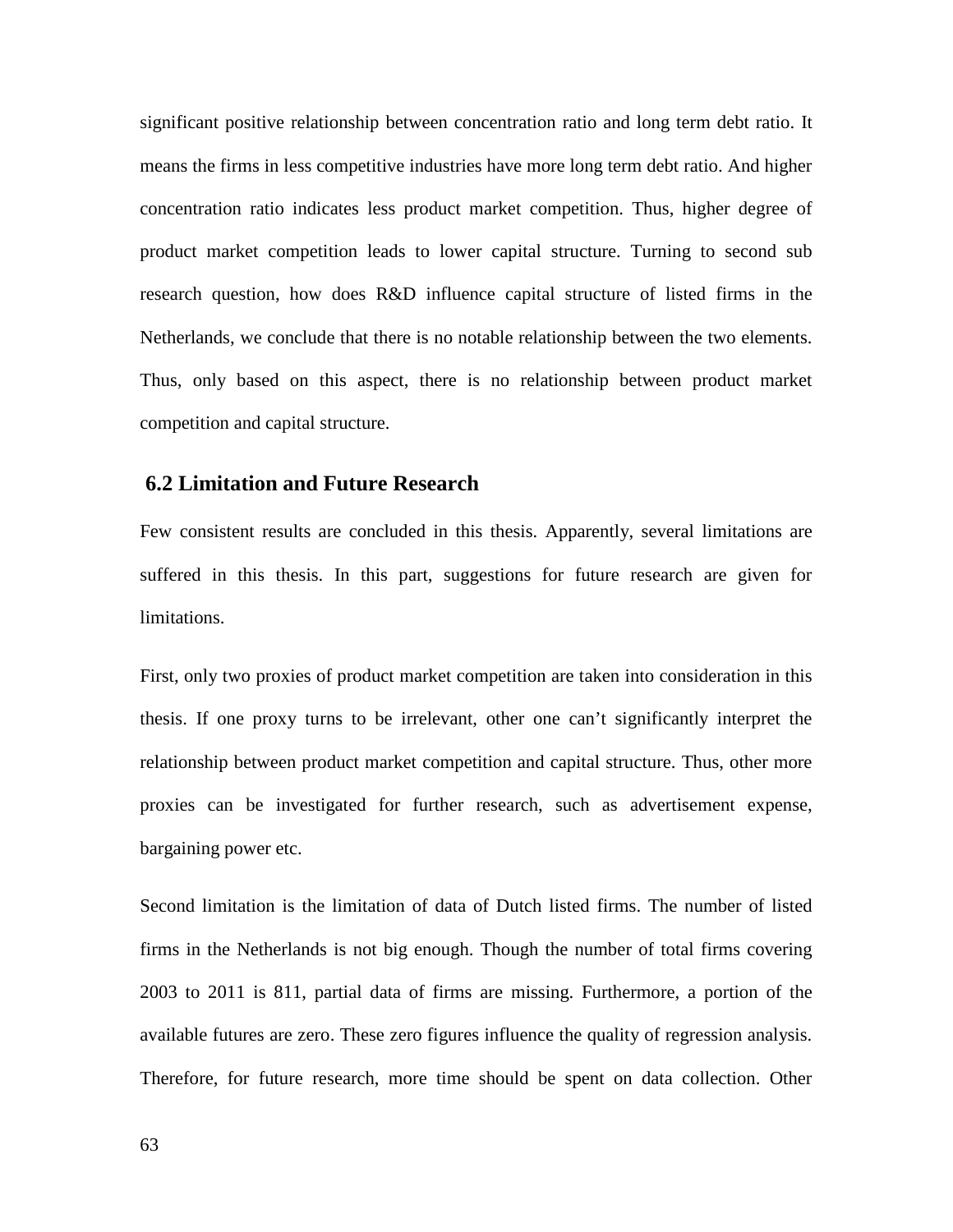databases could be used as well. If time permits, collecting data from annual report can be a good way to get all the related data.

Thirdly, the model OLS has its own limitation. OLS model can negatively influence the probability of occurrence of Type I error. For the future research, More regression analyses can be applied to test the hypotheses.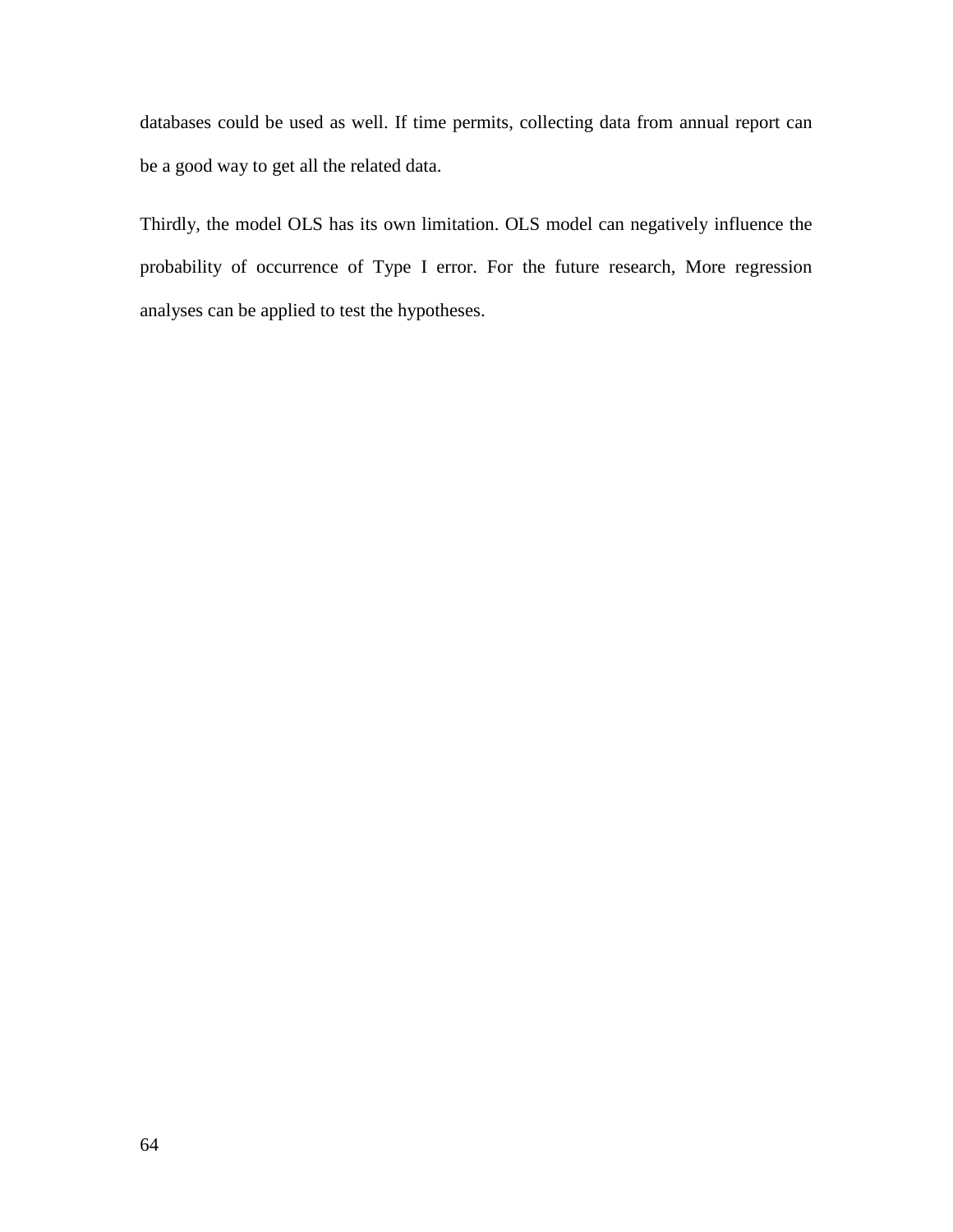# **Reference**

- Abor, J. (2005). The Effect of Capital Structure on Profitability: an Empirical Analysis of Listed Firms in Ghana. *Journal of Risk Finance, Vol.6, Iss:4*, pp. 306-318.
- Adam, R., & Khalifah, N. (2012). Foreign Presence and Market Concentration in Malaysian Manufacturing Industries. *Jurnal Ekonomi Malaysia,Vol.46, No.1*, pp. 119-132.
- Aghion, P., Bond, S., Klemm, A., & Marinescu, I. (2004). Technology and Financial Structure: Are Innovative Firms Different? *Journal of the European Economic Association, Vol.2, No.2-3*, pp. 277-288.
- Ahmadinia, H., Afrasiabishani, J., & Hesami, E. (2012). A Comprehensive Review on Capital Structure Theories. *The Romanian Economic Journal, Vol.15, No.45*, pp. 3-26.
- Antoniou, A., Guney, Y., & Paudyal, K. (2002). Determinants of Corporate Capital Structure: Evidence from European Countries. *Working Paper, Centre for Empirical Research in Finance, Department of Economics and Finance, University of Durham*, pp. 1-33.
- Awan, H., Bhatti, M., Ali, R., & Quershi, A. (2010). How Growth Opportunities are Related to Corporate Leverage Decision. *Investment Management and Financial Innovations, Vol.7, No.1*, pp. 90-97.
- Baert, L., & Vennet, R. (2008). Bank Market Structure and Firm Capital Structure in Europe. *Working Paper of FINESS, No.D.2.1*, pp. 1-46.
- Bah, R., & Dumontier, P. (2001). R&D Intensity and Corporate Financial Policy: Some International Evidence . *Journal of Business Finance & Accounting, Vol.28, No.5- 6*, pp. 671-692.
- Baker, M., & Wurgler, J. (2002). Market Timing and Capital Structure. *The Journal of Finance,Vol 57,No.1*, pp. 1-32.
- Bandt, O. D., & Davis, E. (2000). Competition, Contestability and Market Structure in European Banking Sectors on the Eve of EMU. *Journal of Banking & Finance, Vol.24, No.6*, pp. 1045-1066.
- Barakat, M.-H., & Rao, R.-P. (2010). The Role of Taxes in Capital Structure: Evidence from Taxed and Non-taxed Arab Economies. *Munich Personal RePEc Archive Paper No.25472*, pp. 1-43.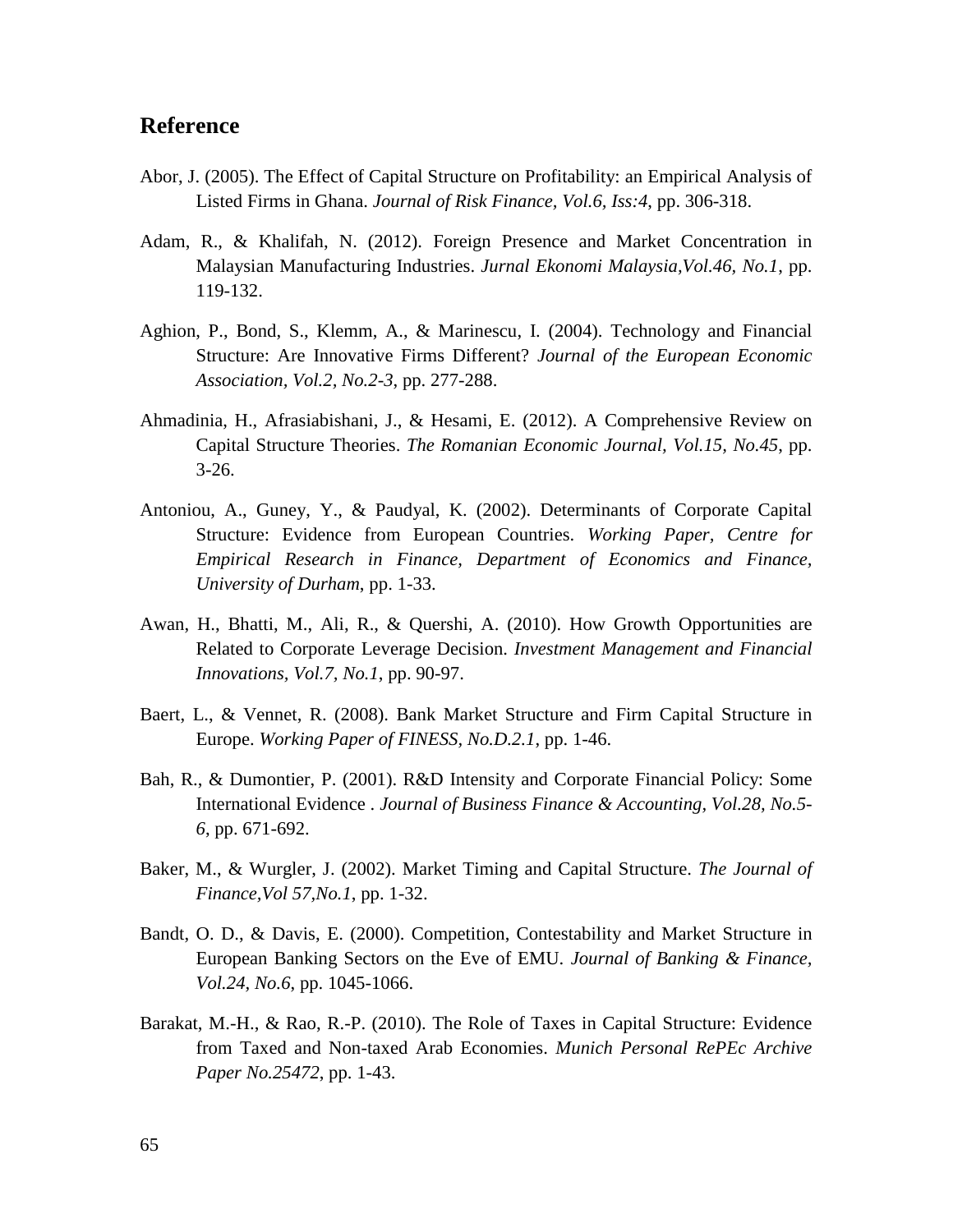- Bauer, P. (2004). Determinants of Capital Structure Empirical Evidence from the Czech Republic. *Journal of Economics and Finance, Vol.54, No.1-2*, pp. 2-21.
- Beiner, S., Schmid, M., & Wanzenried, G. (2011). Product Market Competition, Managerial Incentives and Firm Valuation. *European Financial Management, Vol.17, No.2*, pp. 331-366.
- Belin, J., Cavaco, S., & Guille, M. (2009). Financial Structure: Does R&D Affect Debt Financing. *Thematic Meeting of the French Economic Association (AFSE: "Firms, Markets and Innovation"*, pp. 1-19.
- Berger, A., & Patti, E. B. (2006). Capital Structure and Firm Performance: A New Approach to Testing Agency Theory and an Aplication to the Banking Industry. *Journal of Banking and Finance,Vol. 30, No.4*, pp. 1065-1102.
- Bettignies, J. (2006). Product Market Competition and Boundaries of the Firm. *Journal of Economics, Vol.39, No.3*, pp. 948-970.
- Booth, L., Aivazian, V., Demirguc-Kunt, A., & Maksimovic, V. (2001). Capital Structures in Developing Countries. *The Journal of Finance, Vol.56, No.1*, pp. 87- 130.
- Bucci, A. (2006). Product Market Competition, R&D Effort and Economic Growth. *DEGIT Conference Papers, No.c011\_037*, pp. 1-26.
- Cathcart, L., El-Jahel, L., & Jabbour, R. (2013). The Basel Capital Requirement Puzzle: A Study of Changing Interconnections between Leverage and Risk-Based Capital Ratios. *European Financial Management Association Meeting*.
- Chen, L., & Jiang, G. (2001). The Determinants of Dutch Capital Structure Choice. *Research Report of University of Groningen, Research Institute SOM, No.01E55*, pp. 1-27.
- Chevalier, J. (1995). Capital Structure and Product Market Competition: Empirical Evidence from the Supermarket Industry. *The American Economic Review, Vol.85, No.3*, pp. 415-435.
- Chi, B. (2010). Empirical Study on the Relationship between R&D Investment, Capital Structure,and Firm Size of China Private Listed Companies. *Technology Management for Global Economic Growth (PICMET), 2010 Proceedings of PICMET '10*, pp. 1-8.
- Cohen, A. (2004). Market Structure and Market Definition: the Case of Small Market Banks and Thrifts. *Economics Letters, Vol.83, No.1*, pp. 77-83.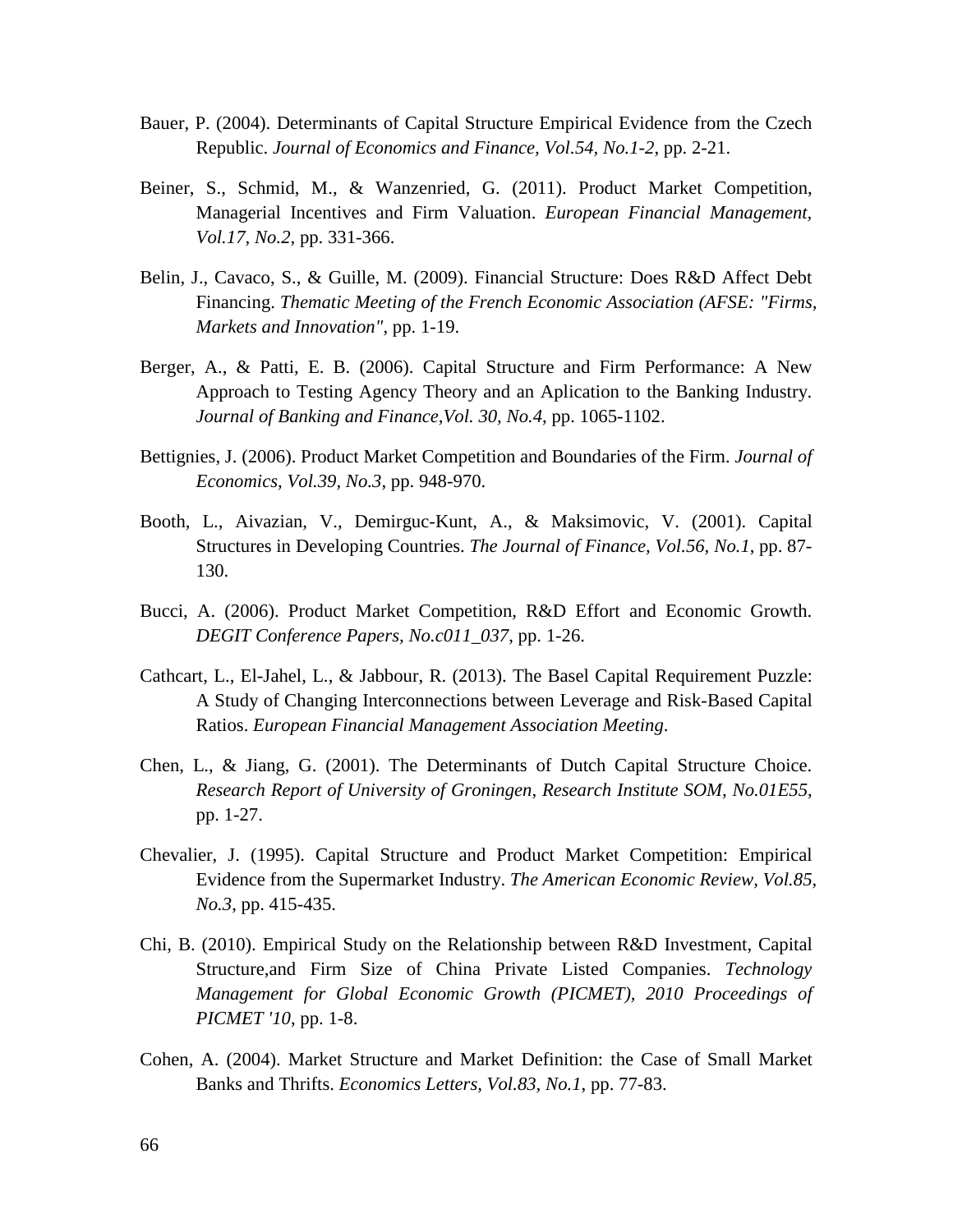- Deesomsak, R., Paudyal, K., & Pescetto, G. (2004). The Determinants of Capital Structure: Evidence from the Asia Pacific Region. *Journal of Multinational Financial Management, Vol.14, No,4-5*, pp. 387-405.
- Delcoure, N. (2007). The Determinants of Capital Structure in Transitional Economies. *International Reveiw of Economics & Finance, Vol.16, No.3*, pp. 400-415.
- Dewaelheyns, N., & Hulle, C. (2010). Capital Structure Dynamics in Private Business Groups. *AFI Working Paper, No.1045*, pp. 1-34.
- Edwards, S., Allen, A., & Shaik, S. (2006). Market Structure Conduct Performance (SCP) Hypothesis Revisited using Stochastic Frontier Efficiency Analysis. *American Agricultural Economics Association Annual Meeting, Long Beach, California, Selected Paper*, pp. 1-24.
- Fama, E., & French, K. (2002). Testing Trade-off and Pecking Order Predictions about Dividends and Debt. *The Review of Financial Studies, Vol.15, No.1*, pp. 1-33.
- Fosu, S. (2013). Capital Structure, Product Market Competition and Firm Performance: Evidence from South Africa. *The Quarterly Review of Economics and Finance, Vol.53, No.2*, pp. 140-151.
- Fraja, G. D., & Silipo, D. B. (2002). Product Market Competition, R&D, and Welfare. *Research in Economics, Vol.56, No.4*, pp. 381-397.
- Frank, M., & Goyal, V. (2008). Trade-Off and Pecking Order Theories of Debt. *Handbook of Empirical Corporate Finance,Vol.2, Chapter 12*, pp. 136-171.
- Gonzalez, V., & Gonzalez, F. (2011). Firm size and capital structure: Evidence using dynamic panel data. *Applied Economics, Vol.44, No.36*, pp. 4745-4754.
- Griffith, R. (2001). Product Market Competition, Efficency and Agency Costs: An Empirical Analysis. *IFS Working Paper 01/12*, pp. 1-33.
- Halbersma, R., Mikkers, M., Motchenkova, E., & Seinen, I. (2007). Market Structure and Hospital-Insurer Bargaining in the Netherlands. *TILEC Discussion Paper No.2007-006*, pp. 1-48.
- Halov, N., & Heider, F. (2011). Capital structure, asymmetric information and risk. *Quarterly Journal of Finance, Vol 1 (4)*, pp. 767-809.
- Harris, M., & Raviv, A. (1991). The Theory of Capital Structure. *The Journal of Finance, Vol.46, No.1*, pp. 297-355.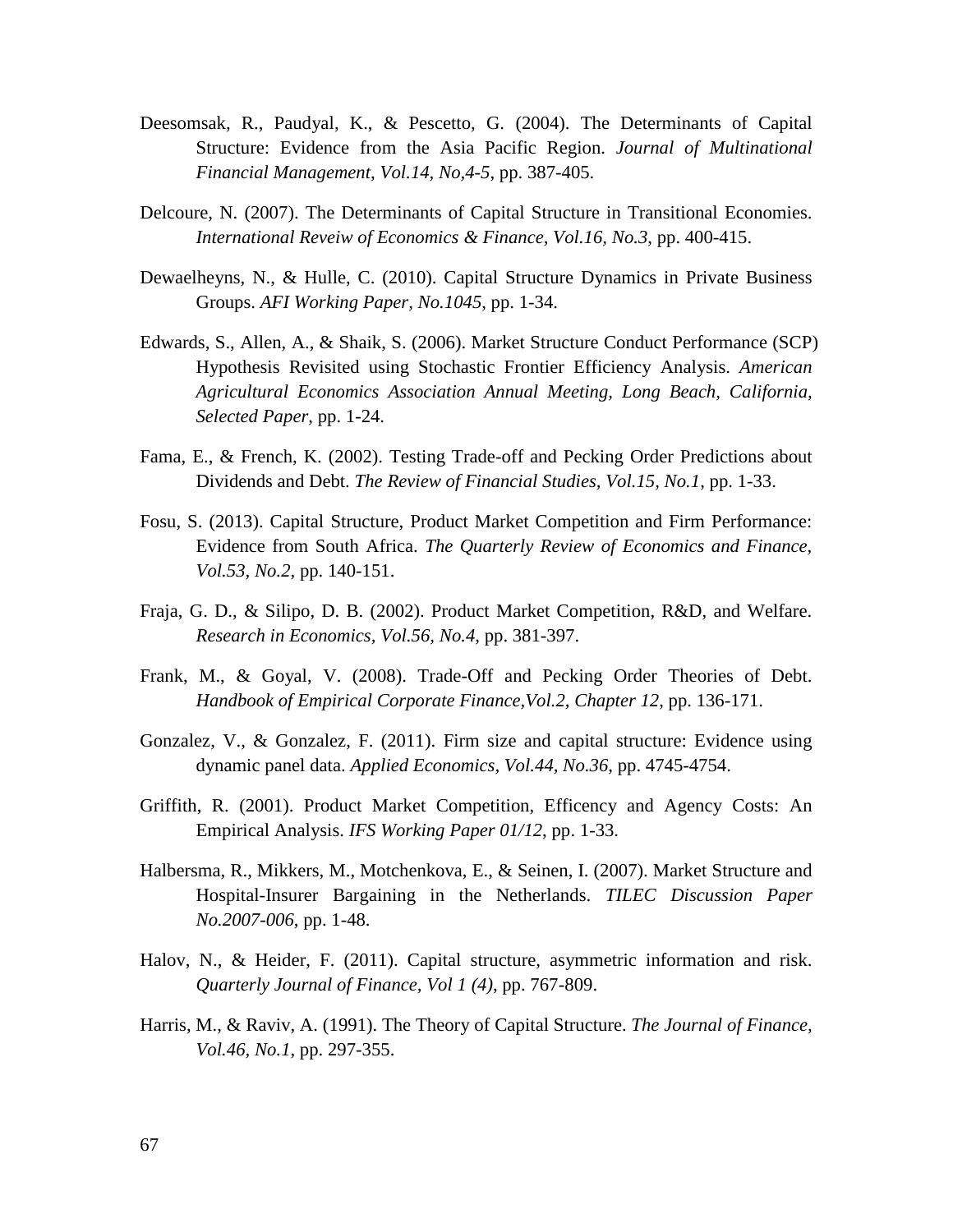- Hennessy, C., & Whited , T. (2005). Debt Dynamics. *The Journal of Finance, Vol.60, No.3*, pp. 1129-1165.
- Istaitieh, A., & Fernandez, J. (2003). Stakeholder Theory, Market Structure and the Firm's Capital Structure: An Empirical Evidence. *Working Paper Series*, pp. 1-37.
- James, D., Dana, J., & Fong, Y.-f. (2011). Product Quality, Reputation,and Market Structure. *International Economic Review, Vol.52, No.4*, pp. 1059-1076.
- Januszewski, S., Koke, J., & Winter, J. (2002). Product Market Competition, Corporate Governance and Firm Performance: an Empirical Analysis for Germany. *Research in Economic, Vol.56. No.3*, pp. 299-332.
- Korajczyk, R., & Levy, A. (2003). Capital Structure Choice: Macroeconomic Conditions and Financial Constrains. *Journal of Financial Economics, Vol.68, No. 1*, pp. 75- 109.
- Krasauskaite, E. (2011). Capital Structure of SMEs:Does Firm Size Matter?--Empirical investigation of the Baltic countries. *Aarhus University Business and Social Sciences Master thesis*, pp. 1-88.
- Kurshev, A., & Strebulaev, I. (2006). Firm Size and Capital Structure. *Moscow Meetings Paper*, pp. 1-41.
- Lee, C. (2011). Firms' capital structure decisions and product market competition: a theoretical approach. *Research in Business and Economics Journal Vol.3*, pp. 1- 15.
- Loof, H. (2004). Dynamic Optimal Capital Structure and Technical Change. *Structure Change and Economic Dynamics, Vol.15, No.4*, pp. 449-468.
- Luigi, P., & Sorin, V. (2009). A Review of the Capital Structure Theories. *Annals of Faculty of Economics, Vol.3, No.1*, pp. 315-320.
- MacKey, P., & Phillips, G. (2005). How Does Industry Affect Firm Financial Structure? *Review of Financial Studies, Vol.18, No.4005,*, pp. 1433-1466.
- Mahajan, S. (2006). Concentration Ratios for Businesses by Industry in 2004. *Economic Trends 635*, pp. 1-23.
- Manuszak, M. (2000). Endogenous Market Structure and Competition in the 19th Century American Brewing Industry. *International Journal of Industrial Organization,Vol.20, No. 12*, pp. 673-692.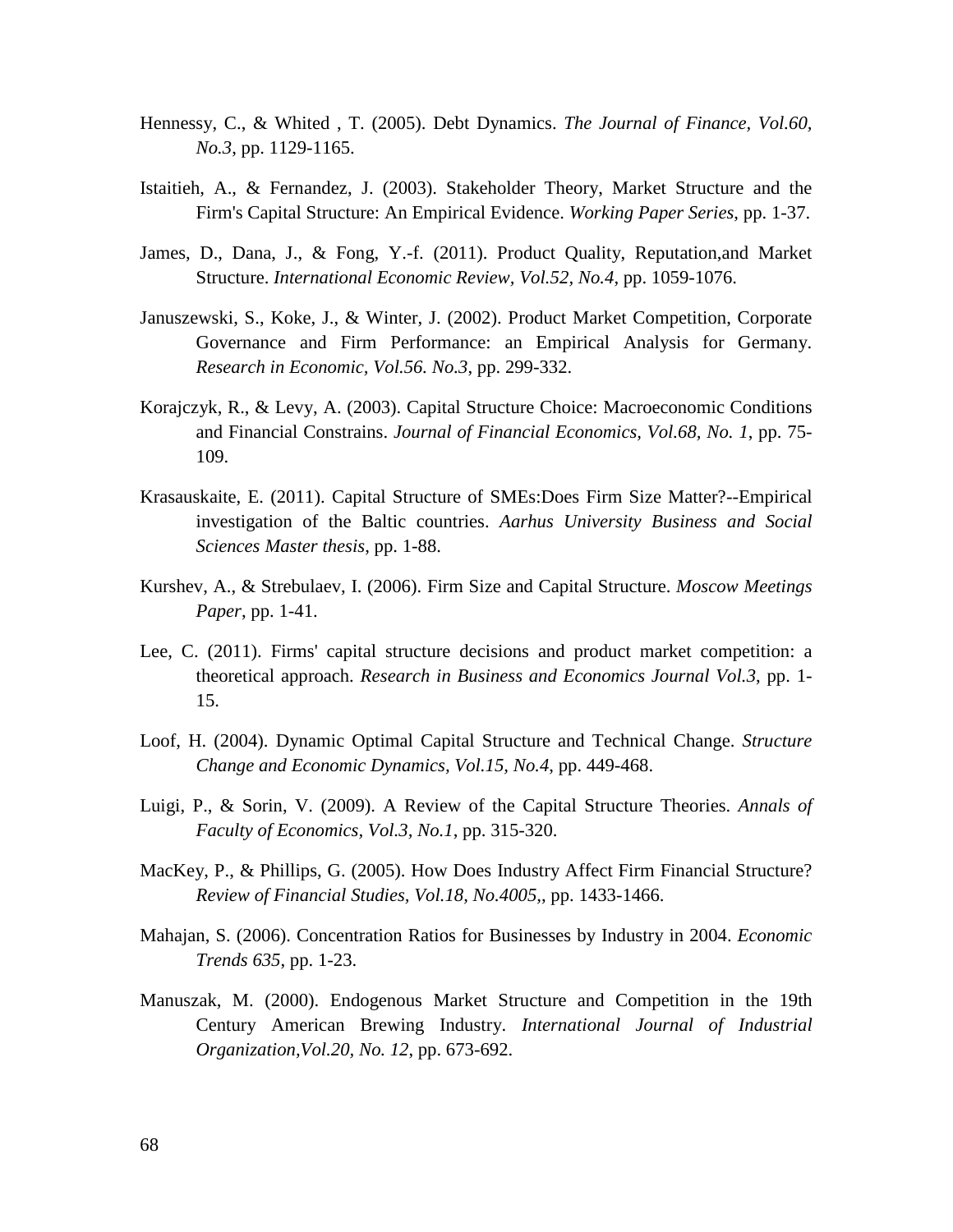- Maria, G., & Wulf, J. (2010). The Flattening Firm and Product Market Competition:The Effect of Trade Liberalization on Corporate Hierarchies. *American Economic Journal: Applied Economics. Vol. 2, No.4*, pp. 105-127.
- Matraves, C., & Rondi, L. (2005). Product Differentiation, Industry Concentration and Market Share Turbulence. *Working Paper Ceris-Cnr*, pp. 1-26.
- Miglo, A. (2010). The Pecking Order, Trade-Off, Signaling, and Market-Timing Theories of Capital Structure: a Review. *Social Science Research Network Working Paper Series*, pp. 1-26.
- Minniti, A. (2010). Product Market Competition, R&D Composition and Growth. *Economic Modelling,Vol.27, No.1*, pp. 417-421.
- Modigliani, F., & Miller, M. (1963). Corporate Income Taxes and the Cost of Capital: A Correction. *American Economic Association, Vol.53, No.3*, pp. 433-443.
- Naha, S., & Roy, M. (2011, July). Product Market Competition and Capital Structure of Firms: the Indian Evidence. *Journal of Quantitative Economics, Vol.9 No.(2)*, pp. 140-153.
- Nain, A., & Wang, Y. (2012). The Anti-Competitive Effects of Minority Stake Acquisitions. *Working Paper of Desautels Faculty of Management,McGill Univeristy*, pp. 1-54.
- O'Brien, J. (2003). The Capital Structure Implications of Pursuing a Strategy of Innovation. *Strategic Management Journal, Vol.24, No.1*, pp. 415-431.
- Porter, M. (2008). The Five Competitive Forces That Shape Strategy. *Harvard Business Review,Vol.1*, pp. 78-93.
- Rajan, R., & Zingales, L. (1995). What do we know about capital structure? Some evidence from international data. *Journal of Finance, Vol.50, No.5*, pp. 1421- 1460.
- Raya, D. (2008). Concentration Rations, Financial Leverage and Profitability: The Case of Selected Philippine Corporations, 1997-2006. *Philippine Management Review, Vol.15*, pp. 100-118.
- Roberts, P. W. (1999). Product Innovation, Product-Market Competition and Persistent Profitability in the U.S. Pharmaceutical Industry. *Strategic Management Journal, Vol.20, Iss:7*, pp. 655-670.
- Schargrodsky, E. (2002). The Effect on Product Market Competition on Capital Structure: Empirical Evidence from the Newspaper Industry. *EconPapers*, pp. 1-36.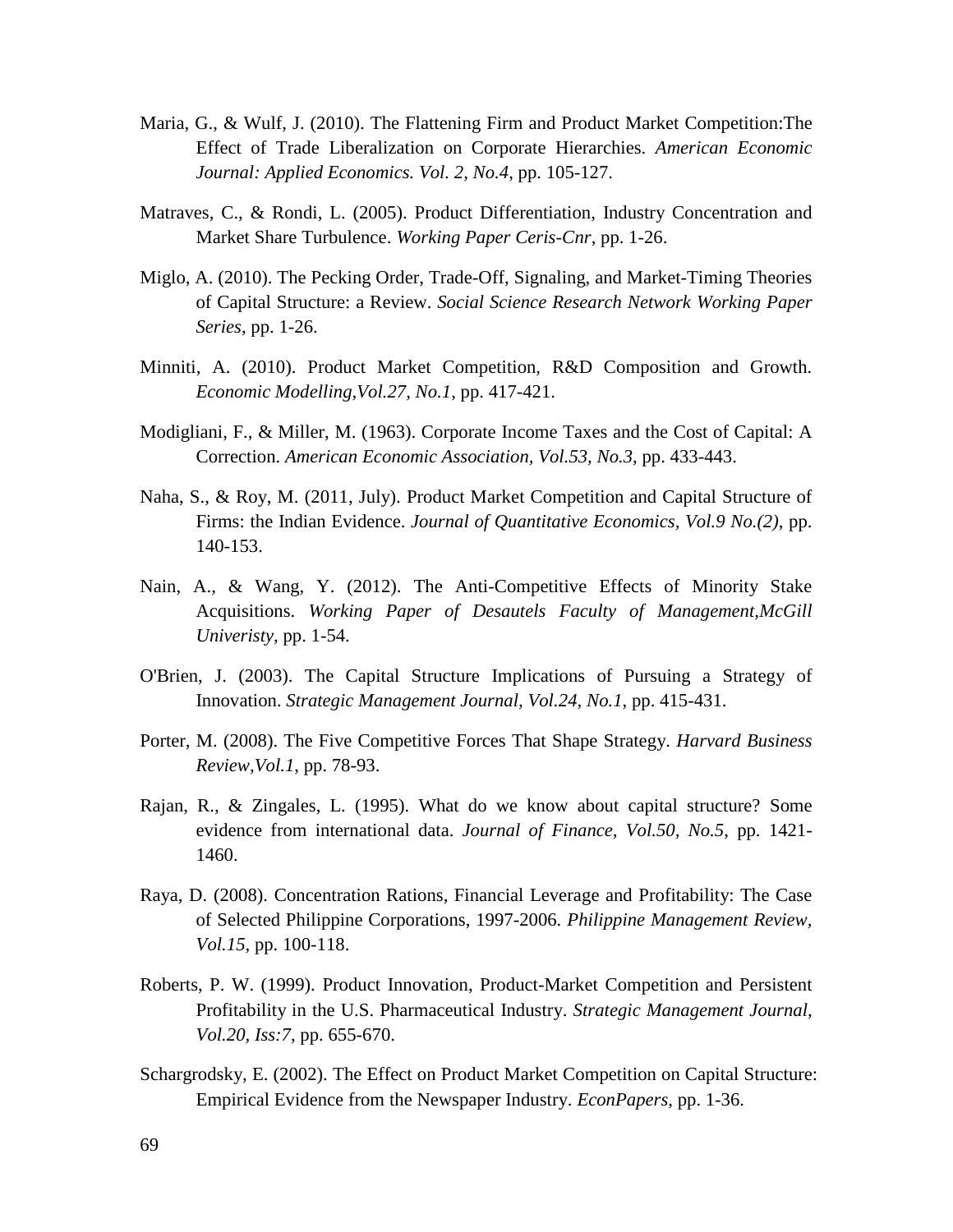- Selarka, E. (2011). Corporate Governance, Product Market Competition and Firm Performance: Empirical Analysis of Indian Corporate Sector. *Working Papers Series of Madras School of Economics*, pp. 1-20.
- Shaik, S., Allen, A., Edwards, S., & Harris, J. (2009). Martket Structure Conduct Performance Hypothesis Revisited Using Stochastic Frontier Efficiency Analysis. *Journal of the Transportation Research Forum, Vol.48, No.3*, pp. 5-18.
- Shneyerov, A., & Wong, A. (2010). The Rate of Convergence to Perfect Competition of Matching and Bargaining Mechanisms. *Journal of Economic Theory, Vol.145, No.3*, pp. 1164-1187.
- Stigler, G. (1958). The Economies of Scale. *Journal of Law and Economics, Vol.1*, pp. 54-71.
- Symeonidis, G. (1996). Innovation, Firm Size and Market Structure: Schumpeterian Hypotheses and Some New Themes. *OECD Economics Department Working Papers, No.161*, pp. 1-43.
- Tang, J. (2006). Competition and Innovation Behaviour. *Research Policy, Vol.35, No.1*, pp. 68-82.
- Tirole, J. (1988). The Theory of Industrial Organization. *Massachusetts: The MIT Press*, pp. 1-50.
- Tsuji, C. (2011). Recent Development of the Agency Theory and Capital Structure. *Economics and Finance Review, Vol.1,No.6*, pp. 94-99.
- Valta, P. (2012). Competition and the Cost of Debt. *Journal of Financial Economics, Vol.105, No.3*, pp. 661-682.
- Verwijmeren, P., & Derwall, J. (2010). Employee Well-being, Firm Leverage, and Bankruptcy Risk. *Journal of Banking & Finance, Vol.34, No.5*, pp. 956-964.
- Vilasuso, J., & Minkler, A. (2001). Agency Costs, Asset Specificity, and the Capital Structure of the Firm. *Journal of Economic Behavior & Organization, Vol.44. No.1*, pp. 55-69.